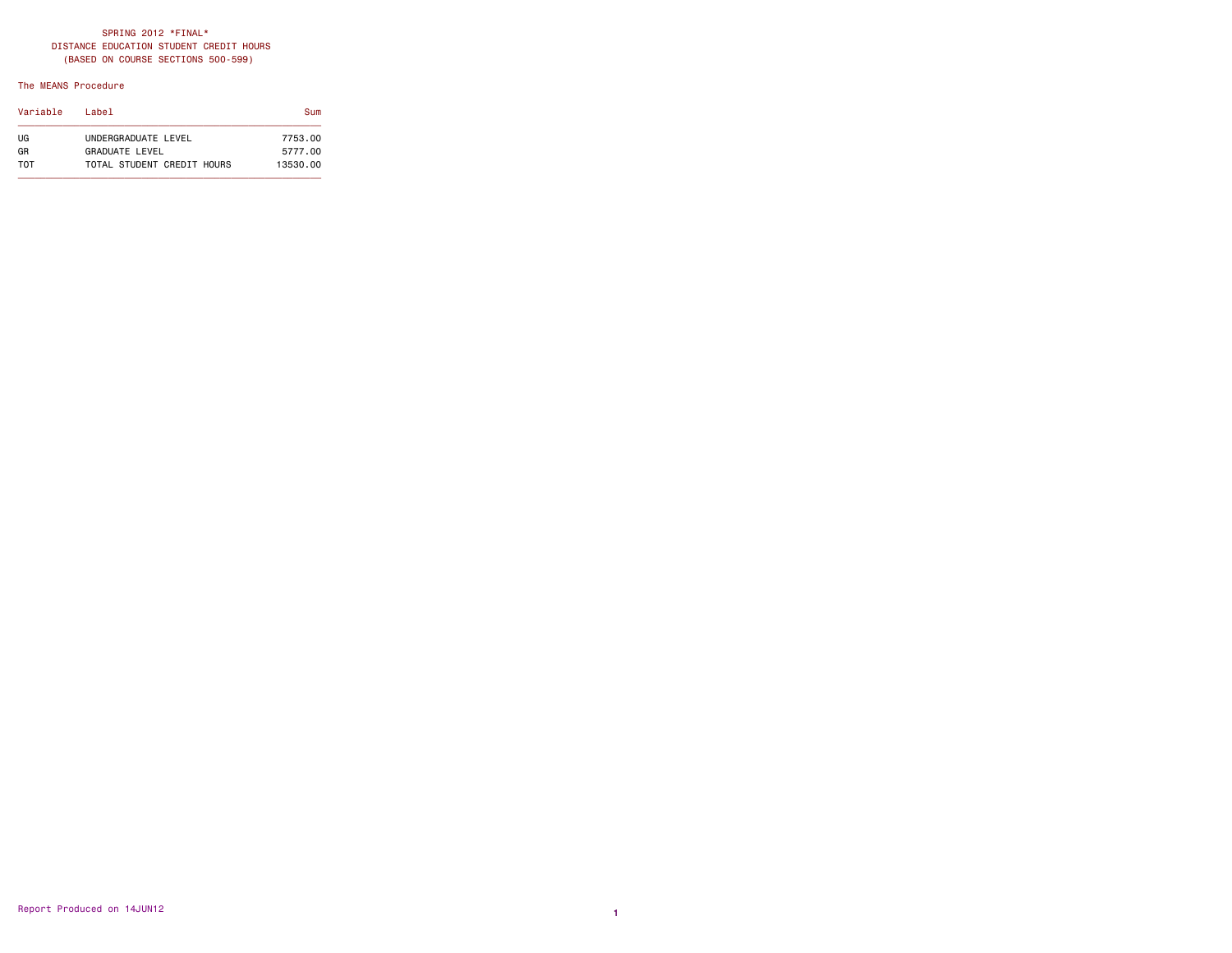# SPRING 2012 \*FINAL\* DISTANCE EDUCATION STUDENT CREDIT HOURS (BASED ON COURSE SECTIONS 500-599)

# The MEANS Procedure

|                            | N              |            |                            |             |
|----------------------------|----------------|------------|----------------------------|-------------|
| ACADEMIC COLLEGE           | <b>Obs</b>     | Variable   | Label                      | Sum         |
| AG & LIFE SCIENCES         | 24             | UG         | UNDERGRADUATE LEVEL        | 513,0000000 |
|                            |                | GR         | <b>GRADUATE LEVEL</b>      | 267,0000000 |
|                            |                | T0T        | TOTAL STUDENT CREDIT HOURS | 780,0000000 |
| ARCHITECTURE, ART & DESIGN | $\overline{7}$ | UG         | UNDERGRADUATE LEVEL        | 195,0000000 |
|                            |                | GR         | <b>GRADUATE LEVEL</b>      | 42,0000000  |
|                            |                | T0T        | TOTAL STUDENT CREDIT HOURS | 237,0000000 |
| ARTS & SCIENCES            | 158            | UG         | UNDERGRADUATE LEVEL        | 4478.00     |
|                            |                | GR         | <b>GRADUATE LEVEL</b>      | 1956.00     |
|                            |                | <b>TOT</b> | TOTAL STUDENT CREDIT HOURS | 6434.00     |
| <b>BUSINESS</b>            | 79             | UG         | UNDERGRADUATE LEVEL        | 927,0000000 |
|                            |                | GR         | <b>GRADUATE LEVEL</b>      | 1545.00     |
|                            |                | <b>TOT</b> | TOTAL STUDENT CREDIT HOURS | 2472.00     |
| EDUCATION                  | 66             | UG         | UNDERGRADUATE LEVEL        | 1637.00     |
|                            |                | GR         | <b>GRADUATE LEVEL</b>      | 1301.00     |
|                            |                | <b>TOT</b> | TOTAL STUDENT CREDIT HOURS | 2938.00     |
| ENGINEERING                | 47             | UG         | UNDERGRADUATE LEVEL        | 0           |
|                            |                | GR         | <b>GRADUATE LEVEL</b>      | 603,0000000 |
|                            |                | <b>TOT</b> | TOTAL STUDENT CREDIT HOURS | 603,0000000 |
| <b>FOREST RESOURCES</b>    | 8              | UG         | UNDERGRADUATE LEVEL        | 3,0000000   |
|                            |                | GR         | <b>GRADUATE LEVEL</b>      | 63,0000000  |
|                            |                | T0T        | TOTAL STUDENT CREDIT HOURS | 66,0000000  |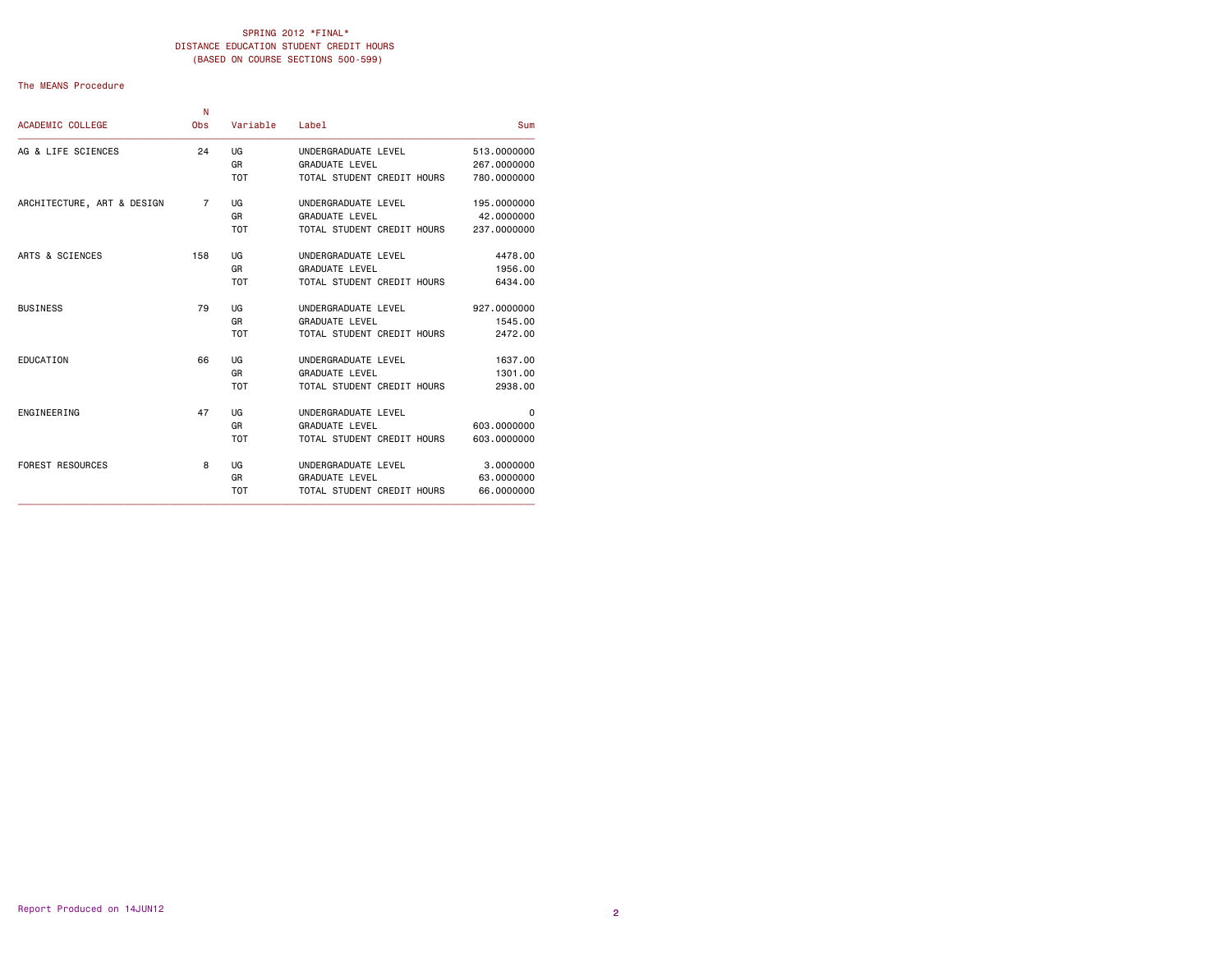|                             | <b>UNDERGRADUATE</b> | <b>GRADUATE</b> |              |
|-----------------------------|----------------------|-----------------|--------------|
| <b>ACADEMIC DEPARTMENT</b>  | LEVEL                | LEVEL           | <b>TOTAL</b> |
| Agricultural Economics      | 0.00                 | 54.00           | 54.00        |
| Food Sci Nutr & Health Prom | 351.00               | 201.00          | 552.00       |
| Human Sciences              | 42.00                | 12.00           | 54.00        |
| Landscape Architecture      | 99.00                | 0.00            | 99.00        |
| Plant & Soil Sciences       | 21.00                | 0.00            | 21.00        |
|                             |                      |                 |              |
|                             | 513.00               | 267.00          | 780.00       |
|                             |                      |                 |              |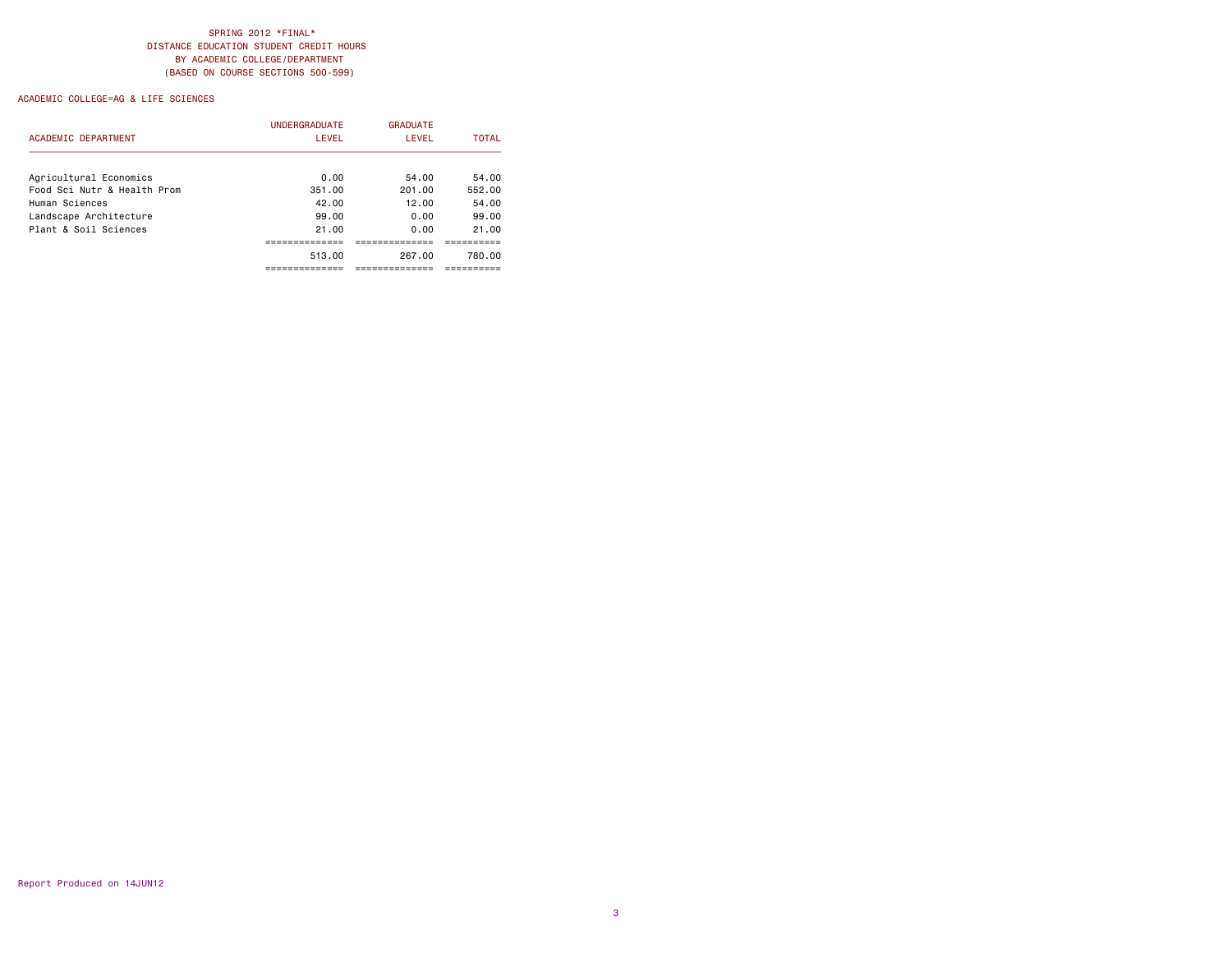|                               | <b>UNDERGRADUATE</b> | <b>GRADUATE</b> |              |
|-------------------------------|----------------------|-----------------|--------------|
| <b>ACADEMIC DEPARTMENT</b>    | LEVEL                | LEVEL           | <b>TOTAL</b> |
| Architecture                  | 57.00                | 0.00            | 57.00        |
| Art AAD                       | 93.00                | 0.00            | 93.00        |
| Building Construction Science | 0.00                 | 42.00           | 42.00        |
| Design                        | 45.00                | 0.00            | 45.00        |
|                               |                      |                 |              |
|                               | 195.00               | 42.00           | 237.00       |
|                               |                      |                 |              |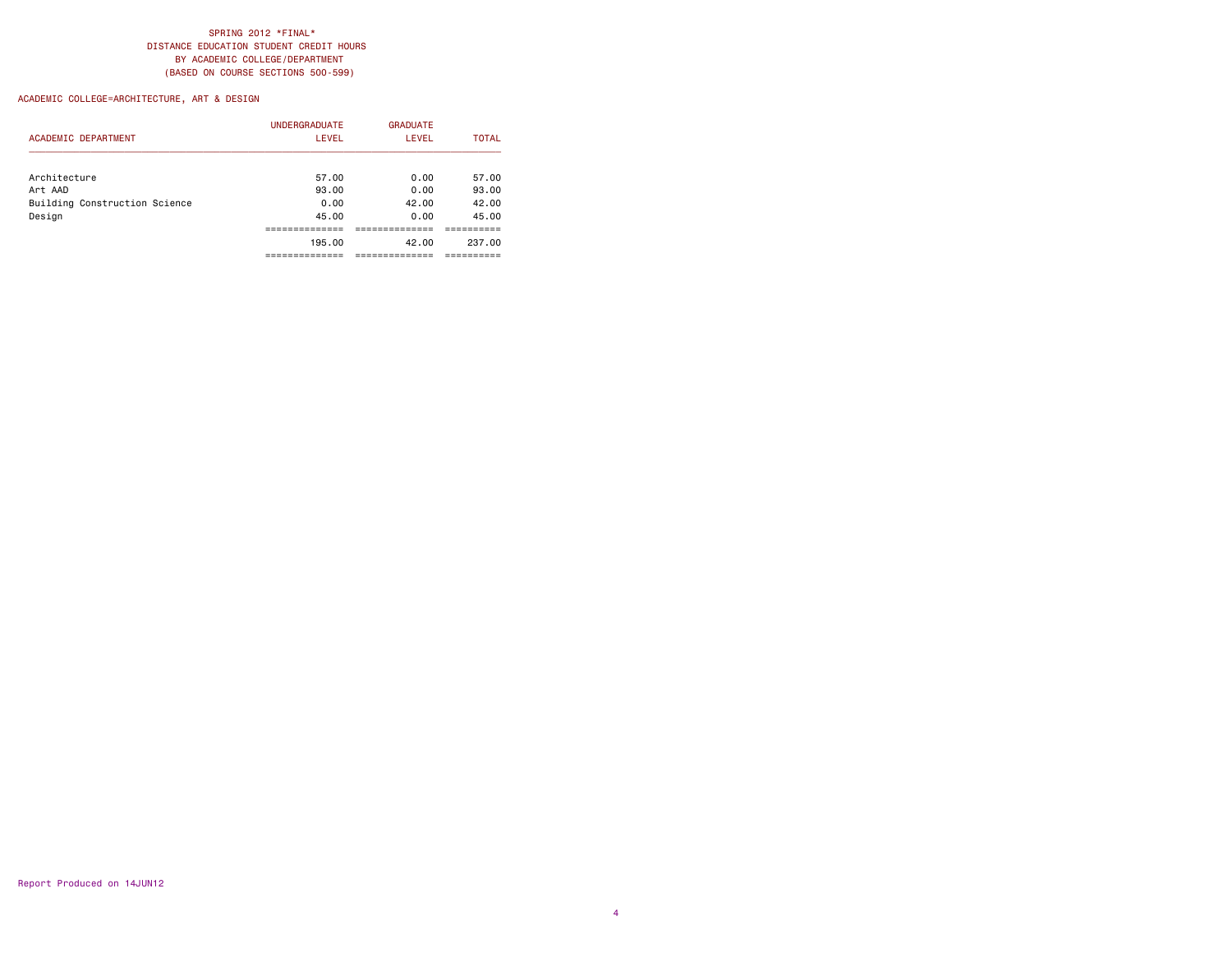|                                | <b>UNDERGRADUATE</b> | <b>GRADUATE</b> |              |
|--------------------------------|----------------------|-----------------|--------------|
| <b>ACADEMIC DEPARTMENT</b>     | <b>LEVEL</b>         | LEVEL           | <b>TOTAL</b> |
| Anthro, & Mid. East. Cultures  | 69.00                | 0.00            | 69.00        |
| Biological Sciences            | 27.00                | 459.00          | 486.00       |
| Chemistry                      | 0.00                 | 30.00           | 30.00        |
| Class & Mod Lang & Literatures | 12.00                | 0.00            | 12.00        |
| Communication                  | 663,00               | 39,00           | 702.00       |
| English                        | 237.00               | 6.00            | 243.00       |
| Geosciences                    | 1592.00              | 1299.00         | 2891.00      |
| History                        | 408.00               | 3.00            | 411.00       |
| Math & Statistics              | 534.00               | 0.00            | 534.00       |
| Philosophy & Religion          | 15.00                | 0.00            | 15.00        |
| Political Sci & Pub Admin      | 3.00                 | 120.00          | 123.00       |
| Psychology                     | 369.00               | 0.00            | 369,00       |
| Sociology                      | 549.00               | 0.00            | 549.00       |
|                                | ==============       | --------------  |              |
|                                | 4478.00              | 1956.00         | 6434.00      |
|                                | ==============       | ==============  | ==========   |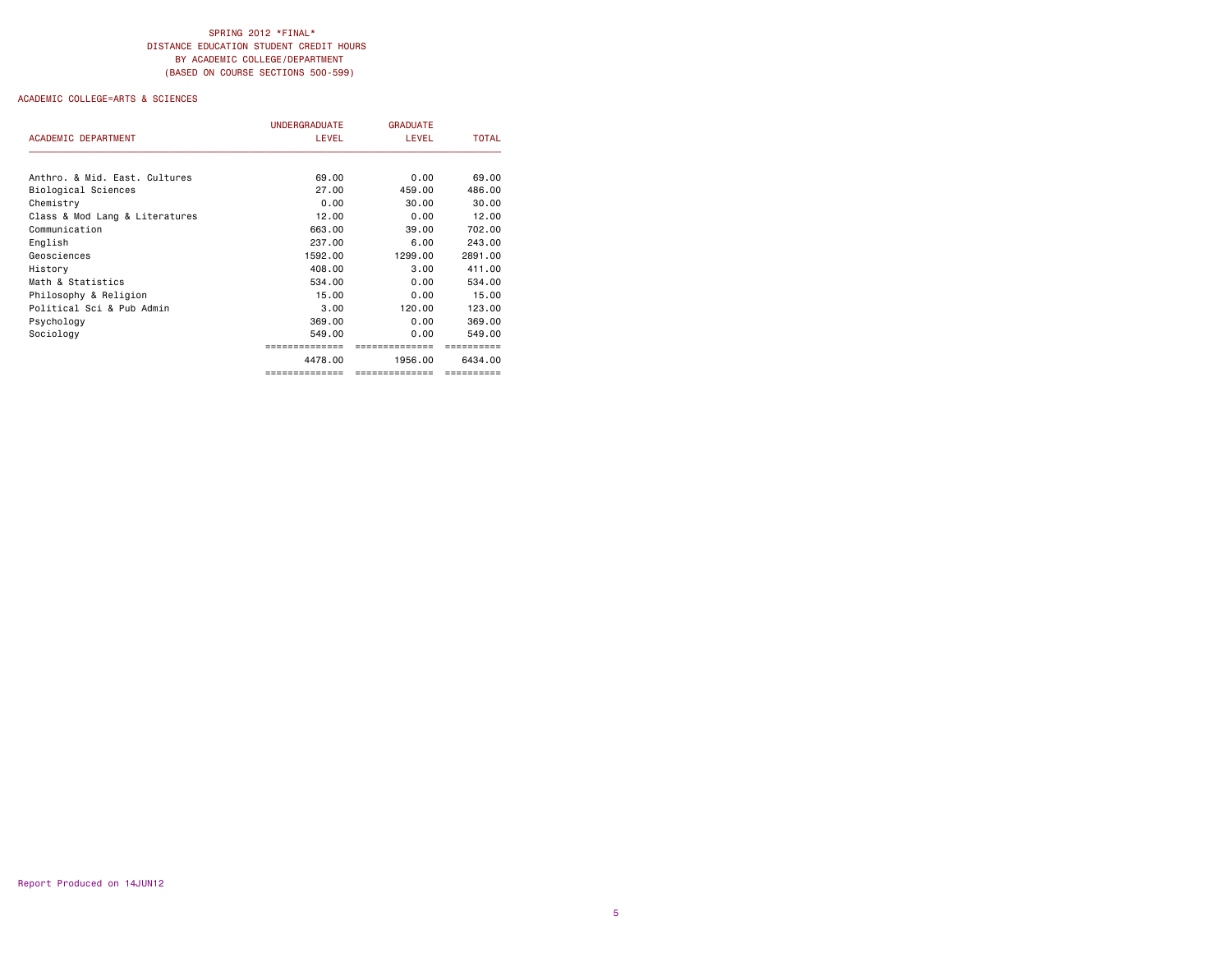#### ACADEMIC COLLEGE=BUSINESS

|                                | <b>UNDERGRADUATE</b> | <b>GRADUATE</b> |              |
|--------------------------------|----------------------|-----------------|--------------|
| <b>ACADEMIC DEPARTMENT</b>     | LEVEL                | LEVEL           | <b>TOTAL</b> |
| Accounting                     | 15.00                | 76.00           | 91.00        |
| Finance & Economics            | 651.00               | 354.00          | 1005.00      |
| Management & Info Systems      | 174.00               | 550.00          | 724.00       |
| Marketing, Quan Anal &Bus. Law | 87.00                | 565.00          | 652.00       |
|                                |                      |                 |              |
|                                | 927.00               | 1545.00         | 2472.00      |
|                                |                      |                 |              |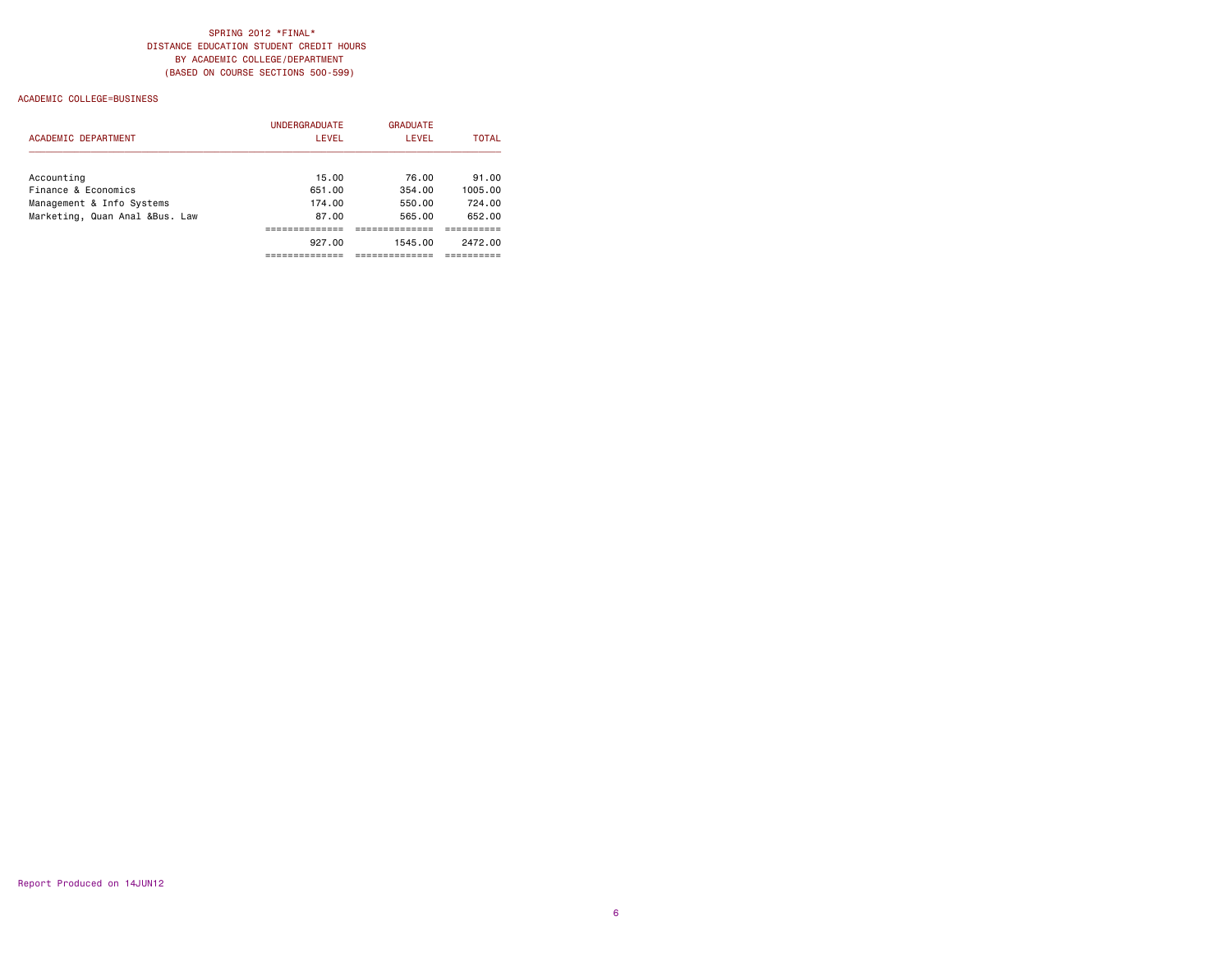|                                      | <b>UNDERGRADUATE</b> | <b>GRADUATE</b> |              |
|--------------------------------------|----------------------|-----------------|--------------|
| ACADEMIC DEPARTMENT                  | LEVEL                | LEVEL           | <b>TOTAL</b> |
| Counseling & Educational Psychology  | 0.00                 | 200.00          | 200.00       |
| Curriculum, Instruction & Special Ed | 1101.00              | 447.00          | 1548.00      |
| Instructnl Systems & Wkfrc Develop   | 272.00               | 243.00          | 515.00       |
| Kinesiology                          | 138.00               | 0.00            | 138.00       |
| Leadership and Foundations           | 60.00                | 411.00          | 471.00       |
| Music                                | 66.00                | 0.00            | 66.00        |
|                                      |                      |                 |              |
|                                      | 1637.00              | 1301.00         | 2938.00      |
|                                      |                      |                 |              |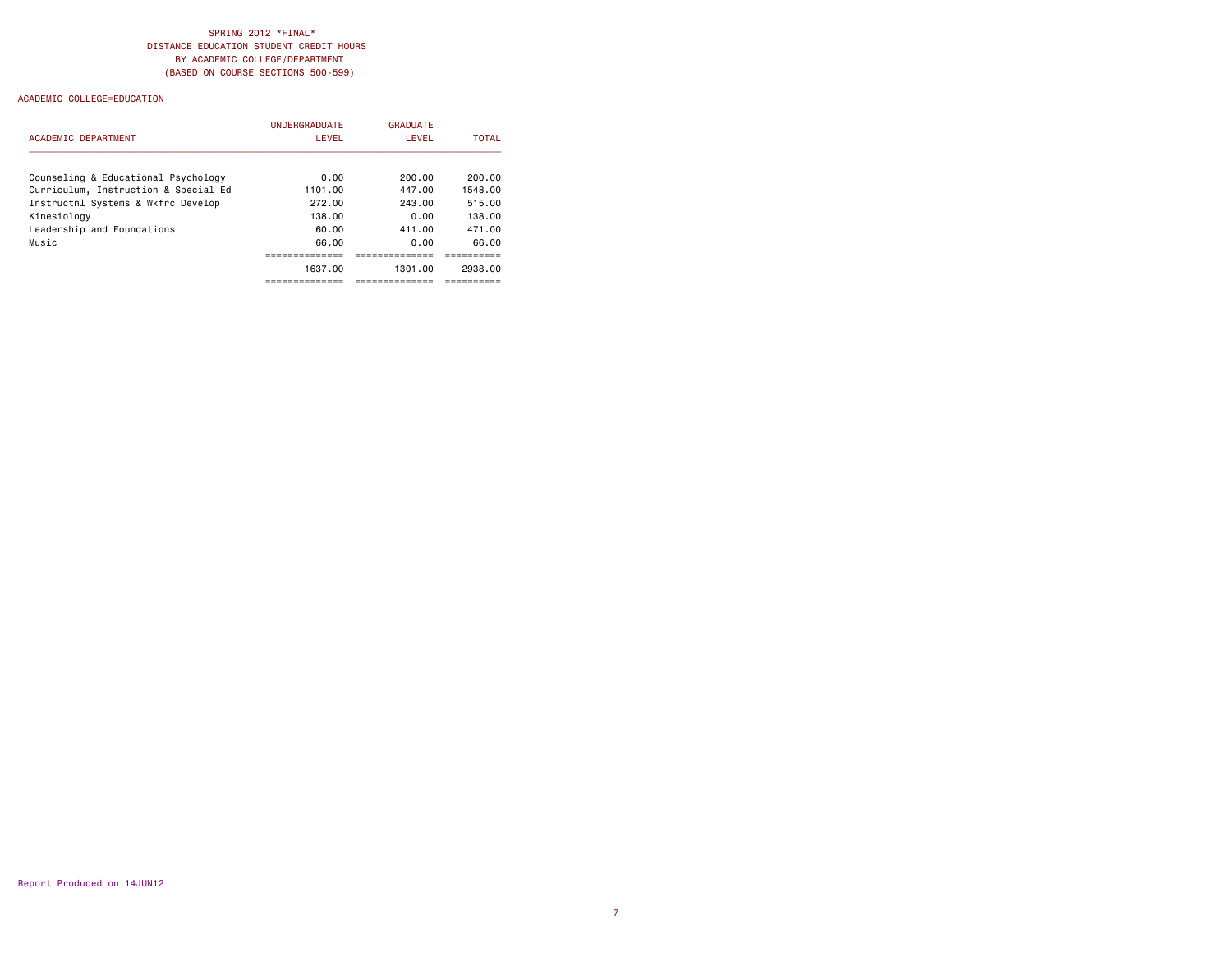|                            | <b>UNDERGRADUATE</b> | <b>GRADUATE</b> |              |
|----------------------------|----------------------|-----------------|--------------|
| <b>ACADEMIC DEPARTMENT</b> | LEVEL                | LEVEL           | <b>TOTAL</b> |
| Aerospace Engineering      | 0.00                 | 39.00           | 39.00        |
| Civil & Environmental Engr | 0.00                 | 135.00          | 135.00       |
| Computer Science & Engr    | 0.00                 | 36.00           | 36.00        |
| Electrical & Computer Engr | 0.00                 | 71.00           | 71.00        |
| Industrial & Systems Engr  | 0.00                 | 259.00          | 259.00       |
| Mechanical Engineering     | 0.00                 | 63.00           | 63.00        |
|                            | .                    |                 |              |
|                            | 0.00                 | 603.00          | 603.00       |
|                            |                      |                 |              |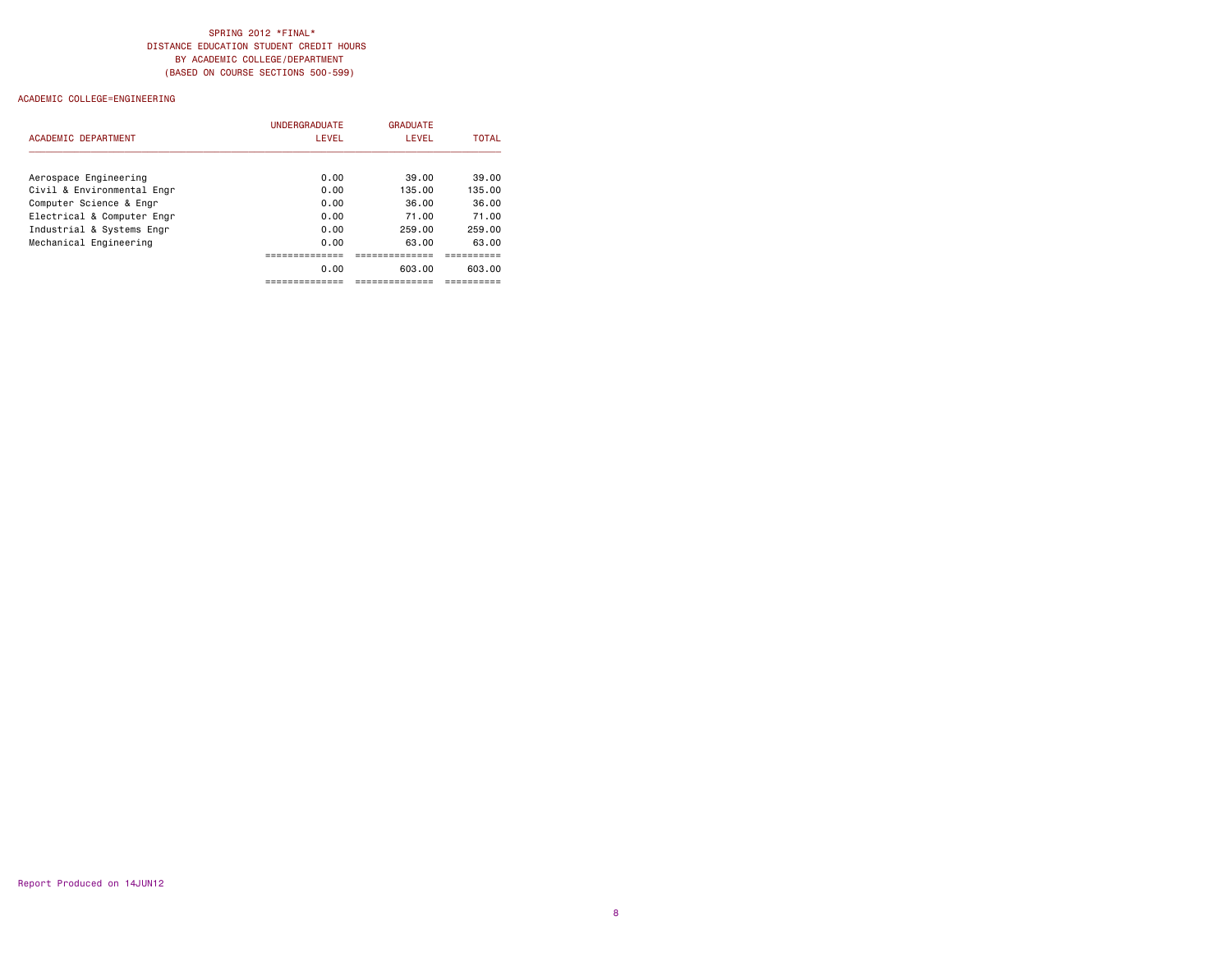#### ACADEMIC COLLEGE=FOREST RESOURCES

| <b>ACADEMIC DEPARTMENT</b> | <b>UNDERGRADUATE</b><br>LEVEL | <b>GRADUATE</b><br>LEVEL | <b>TOTAL</b> |
|----------------------------|-------------------------------|--------------------------|--------------|
| Forestry                   | 3,00                          | 63.00                    | 66.00        |
|                            | 3.00                          | 63.00                    | 66.00        |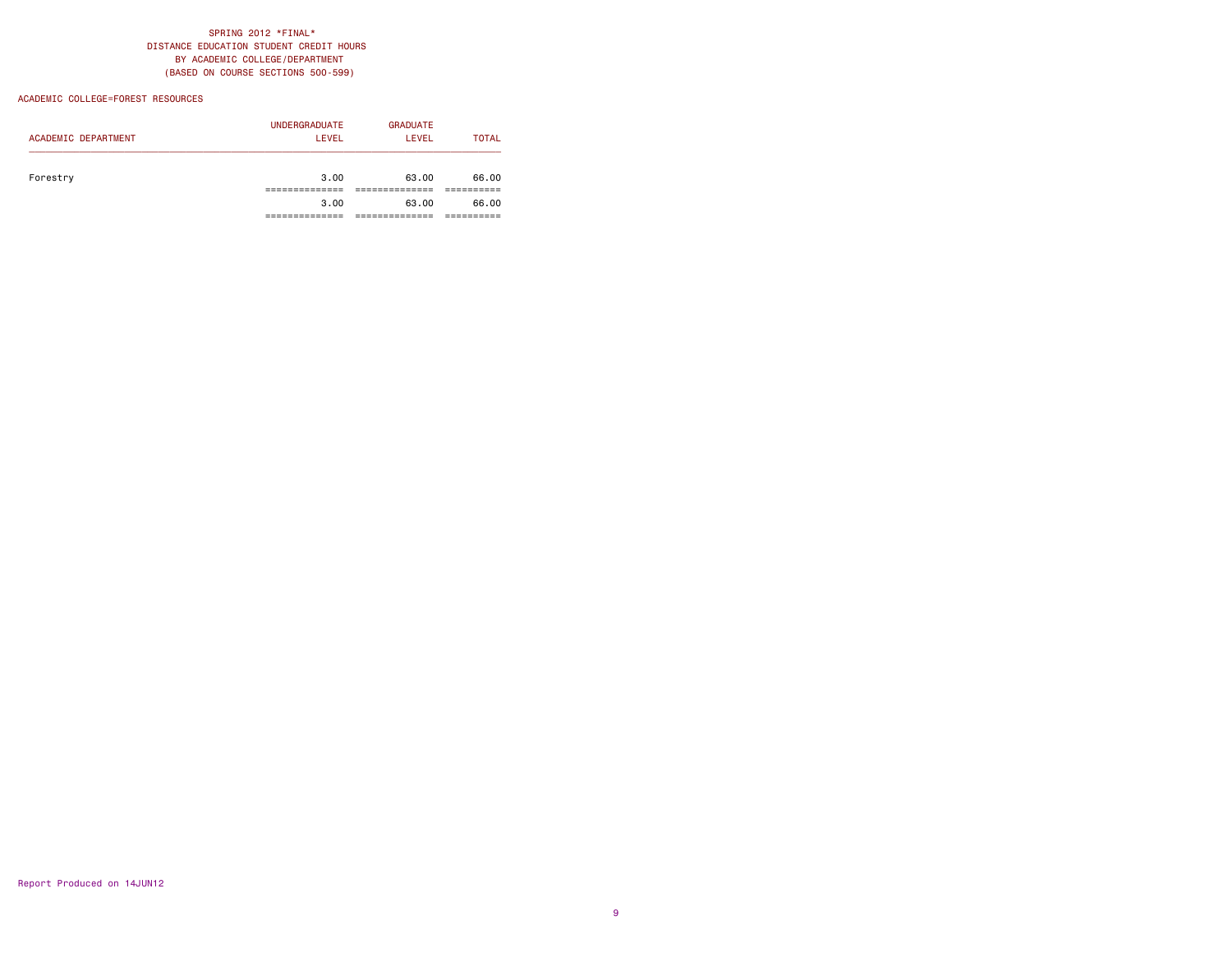| ACADEMIC DEPARTMENT    | Instructor Name  | Rank        | Tenure<br>Status | Course<br>Cip # | CRN | Course #              |       | Sec Type Del | Title                | Percent<br>Instrcn Enroll | Total                            | <b>UG</b><br><b>SCHS</b> | <b>GR</b><br><b>SCHS</b> | <b>TOTAL</b><br><b>SCHS</b> |
|------------------------|------------------|-------------|------------------|-----------------|-----|-----------------------|-------|--------------|----------------------|---------------------------|----------------------------------|--------------------------|--------------------------|-----------------------------|
| Agricultural Economics | Beaulieu, Lionel | Non-Faculty | Tenured          |                 |     | 010103 14450 AEC 8713 | 501 C | $\Omega$     | Rural Comm & Econ De | 1.00                      | 18.00                            | 0.00                     | 54.00                    | 54.00                       |
|                        |                  |             |                  |                 |     |                       |       |              |                      |                           | 18.00                            | 0.00                     | 54.00                    | 54.00                       |
|                        |                  |             |                  |                 |     |                       |       |              |                      |                           | $=$ $=$ $=$ $=$ $=$ $=$<br>18.00 | 0.00                     | ========<br>54.00        | ==========<br>54.00         |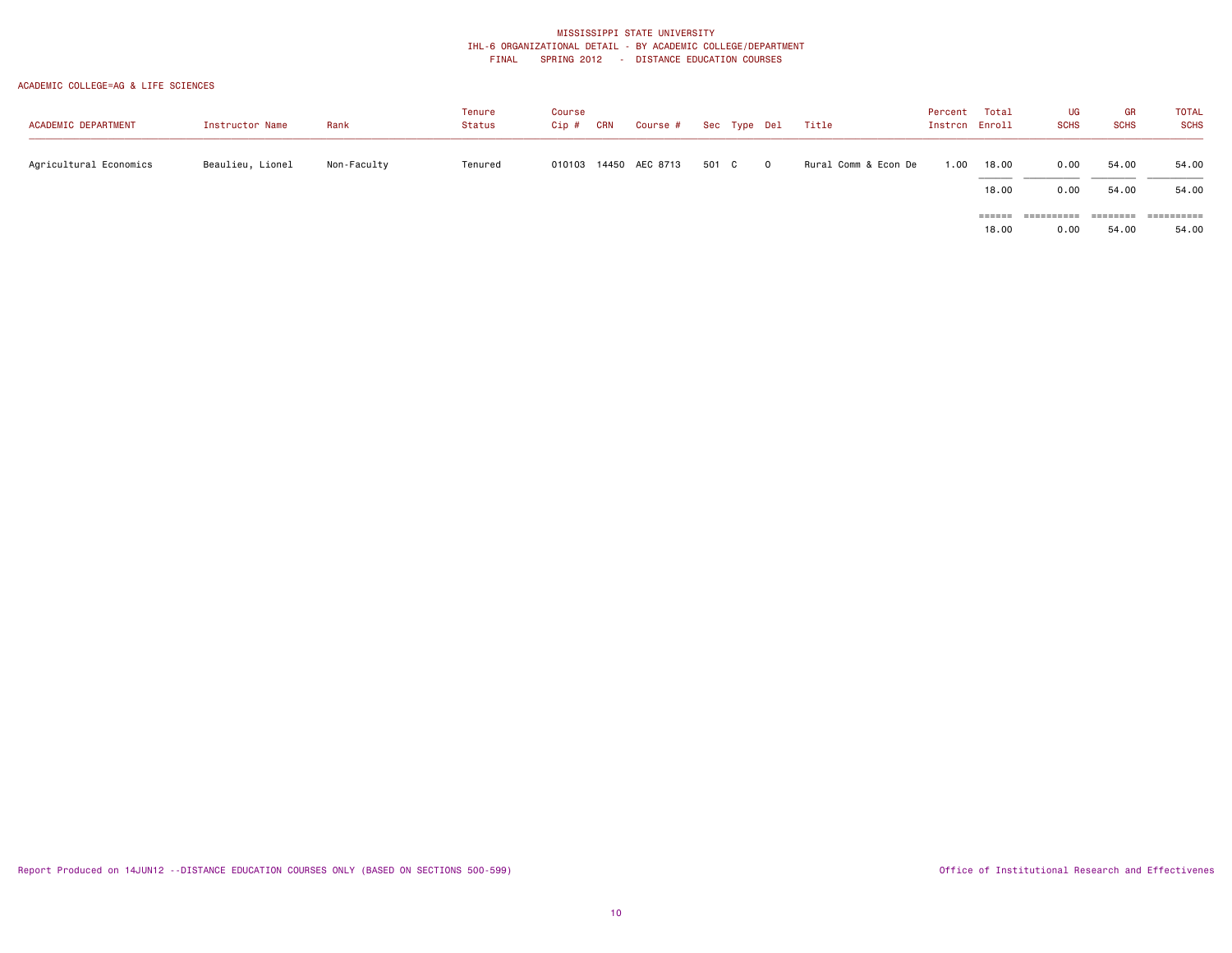| ACADEMIC DEPARTMENT         | Instructor Name  | Rank                 | Tenure<br>Status | Course<br>$Cip$ # | <b>CRN</b>     | Course #             |              | Sec Type Del        |                                     | Title                                        | Percent<br>Instron Enroll | Total        | UG<br><b>SCHS</b> | GR<br><b>SCHS</b>            | <b>TOTAL</b><br><b>SCHS</b> |
|-----------------------------|------------------|----------------------|------------------|-------------------|----------------|----------------------|--------------|---------------------|-------------------------------------|----------------------------------------------|---------------------------|--------------|-------------------|------------------------------|-----------------------------|
| Food Sci Nutr & Health Prom | Fountain, Brent  | Extension Assoc Prof | Non-Ten Track    | 190503            | 16188          | FNH 4213             | 501 C        |                     | $\mathsf{O}$                        | Nutr Public Policy &                         | 1.00                      | 7.00         | 21.00             | 0.00                         | 21.00                       |
|                             |                  |                      |                  |                   |                |                      |              |                     |                                     |                                              |                           | 7.00         | 21.00             | 0.00                         | 21.00                       |
|                             | Hall, Michael    | Lecturer             | Non-Ten Track    | 190501            |                | 13602 FNH 6773       | 501 C        |                     | $\mathbf 0$                         | Intro to Env Health                          | 1.00                      | 12.00        | 0.00              | 36.00                        | 36.00                       |
|                             |                  |                      |                  |                   |                |                      |              |                     |                                     |                                              |                           | 12.00        | 0.00              | 36.00                        | 36.00                       |
|                             | Haque, Zahur     | Professor            | Tenured          | 190501            | 13595          | FNH 1003             | 501 C        |                     | 0                                   | Intro to Vitamins &                          | 1.00                      | 18.00        | 54.00             | 0.00                         | 54.00                       |
|                             |                  |                      |                  | 190502            | 13599<br>13601 | FNH 4293<br>FNH 6293 | 501<br>501 C | C                   | $\mathsf{o}$<br>$\mathsf{O}\xspace$ | Vitamin, Mineral & S<br>Vitamin, Mineral & S | 1.00<br>1.00              | 9.00<br>1.00 | 27.00<br>0.00     | 0.00<br>3.00                 | 27.00<br>3.00               |
|                             |                  |                      |                  |                   |                |                      |              |                     |                                     |                                              |                           | 28.00        | 81.00             | 3.00                         | 84.00                       |
|                             | Hunt, Barry      | Professor            | Tenured          | 190501            | 13603          | FNH 8193             | 501 C        |                     | $\mathsf{O}\xspace$                 | Problems in Health E                         | 1.00                      | 14.00        | 0.00              | 42.00                        | 42.00                       |
|                             |                  |                      |                  |                   | 13604          | FNH 8553             | 501 C        |                     | $\mathsf{O}\xspace$                 | Behavioral Epidemiol                         | 1.00                      | 17.00        | 0.00              | 51.00                        | 51.00                       |
| Matich, June                |                  |                      |                  |                   |                |                      |              |                     |                                     |                                              |                           | 31.00        | 0.00              | 93.00                        | 93.00                       |
|                             |                  | Lecturer             | Non-Ten Track    | 190501            | 13851          | FNH 2293             | 555 M        |                     | $\mathsf{O}\xspace$                 | Indiv & Family Nutri                         | 1.00                      | 1.00         | 3.00              | 0.00                         | 3.00                        |
|                             |                  |                      | 190503           |                   | 13881 HS 2293  | 555 M                |              | $\mathsf{O}\xspace$ | Indiv & Family Nutri                | 1.00                                         | 2.00                      | 6.00         | 0.00              | 6.00                         |                             |
|                             |                  |                      |                  |                   |                |                      |              |                     |                                     |                                              |                           | 3.00         | 9.00              | 0.00                         | 9.00                        |
|                             | Silva, Juan      | Professor            | Tenured          | 020301            | 13860          | FNH 4583             | 555 M        |                     | $\mathbf 0$                         | Food Preservation Te                         | 1.00                      | 1.00         | 3.00              | 0.00                         | 3.00                        |
|                             |                  |                      |                  | 190599            | 13854          | FNH 4553             | 555 M        |                     | $\mathsf{o}$                        | Curr Issues Food Sci                         | 1.00                      | 4.00         | 12.00             | 0.00                         | 12.00                       |
|                             |                  |                      |                  |                   |                | 13857 FNH 4563       | 555 M        |                     | $\mathsf{O}\xspace$                 | Food Prods Eval                              | 1.00                      | 1.00         | 3.00              | 0.00                         | 3.00                        |
|                             |                  |                      |                  |                   |                |                      |              |                     |                                     |                                              |                           | 6.00         | 18.00             | 0.00                         | 18.00                       |
|                             | Street, Susan    | Lecturer             | Non-Ten Track    | 190501            | 13596          | FNH 2283             | 501 C        |                     | $\mathsf{O}\xspace$                 | Child Health Nutriti                         | 1.00                      | 23.00        | 69.00             | 0.00                         | 69.00                       |
|                             |                  |                      |                  |                   | 14781          | FNH 2293             | 501          | C                   | $\mathbf 0$                         | Indiv & Family Nutri                         | 1.00                      | 19.00        | 57.00             | 0.00                         | 57.00                       |
|                             |                  |                      |                  | 190503            | 13666          | HS 2283              | 501          | C                   | $\mathsf{O}\xspace$                 | Child Health & Ntr                           | 1.00                      | 19.00        | 57.00             | 0.00                         | 57.00                       |
|                             |                  |                      |                  |                   | 13667          | HS 2293              | 501 C        |                     | $\mathsf{O}\xspace$                 | Indiv & Family Nutri                         | 1.00                      | 9.00         | 27.00             | 0.00                         | 27.00                       |
|                             |                  |                      |                  |                   |                |                      |              |                     |                                     |                                              |                           | 70.00        | 210.00            | 0.00                         | 210.00                      |
|                             | White, Kelly     | Lecturer             | Non-Ten Track    | 190501            | 13598          | FNH 4223             | 501 C        |                     | $\mathsf{O}\xspace$                 | Sports Nutrition                             | 1.00                      | 4.00         | 12.00             | 0.00                         | 12.00                       |
|                             |                  |                      |                  |                   | 13600          | FNH 6223             | 501 C        |                     | $\mathsf{o}$                        | Sports Nutrition                             | 1.00                      | 5.00         | 0.00              | 15.00                        | 15.00                       |
|                             |                  |                      |                  |                   |                |                      |              |                     |                                     |                                              |                           | 9.00         | 12.00             | 15.00                        | 27.00                       |
|                             | Williams, Ronald | Assistant Professor  | Ten Track        | 190501            |                | 13605 FNH 8613       | 501 C        |                     | $\mathbf 0$                         | Dsgn Admin Hp Prog                           | 1.00                      | 18.00        | 0.00              | 54.00                        | 54.00                       |
|                             |                  |                      |                  |                   |                |                      |              |                     |                                     |                                              |                           | 18.00        | 0.00              | 54.00                        | 54.00                       |
|                             |                  |                      |                  |                   |                |                      |              |                     |                                     |                                              |                           | 184.00       | 351.00            | ======== =========<br>201.00 | 552.00                      |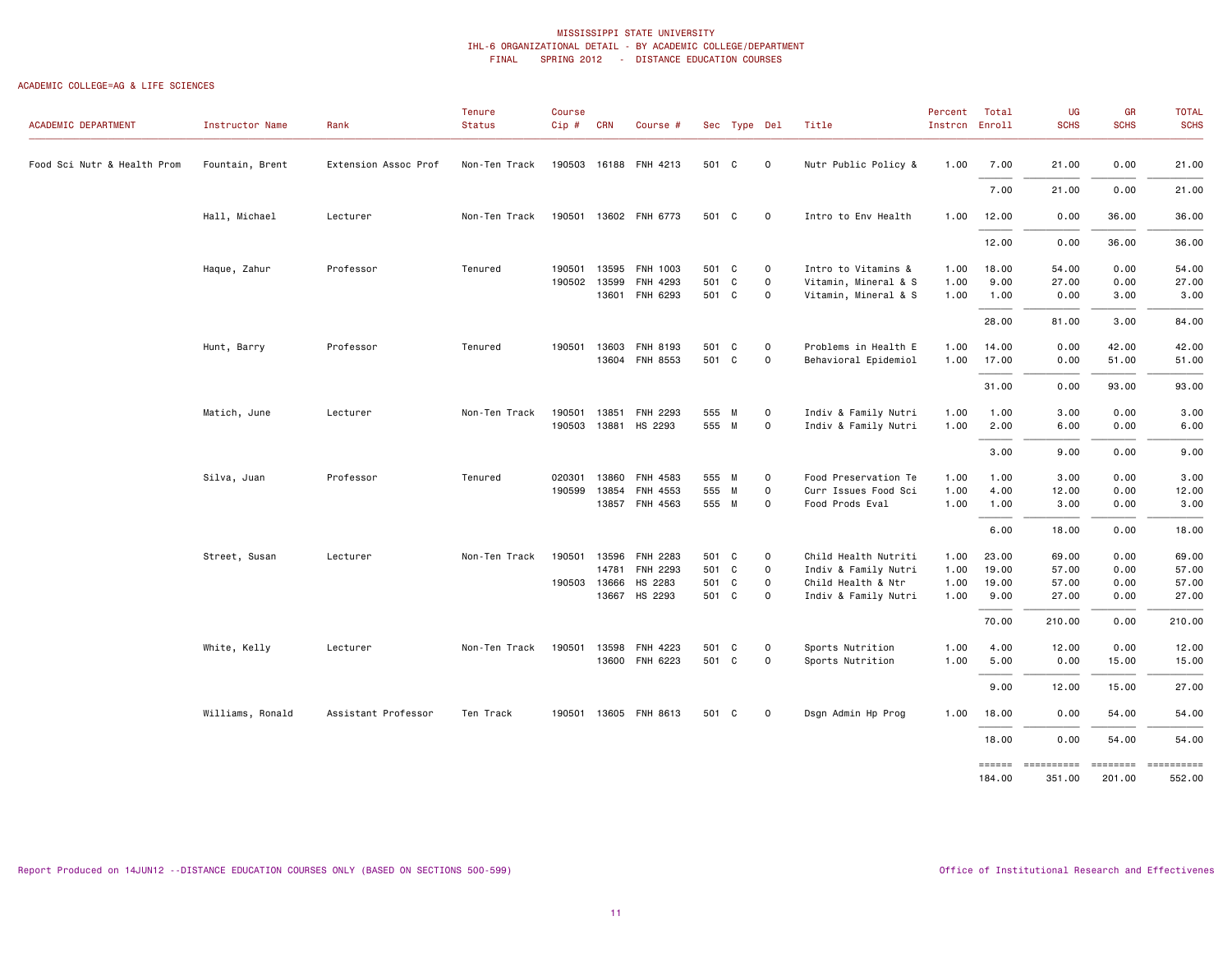| <b>ACADEMIC DEPARTMENT</b> | Instructor Name | Rank                | Tenure<br>Status | Course<br>Cip # | <b>CRN</b> | Course #       |       | Sec Type Del |                | Title              | Percent<br>Instron Enroll | Total                                                     | UG<br><b>SCHS</b> | GR<br><b>SCHS</b>                                                       | <b>TOTAL</b><br><b>SCHS</b> |
|----------------------------|-----------------|---------------------|------------------|-----------------|------------|----------------|-------|--------------|----------------|--------------------|---------------------------|-----------------------------------------------------------|-------------------|-------------------------------------------------------------------------|-----------------------------|
| Human Sciences             | Fason, Angel    | Instructor          | Non-Ten Track    | 200201          |            | 15205 HS 2813  | 501 B |              | $\overline{0}$ | Child Development  | 1.00                      | 14.00                                                     | 42.00             | 0.00                                                                    | 42.00                       |
|                            |                 |                     |                  |                 |            |                |       |              |                |                    |                           | 14.00                                                     | 42.00             | 0.00                                                                    | 42.00                       |
|                            | White, Ronnie   | Extension Professor | Non-Ten Track    | 131301          |            | 13476 AIS 8523 | 501 C |              | $\Omega$       | Tch Out-Of-Sch AIS | 1.00                      | 4.00                                                      | 0.00              | 12.00                                                                   | 12.00                       |
|                            |                 |                     |                  |                 |            |                |       |              |                |                    |                           | 4.00                                                      | 0.00              | 12.00                                                                   | 12.00                       |
|                            |                 |                     |                  |                 |            |                |       |              |                |                    |                           | $\qquad \qquad \equiv \equiv \equiv \equiv \equiv \equiv$ | ==========        | $\qquad \qquad \equiv \equiv \equiv \equiv \equiv \equiv \equiv \equiv$ |                             |
|                            |                 |                     |                  |                 |            |                |       |              |                |                    |                           | 18.00                                                     | 42.00             | 12.00                                                                   | 54.00                       |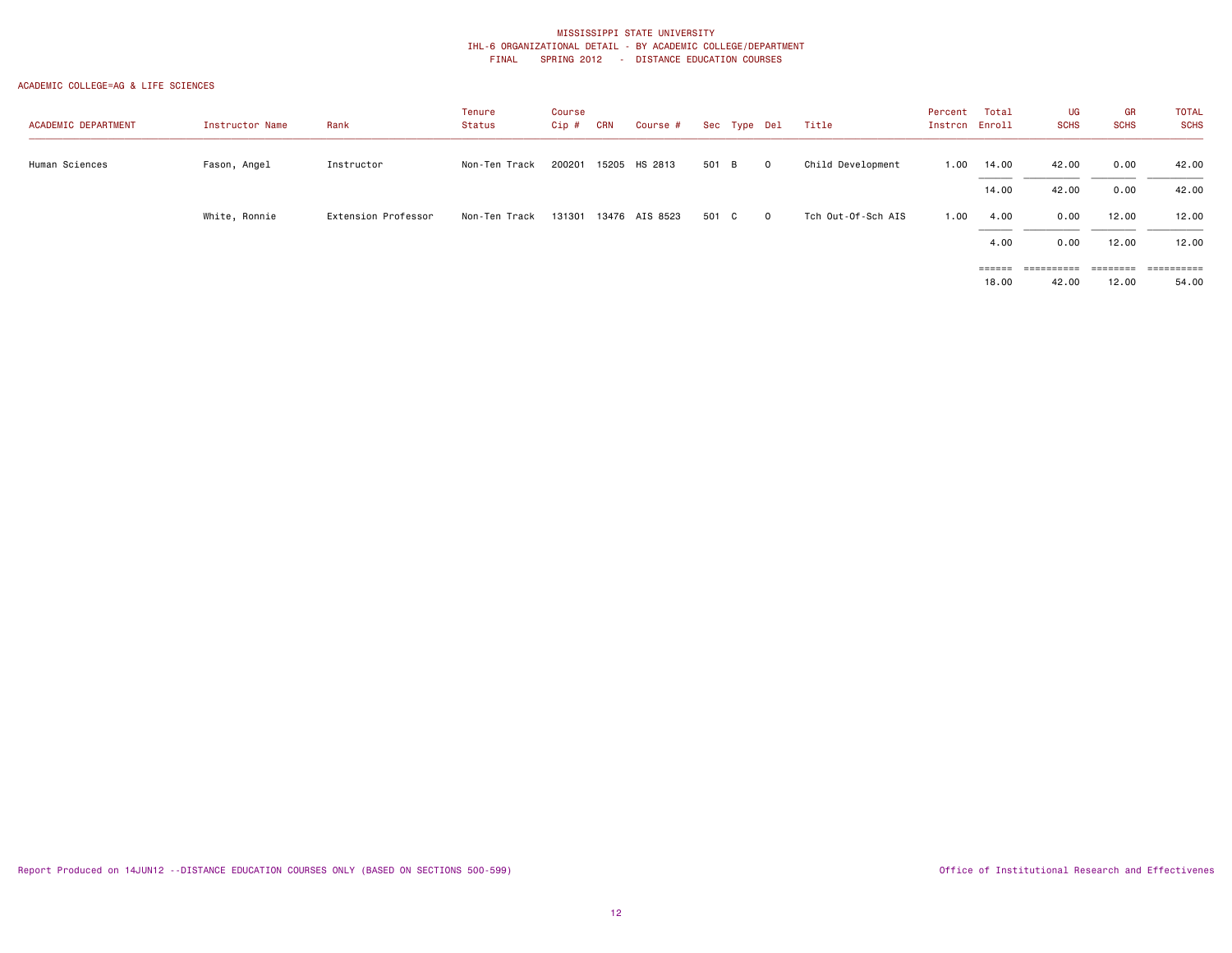| <b>ACADEMIC DEPARTMENT</b> | Instructor Name | Rank     | Tenure<br>Status | Course<br>Cip # | CRN | Course #      |       | Sec Type Del |                         | Title           | Percent<br>Instrcn Enroll | Total | <b>UG</b><br><b>SCHS</b> | <b>GR</b><br><b>SCHS</b> | <b>TOTAL</b><br><b>SCHS</b> |
|----------------------------|-----------------|----------|------------------|-----------------|-----|---------------|-------|--------------|-------------------------|-----------------|---------------------------|-------|--------------------------|--------------------------|-----------------------------|
| Landscape Architecture     | Rood, Cynthia   | Lecturer | Non-Ten Track    | 040601          |     | 13684 LA 1803 | 501 C |              | $\overline{\mathbf{0}}$ | Land Arch Appre | 1.00                      | 33.00 | 99.00                    | 0.00                     | 99.00                       |
|                            |                 |          |                  |                 |     |               |       |              |                         |                 |                           | 33.00 | 99.00<br>==========      | 0.00<br>========         | 99.00<br>==========         |
|                            |                 |          |                  |                 |     |               |       |              |                         |                 |                           | 33.00 | 99.00                    | 0.00                     | 99.00                       |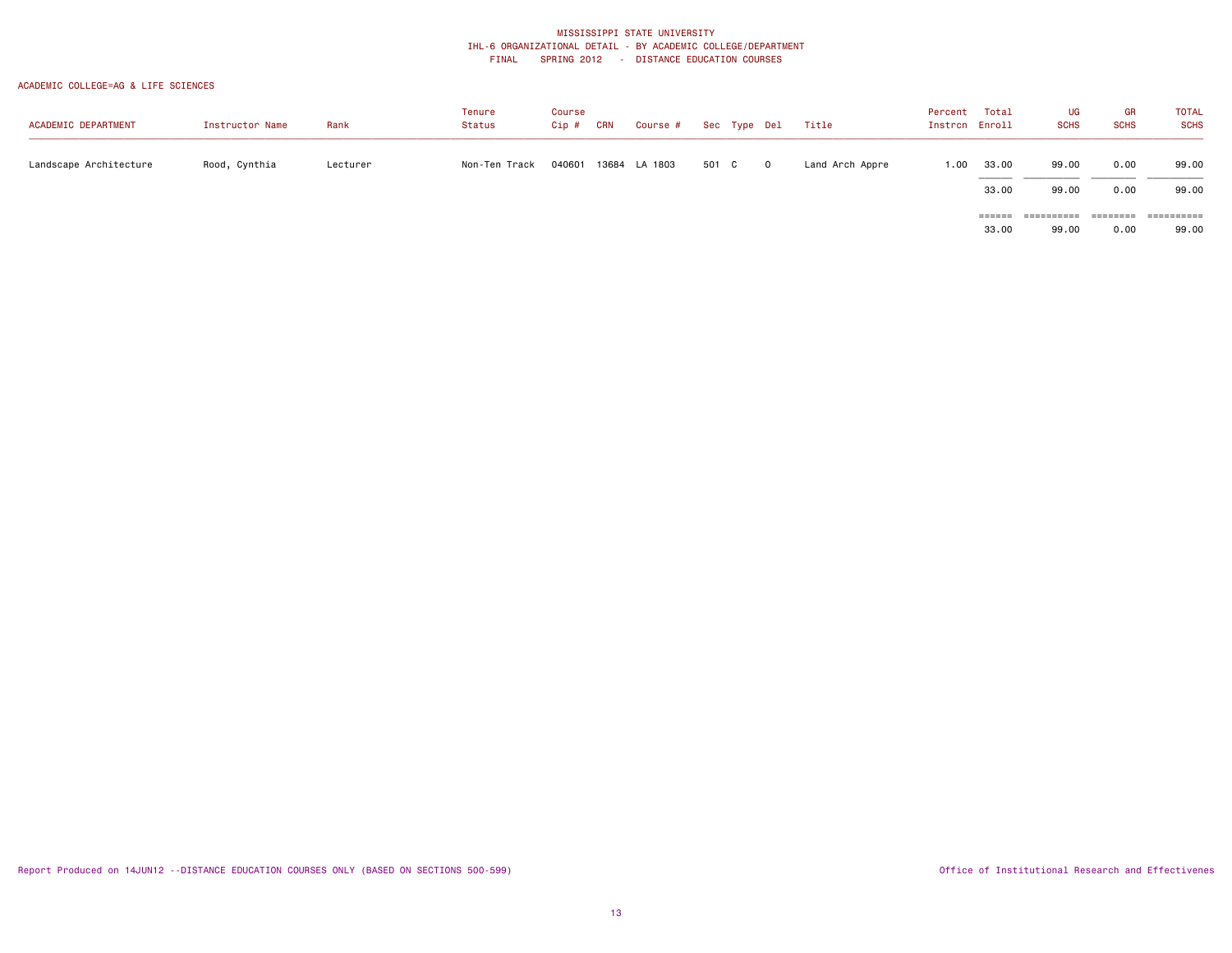| <b>ACADEMIC DEPARTMENT</b> | Instructor Name  | Rank      | Tenure<br>Status | Course<br>Cip # | <b>CRN</b> | Course #              | Sec Type Del |         | Title         | Percent<br>Instrcn Enroll | Total          | UG<br><b>SCHS</b>   | <b>GR</b><br><b>SCHS</b> | <b>TOTAL</b><br><b>SCHS</b> |
|----------------------------|------------------|-----------|------------------|-----------------|------------|-----------------------|--------------|---------|---------------|---------------------------|----------------|---------------------|--------------------------|-----------------------------|
| Plant & Soil Sciences      | DelPrince, James | Professor | Tenured          |                 |            | 020403 13736 PSS 2343 | 501 B        | $\circ$ | Floral Design | 1.00                      | 7.00<br>7.00   | 21.00<br>21.00      | 0.00<br>0.00             | 21.00<br>21.00              |
|                            |                  |           |                  |                 |            |                       |              |         |               |                           | ======<br>7.00 | ==========<br>21.00 | ========<br>0.00         | ==========<br>21.00         |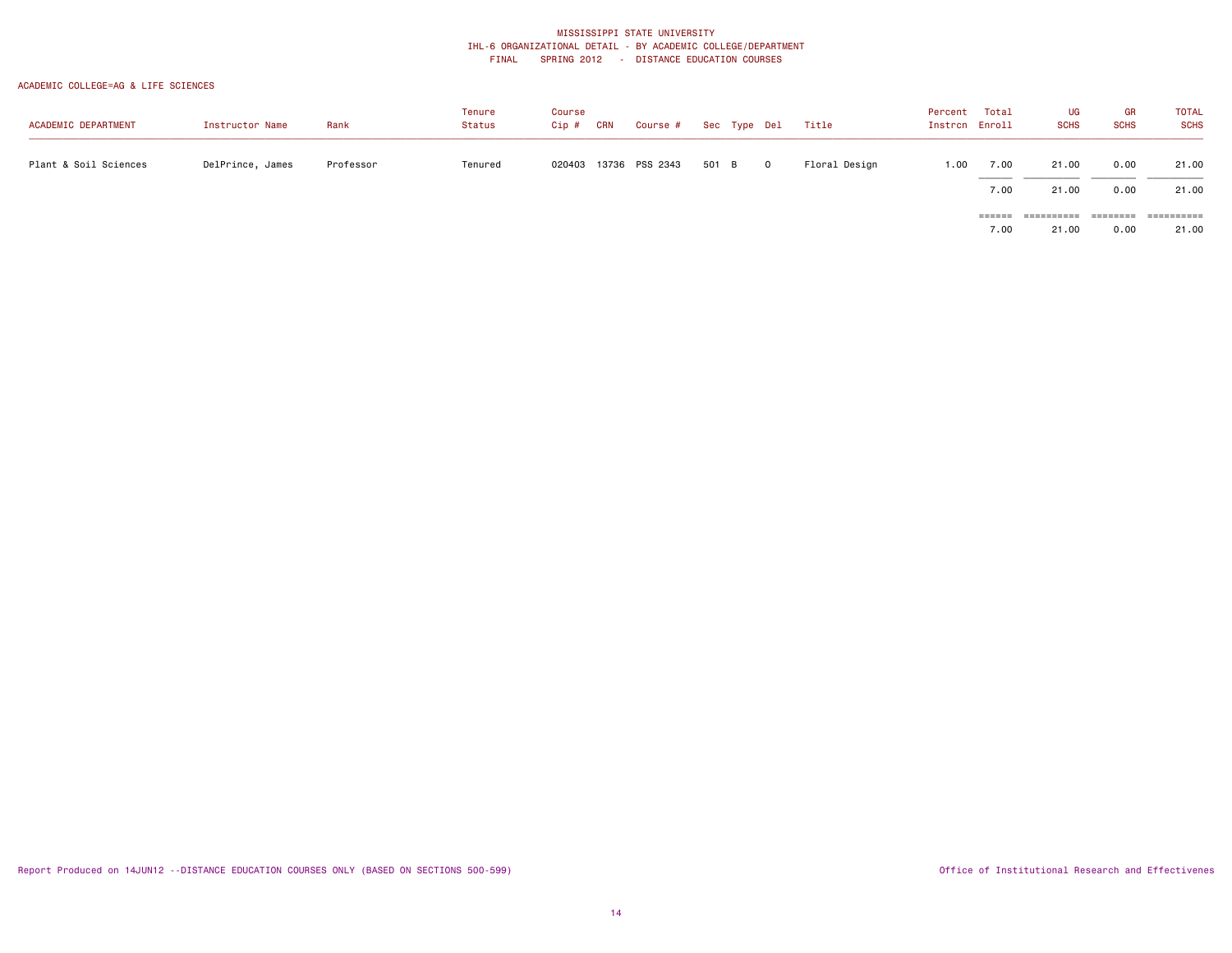| ACADEMIC DEPARTMENT | Instructor Name | Rank        | Tenure<br>Status                     | Course<br>Cip # | <b>CRN</b> | Course # | Sec Type Del |                         | Title             | Percent<br>Instrcn Enroll | Total           | UG<br><b>SCHS</b>   | GR<br><b>SCHS</b> | <b>TOTAL</b><br><b>SCHS</b> |
|---------------------|-----------------|-------------|--------------------------------------|-----------------|------------|----------|--------------|-------------------------|-------------------|---------------------------|-----------------|---------------------|-------------------|-----------------------------|
| Architecture        | Kemp, Leah      | Non-Faculty | Not Applicable 040201 13477 ARC 1013 |                 |            |          | 501 C        | $\overline{\mathbf{0}}$ | Arch Appreciation | 1.00                      | 19.00           | 57.00               | 0.00              | 57.00                       |
|                     |                 |             |                                      |                 |            |          |              |                         |                   |                           | 19.00           | 57.00               | 0.00              | 57.00                       |
|                     |                 |             |                                      |                 |            |          |              |                         |                   |                           | ======<br>19.00 | ==========<br>57.00 | ========<br>0.00  | ==========<br>57.00         |
|                     |                 |             |                                      |                 |            |          |              |                         |                   |                           |                 |                     |                   |                             |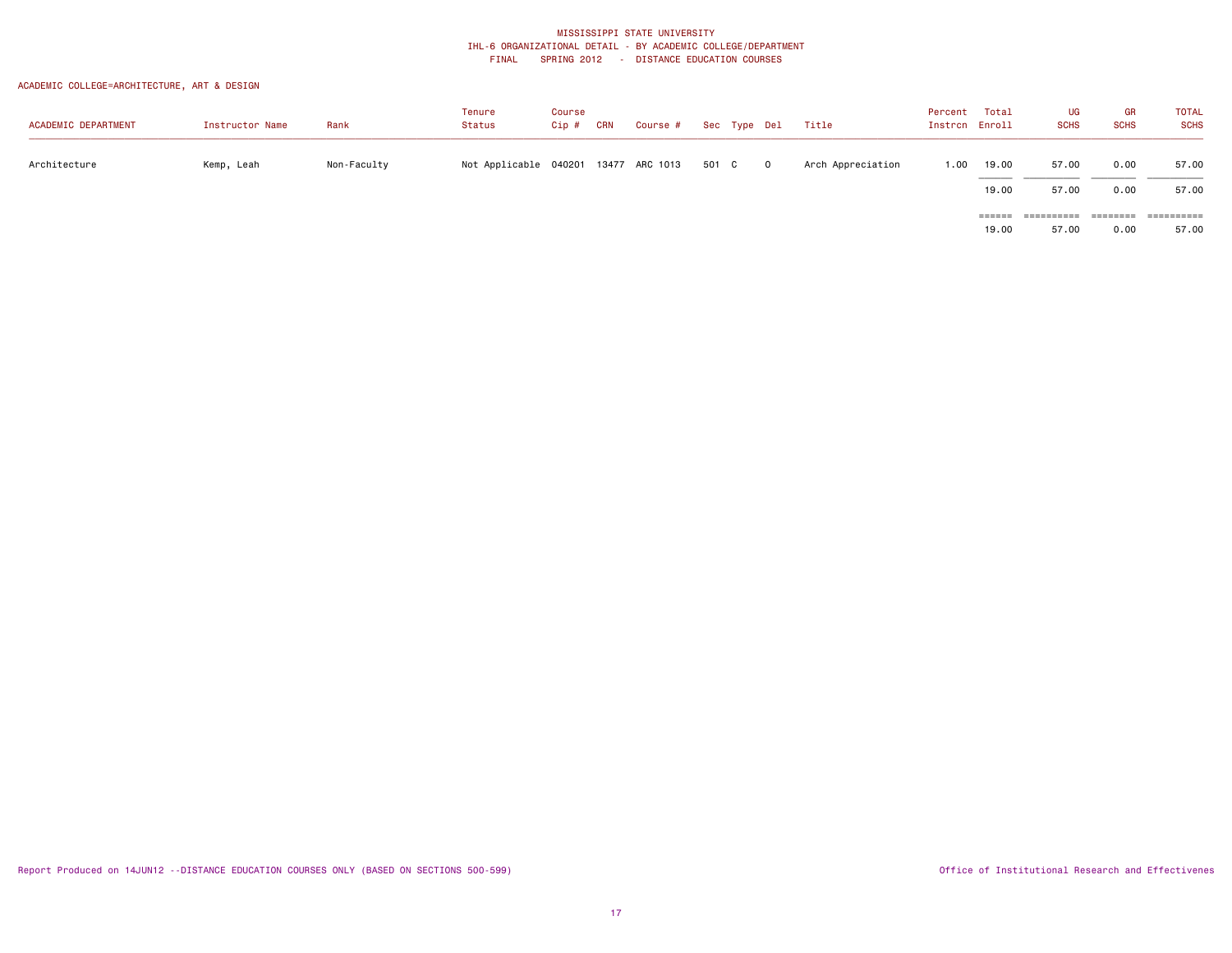| <b>ACADEMIC DEPARTMENT</b> | Instructor Name | Rank        | Tenure<br>Status                     | Course<br>Cip # | CRN | Course # |       | Sec Type Del |                         | Title            | Percent<br>Instrcn Enroll | Total                  | UG<br><b>SCHS</b>   | GR<br><b>SCHS</b> | <b>TOTAL</b><br><b>SCHS</b> |
|----------------------------|-----------------|-------------|--------------------------------------|-----------------|-----|----------|-------|--------------|-------------------------|------------------|---------------------------|------------------------|---------------------|-------------------|-----------------------------|
| Art AAD                    | Ring, Robert    | Non-Faculty | Not Applicable 500703 13478 ART 1113 |                 |     |          | 501 C |              | $\overline{\mathbf{0}}$ | Art Appreciation | 1.00                      | 31.00<br>31.00         | 93.00<br>93.00      | 0.00<br>0.00      | 93.00<br>93.00              |
|                            |                 |             |                                      |                 |     |          |       |              |                         |                  |                           | <b>EEEEEE</b><br>31.00 | ==========<br>93.00 | ========<br>0.00  | ==========<br>93.00         |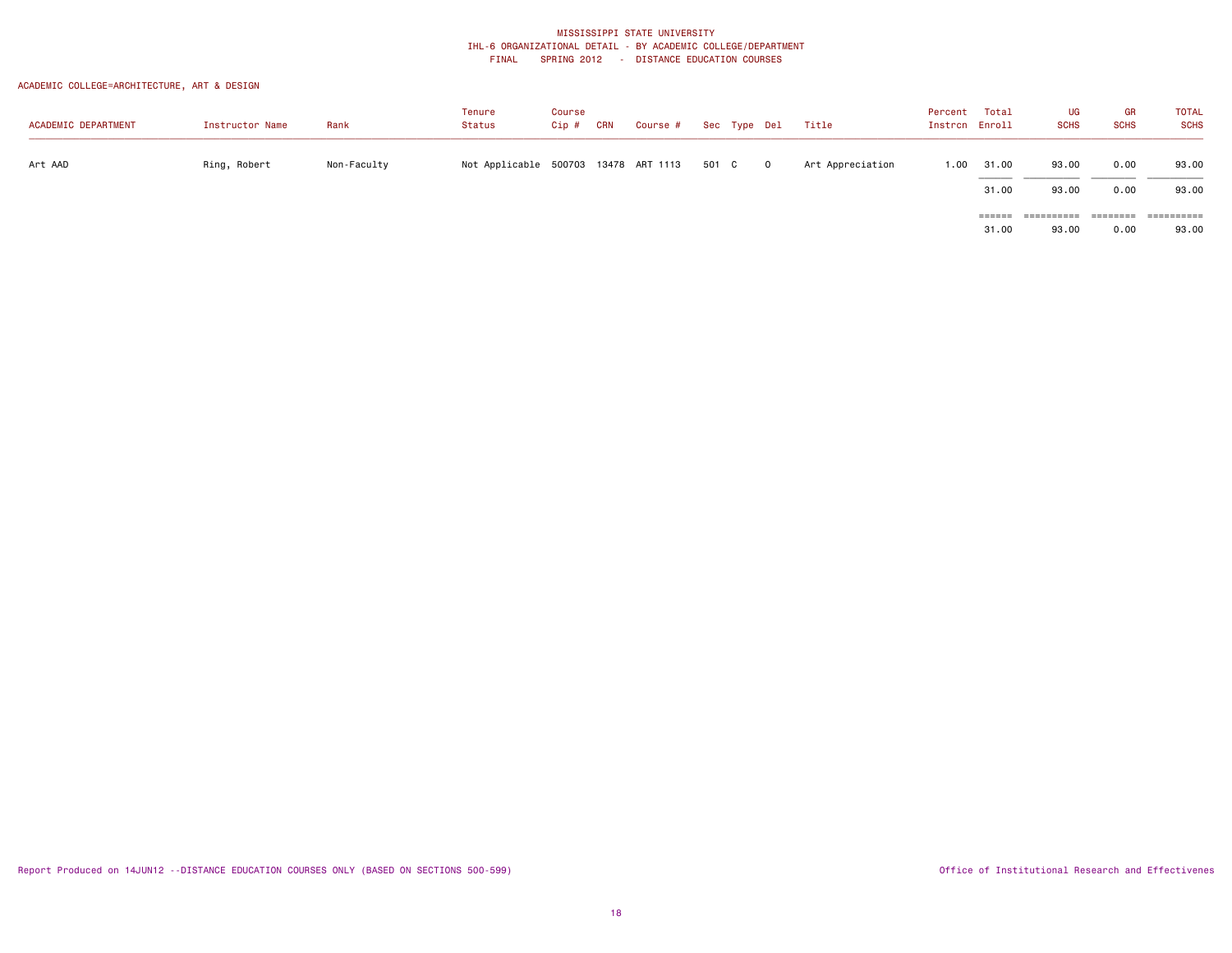| ACADEMIC DEPARTMENT                            | Instructor Name | Rank                | Tenure<br>Status | Course<br>Cip # | CRN | Course #      |       | Sec Type Del |              | Title               | Percent<br>Instron Enroll | Total  | UG<br><b>SCHS</b>     | GR<br><b>SCHS</b> | <b>TOTAL</b><br><b>SCHS</b> |
|------------------------------------------------|-----------------|---------------------|------------------|-----------------|-----|---------------|-------|--------------|--------------|---------------------|---------------------------|--------|-----------------------|-------------------|-----------------------------|
| Building Construction Science El-Adaway, Islam |                 | Assistant Professor | Ten Track        | 140801          |     | 15213 CE 8000 | 506 D |              | $\mathbf{0}$ | Research / Thesis   | 1.00                      | 3.00   | 0.00                  | 9.00              | 9.00                        |
|                                                |                 |                     |                  |                 |     | 15224 CE 9000 | 506 D |              | $\Omega$     | Research / Diss     | 1.00                      | 2.00   | 0.00                  | 12.00             | 12.00                       |
|                                                |                 |                     |                  | 140899          |     | 14901 CE 6990 | 501 C |              | $\Omega$     | Special Topic In CE | 1.00                      | 7.00   | 0.00                  | 21.00             | 21.00                       |
|                                                |                 |                     |                  |                 |     |               |       |              |              |                     |                           | 12.00  | 0.00                  | 42.00             | 42.00                       |
|                                                |                 |                     |                  |                 |     |               |       |              |              |                     |                           | ====== | $=$ = = = = = = = = = | $=$ = = = = = = = | ==========                  |
|                                                |                 |                     |                  |                 |     |               |       |              |              |                     |                           | 12.00  | 0.00                  | 42.00             | 42.00                       |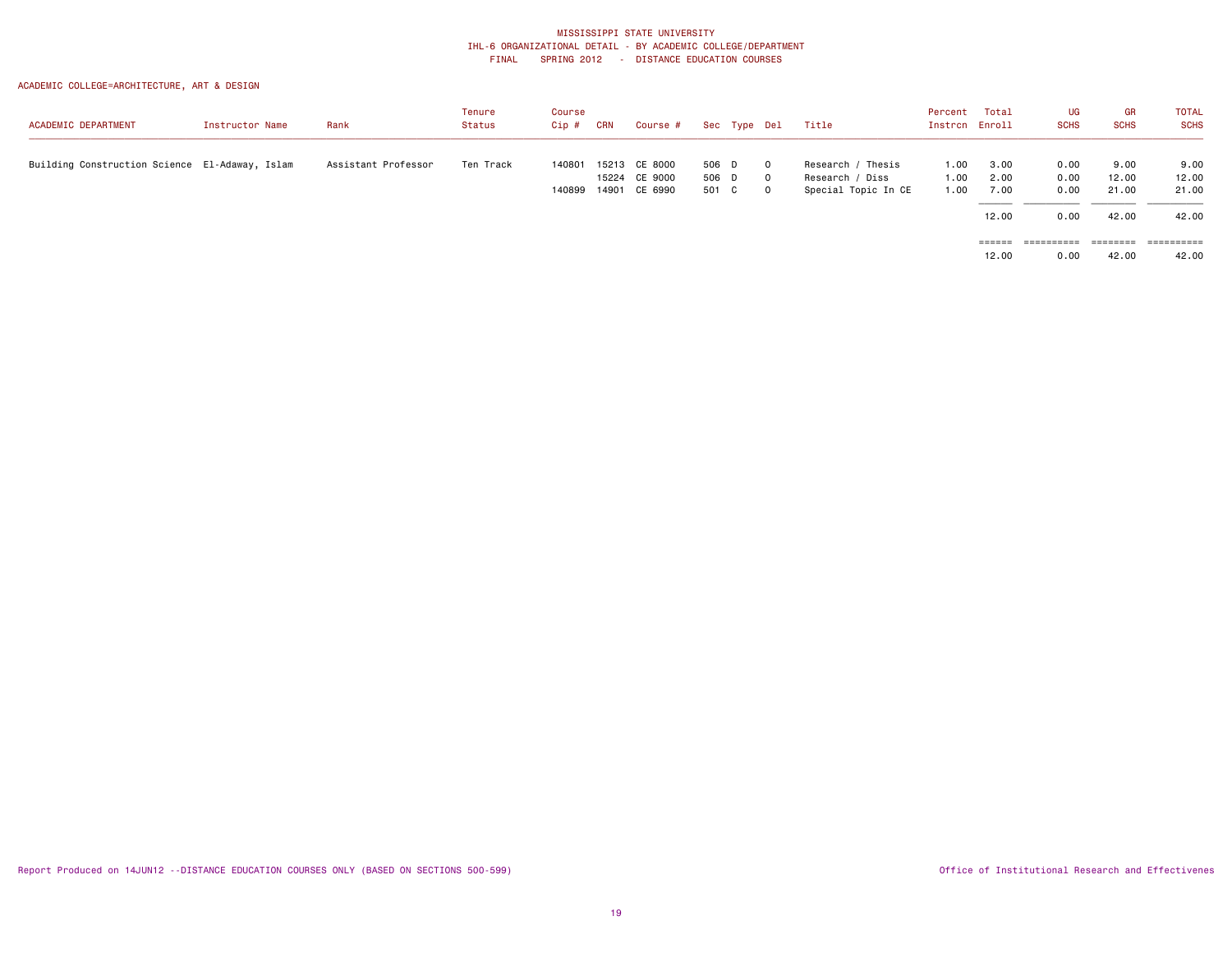| ACADEMIC DEPARTMENT | Instructor Name | Rank       | Tenure<br>Status | Course<br>Cip #  | <b>CRN</b> | Course #                 |                | Sec Type Del |                           | Title                                        | Percent<br>Instrcn Enroll | Total           | UG<br><b>SCHS</b>   | GR<br><b>SCHS</b> | <b>TOTAL</b><br><b>SCHS</b>    |
|---------------------|-----------------|------------|------------------|------------------|------------|--------------------------|----------------|--------------|---------------------------|----------------------------------------------|---------------------------|-----------------|---------------------|-------------------|--------------------------------|
| Design              | Carroll, Robin  | Instructor | Non-Ten Track    | 190601<br>500408 | 13670      | ID 2603<br>13668 HS 2603 | 501 C<br>501 C |              | $\circ$<br>$\overline{0}$ | Interior Design Fund<br>Inter Design Fundame | 1.00<br>1.00              | 4.00<br>11.00   | 12.00<br>33.00      | 0.00<br>0.00      | 12.00<br>33.00                 |
|                     |                 |            |                  |                  |            |                          |                |              |                           |                                              |                           | 15.00<br>====== | 45.00<br>========== | 0.00<br>========  | 45.00<br>$=$ = = = = = = = = = |
|                     |                 |            |                  |                  |            |                          |                |              |                           |                                              |                           | 15.00           | 45.00               | 0.00              | 45.00                          |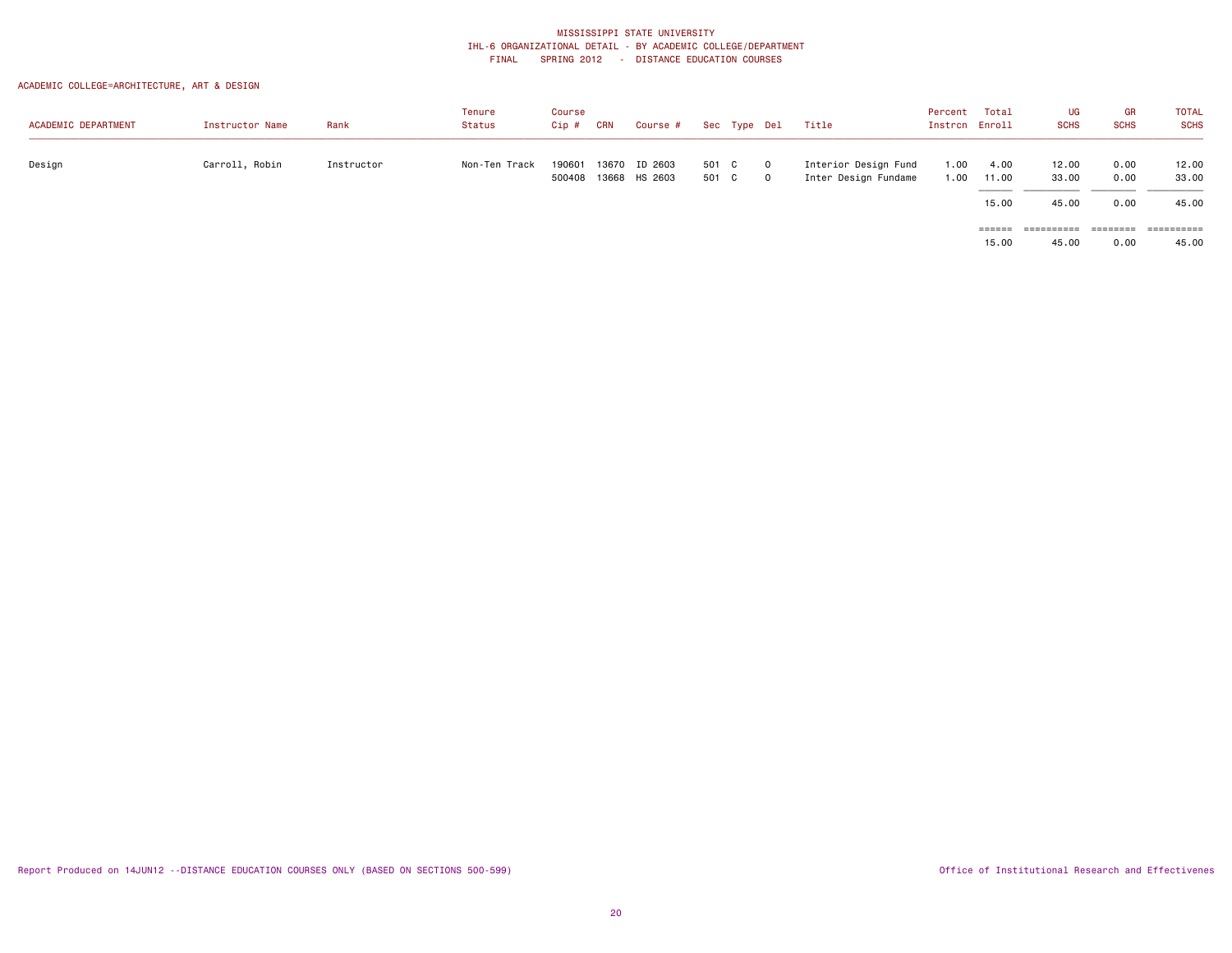| <b>ACADEMIC DEPARTMENT</b>                     | Instructor Name | Rank     | Tenure<br><b>Status</b> | Course<br>$Cip \#$ | CRN | Course #      |       | Sec Type Del |         | Title           | Percent<br>Instrcn Enroll | Total           | UG<br><b>SCHS</b>   | GR<br><b>SCHS</b> | <b>TOTAL</b><br><b>SCHS</b> |
|------------------------------------------------|-----------------|----------|-------------------------|--------------------|-----|---------------|-------|--------------|---------|-----------------|---------------------------|-----------------|---------------------|-------------------|-----------------------------|
| Anthro. & Mid. East. Cultures Brooks, Benjamin |                 | Lecturer | Non-Ten Track           | 450201             |     | 14063 AN 1143 | 501 C |              | $\circ$ | Cultural Anthro | 1.00                      | 23.00<br>23.00  | 69.00<br>69.00      | 0.00<br>0.00      | 69.00<br>69.00              |
|                                                |                 |          |                         |                    |     |               |       |              |         |                 |                           | ======<br>23.00 | ==========<br>69.00 | ========<br>0.00  | ==========<br>69.00         |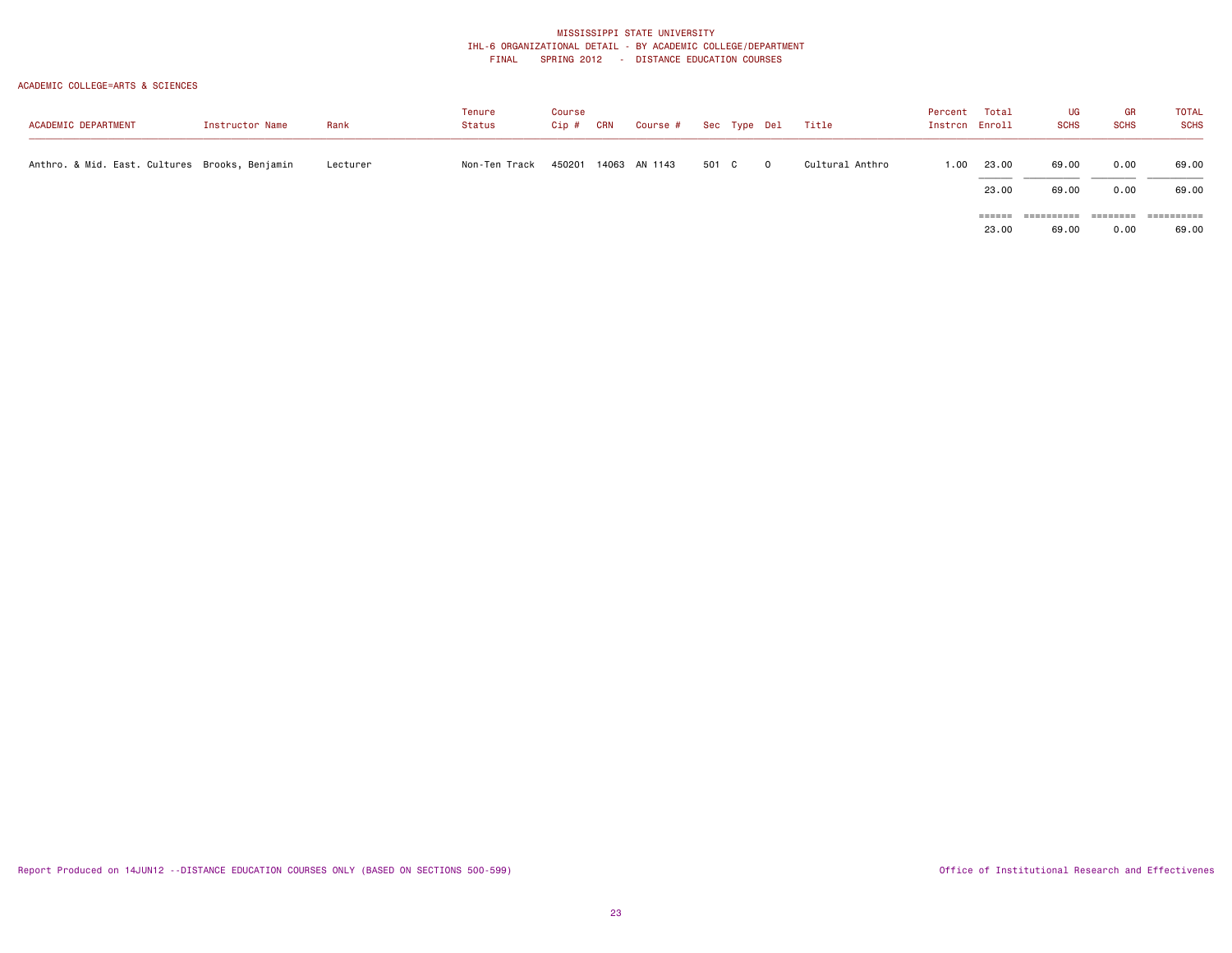| ACADEMIC DEPARTMENT | Instructor Name     | Rank                | Tenure<br><b>Status</b> | Course<br>Cip# | <b>CRN</b> | Course #              |       | Sec Type Del |                | Title                | Percent<br>Instron Enroll | Total  | UG<br><b>SCHS</b> | GR<br><b>SCHS</b>  | <b>TOTAL</b><br><b>SCHS</b> |
|---------------------|---------------------|---------------------|-------------------------|----------------|------------|-----------------------|-------|--------------|----------------|----------------------|---------------------------|--------|-------------------|--------------------|-----------------------------|
| Biological Sciences | Brooks, Christopher | Assistant Professor | Ten Track               |                |            | 261102 13485 BIO 8093 | 501 C |              | $\overline{0}$ | Experm Bio & Biostat | 1.00                      | 26.00  | 0.00              | 78.00              | 78.00                       |
|                     |                     |                     |                         |                |            |                       |       |              |                |                      |                           | 26.00  | 0.00              | 78.00              | 78.00                       |
|                     | Doffitt, Cynthia    | Instructor          | Non-Ten Track           | 260399         |            | 13905 MIC 1123        | 555 M |              | $\circ$        | Science of Pub Healt | 1.00                      | 3.00   | 9.00              | 0.00               | 9.00                        |
|                     |                     |                     |                         |                |            | 13908 MIC 2003        | 555 M |              | $\mathbf 0$    | Comm Disease Control | 1.00                      | 2.00   | 6.00              | 0.00               | 6.00                        |
|                     |                     |                     |                         |                |            | 13911 MIC 2013        | 555 M |              | $\mathbf 0$    | Foodborne Disease Co | 1.00                      | 2.00   | 6.00              | 0.00               | 6.00                        |
|                     |                     |                     |                         |                | 13917      | MIC 2033              | 555 M |              | $\mathbf 0$    | Waterborne Disease C | 1.00                      | 1.00   | 3.00              | 0.00               | 3.00                        |
|                     |                     |                     |                         |                |            | 13920 MIC 2043        | 555 M |              | $\circ$        | Microbial Ecology of | 1.00                      | 1.00   | 3.00              | 0.00               | 3.00                        |
|                     |                     |                     |                         |                |            |                       |       |              |                |                      |                           | 9.00   | 27.00             | 0.00               | 27.00                       |
|                     | Ervin, Gary         | Professor           | Tenured                 | 260301         |            | 13484 BIO 8063        | 501 C |              | $\mathbf 0$    | Comp Study of Plants | 1.00                      | 33.00  | 0.00              | 99.00              | 99.00                       |
|                     |                     |                     |                         |                |            |                       |       |              |                |                      |                           | 33.00  | 0.00              | 99.00              | 99.00                       |
|                     | Gordon, Donna       | Assistant Professor | Ten Track               | 260401         |            | 13483 BIO 8033        | 501 C |              | $\overline{0}$ | Adv. Cell Biology    | 1.00                      | 49.00  | 0.00              | 147.00             | 147.00                      |
|                     |                     |                     |                         |                |            |                       |       |              |                |                      |                           | 49.00  | 0.00              | 147.00             | 147.00                      |
|                     | Reichert, Nancy     | Professor           | Tenured                 | 269999         |            | 15963 BIO 8990        | 501 S |              | $\overline{0}$ | Special Topic in BIO | 1.00                      | 3.00   | 0.00              | 3.00               | 3.00                        |
|                     |                     |                     |                         |                |            |                       |       |              |                |                      |                           | 3.00   | 0.00              | 3.00               | 3.00                        |
|                     | Welch, Mark         | Assistant Professor | Ten Track               | 261301         |            | 13482 BIO 6023        | 501 C |              | $\overline{0}$ | Prin Evolutionary Bi | 1.00                      | 44.00  | 0.00              | 132.00             | 132.00                      |
|                     |                     |                     |                         |                |            |                       |       |              |                |                      |                           | 44.00  | 0.00              | 132.00             | 132.00                      |
|                     |                     |                     |                         |                |            |                       |       |              |                |                      |                           | 164.00 | 27.00             | ========<br>459.00 | <b>CONSESSED</b><br>486.00  |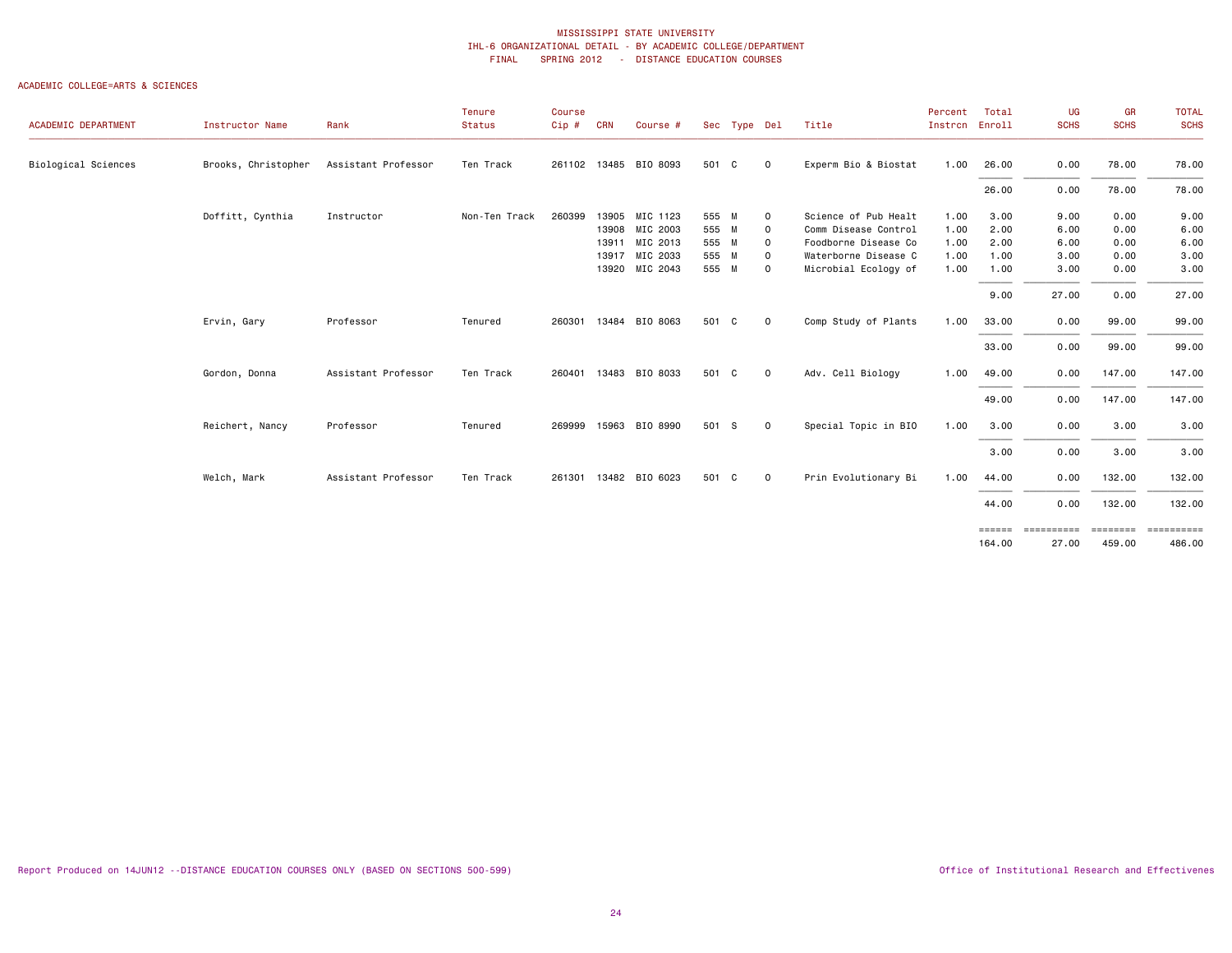| ACADEMIC DEPARTMENT | Instructor Name | Rank                | Tenure<br>Status | Course<br>Cip# | CRN   | Course #        |       | Sec Type Del |              | Title                | Percent<br>Instrcn Enroll | Total  | UG<br><b>SCHS</b> | GR<br><b>SCHS</b> | <b>TOTAL</b><br><b>SCHS</b> |
|---------------------|-----------------|---------------------|------------------|----------------|-------|-----------------|-------|--------------|--------------|----------------------|---------------------------|--------|-------------------|-------------------|-----------------------------|
| Chemistry           | Foster, Stephen | Associate Professor | Tenured          | 400502         |       | 13519 CHTC 8073 | 501 C |              | $\mathbf 0$  | Research Meth MAIS   | 1.00                      | 2.00   | 0.00              | 6.00              | 6.00                        |
|                     |                 |                     |                  |                |       |                 |       |              |              |                      |                           | 2.00   | 0.00              | 6.00              | 6.00                        |
|                     | Mead, Keith     | Professor           | Tenured          | 400502         | 13521 | CHTC 8563       | 501 C |              | $\circ$      | Organics & Polymers  | 1.00                      | 3.00   | 0.00              | 9.00              | 9.00                        |
|                     |                 |                     |                  |                |       |                 |       |              |              |                      |                           | 3.00   | 0.00              | 9.00              | 9.00                        |
|                     | Saebo, Svein    | Professor           | Tenured          | 400502         |       | 13520 CHTC 8473 | 501 C |              | $\mathbf{0}$ | CH Structure & Bondi | 1.00                      | 5.00   | 0.00              | 15.00             | 15.00                       |
|                     |                 |                     |                  |                |       |                 |       |              |              |                      |                           | 5.00   | 0.00              | 15.00             | 15.00                       |
|                     |                 |                     |                  |                |       |                 |       |              |              |                      |                           | ====== | ==========        | ========          | ==========                  |
|                     |                 |                     |                  |                |       |                 |       |              |              |                      |                           | 10.00  | 0.00              | 30.00             | 30.00                       |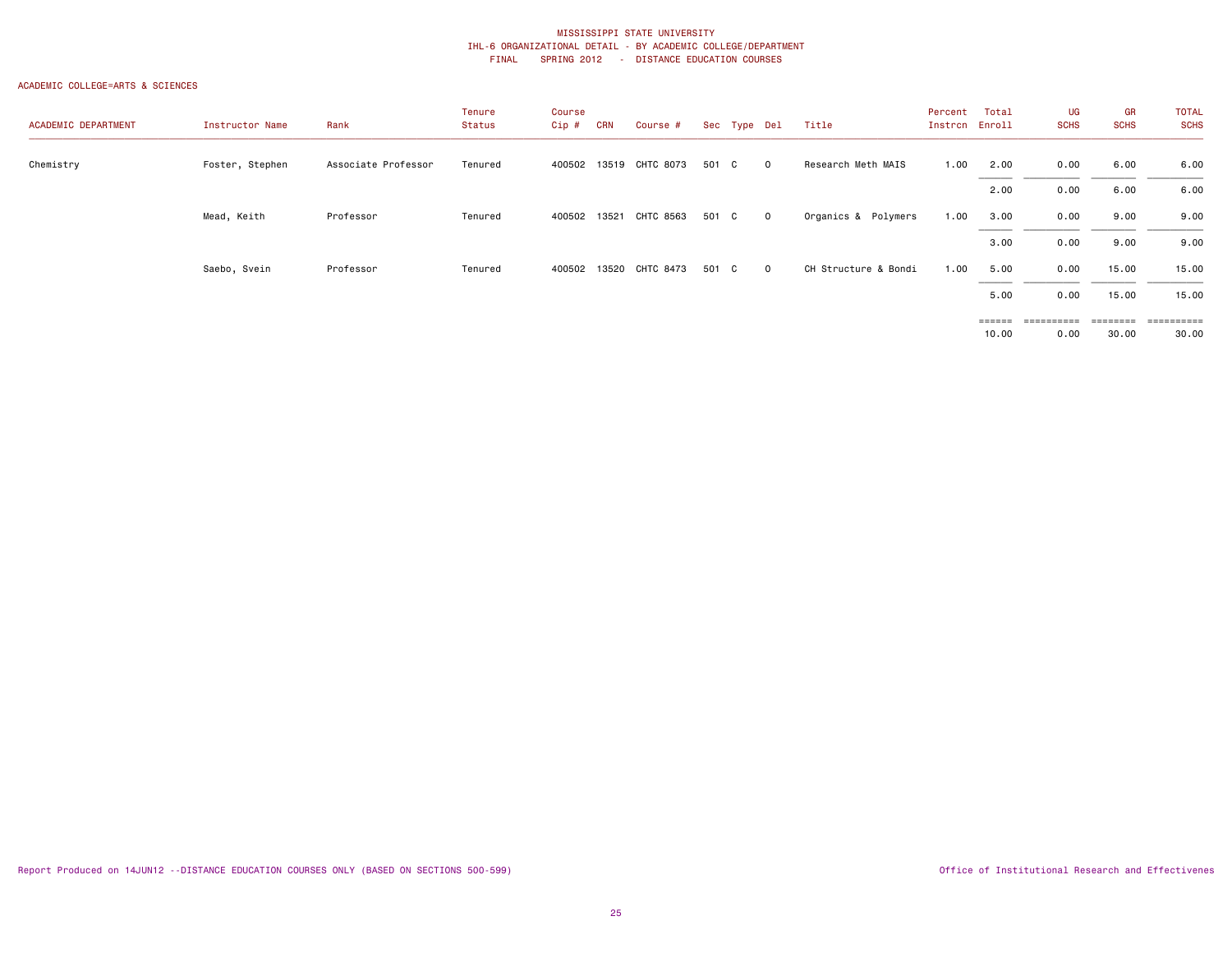| <b>ACADEMIC DEPARTMENT</b>                        | Instructor Name   | Rank        | Tenure<br>Status | Course<br>Cip # | <b>CRN</b> | Course #                         |                | Sec Type Del |                     | Title                     | Percent<br>Instron | Total<br>Enroll | UG<br><b>SCHS</b> | GR<br><b>SCHS</b> | <b>TOTAL</b><br><b>SCHS</b> |
|---------------------------------------------------|-------------------|-------------|------------------|-----------------|------------|----------------------------------|----------------|--------------|---------------------|---------------------------|--------------------|-----------------|-------------------|-------------------|-----------------------------|
| Class & Mod Lang & Literature Harrison, Elizabeth |                   | Non-Faculty | Not Applicable   | 160905          |            | 13844 FLS 2133<br>13847 FLS 2143 | 555 M<br>555 M |              | $\circ$<br>$\Omega$ | Spanish III<br>Spanish IV | 1.00<br>1.00       | 2.00<br>1.00    | 6.00<br>3.00      | 0.00<br>0.00      | 6.00<br>3.00                |
|                                                   |                   |             |                  |                 |            |                                  |                |              |                     |                           |                    | 3.00            | 9.00              | 0.00              | 9.00                        |
|                                                   | Wolverton, Robert | Professor   | Tenured          | 161203          |            | 13841 FLL 1123                   | 555 M          |              | $\mathbf{0}$        | Latin II                  | 1.00               | 1.00            | 3.00              | 0.00              | 3.00                        |
|                                                   |                   |             |                  |                 |            |                                  |                |              |                     |                           |                    | 1.00            | 3.00              | 0.00              | 3.00                        |
|                                                   |                   |             |                  |                 |            |                                  |                |              |                     |                           |                    | ======          | -----------       | ========          | ==========                  |
|                                                   |                   |             |                  |                 |            |                                  |                |              |                     |                           |                    | 4.00            | 12.00             | 0.00              | 12.00                       |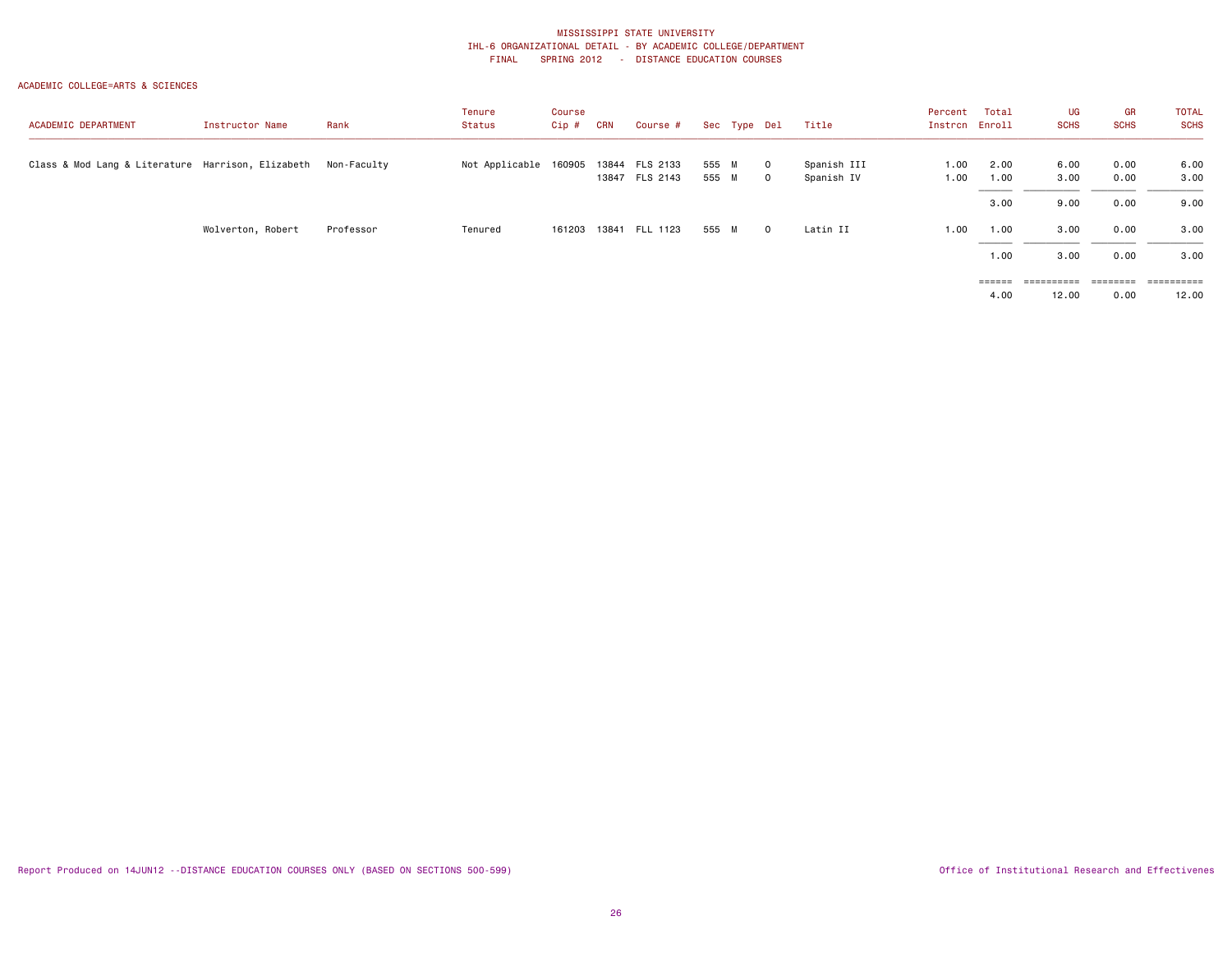|                     |                 |                     | Tenure        | Course |            |                      |       |              |              |                      | Percent        | Total            | UG                   | GR                | <b>TOTAL</b> |
|---------------------|-----------------|---------------------|---------------|--------|------------|----------------------|-------|--------------|--------------|----------------------|----------------|------------------|----------------------|-------------------|--------------|
| ACADEMIC DEPARTMENT | Instructor Name | Rank                | Status        | Cip#   | <b>CRN</b> | Course #             |       | Sec Type Del |              | Title                | Instron Enroll |                  | <b>SCHS</b>          | <b>SCHS</b>       | <b>SCHS</b>  |
| Communication       | Anthony, Kelli  | Instructor          | Non-Ten Track | 090101 |            | 13525 CO 3833        | 501 C |              | $\circ$      | Interviewing         | 1.00           | 18.00            | 54.00                | 0.00              | 54.00        |
|                     |                 |                     |               | 090401 |            | 13522 CO 1403        | 501 C |              | $\mathbf 0$  | Intro Mass Media     | 1.00           | 46.00            | 138.00               | 0.00              | 138.00       |
|                     |                 |                     |               |        |            | 090501 14072 CO 3813 | 501 C |              | $\mathbf 0$  | PR Case Problems     | 1.00           | 13.00            | 39.00                | 0.00              | 39.00        |
|                     |                 |                     |               |        |            |                      |       |              |              |                      |                | 77.00            | 231.00               | 0.00              | 231.00       |
|                     | Forde, John     | Associate Professor | Tenured       |        |            | 090501 13524 CO 3803 | 501 C |              | $\mathbf{O}$ | Prin Public Relation | 1.00           | 24.00            | 72.00                | 0.00              | 72.00        |
|                     |                 |                     |               |        |            |                      |       |              |              |                      |                | 24.00            | 72.00                | 0.00              | 72.00        |
|                     | Fountain, Amy   | Instructor          | Non-Ten Track |        |            | 090101 14092 CO 1013 | 501 C |              | $\circ$      | Intro to Communicati | 1.00           | 16.00            | 48.00                | 0.00              | 48.00        |
|                     |                 |                     |               |        |            |                      |       |              |              |                      |                | 16.00            | 48.00                | 0.00              | 48.00        |
|                     | Goodman, Mark   | Professor           | Tenured       |        |            | 090702 14085 CO 4433 | 501 C |              | $\circ$      | Television Criticism | 1.00           | 18.00            | 54.00                | 0.00              | 54.00        |
|                     |                 |                     |               |        |            | 14087 CO 6433        | 501 C |              | $\mathbf{O}$ | Television Criticism | 1.00           | 5.00             | 0.00                 | 15.00             | 15.00        |
|                     |                 |                     |               |        |            |                      |       |              |              |                      |                | 23.00            | 54.00                | 15.00             | 69.00        |
|                     | Knight, Amy     | Instructor          | Non-Ten Track |        |            | 090101 14093 CO 1013 | 502 C |              | $\circ$      | Intro to Communicati | 1.00           | 28.00            | 84.00                | 0.00              | 84.00        |
|                     |                 |                     |               |        |            |                      |       |              |              |                      |                | 28.00            | 84.00                | 0.00              | 84.00        |
|                     | Smith, Glenn    | Associate Professor | Tenured       | 231001 | 13526      | CO 4253              | 501 C |              | 0            | Elements Of Persuasn | 1.00           | 19.00            | 57.00                | 0.00              | 57.00        |
|                     |                 |                     |               |        | 13529      | CO 6253              | 501 C |              | 0            | Elements Of Persuasn | 1.00           | 3.00             | 0.00                 | 9.00              | 9.00         |
|                     |                 |                     |               |        |            | 500501 13523 CO 1903 | 501 C |              | $\mathbf{O}$ | Intro To Cinema      | 1.00           | 16.00            | 48.00                | 0.00              | 48.00        |
|                     |                 |                     |               |        |            |                      |       |              |              |                      |                | 38.00            | 105.00               | 9.00              | 114.00       |
|                     | Williams, Kevin | Associate Professor | Tenured       | 090401 | 13528      | CO 4323              | 501 C |              | $\mathbf 0$  | Mass Media-Society   | 1.00           | 23.00            | 69.00                | 0.00              | 69.00        |
|                     |                 |                     |               |        | 13531      | CO 6323              | 501   | C            | $\mathbf{O}$ | Mass Media-Society   | 1.00           | 5.00             | 0.00                 | 15.00             | 15.00        |
|                     |                 |                     |               |        |            |                      |       |              |              |                      |                | 28.00            | 69.00                | 15.00             | 84.00        |
|                     |                 |                     |               |        |            |                      |       |              |              |                      |                | ======<br>234.00 | ==========<br>663.00 | ========<br>39.00 | 702.00       |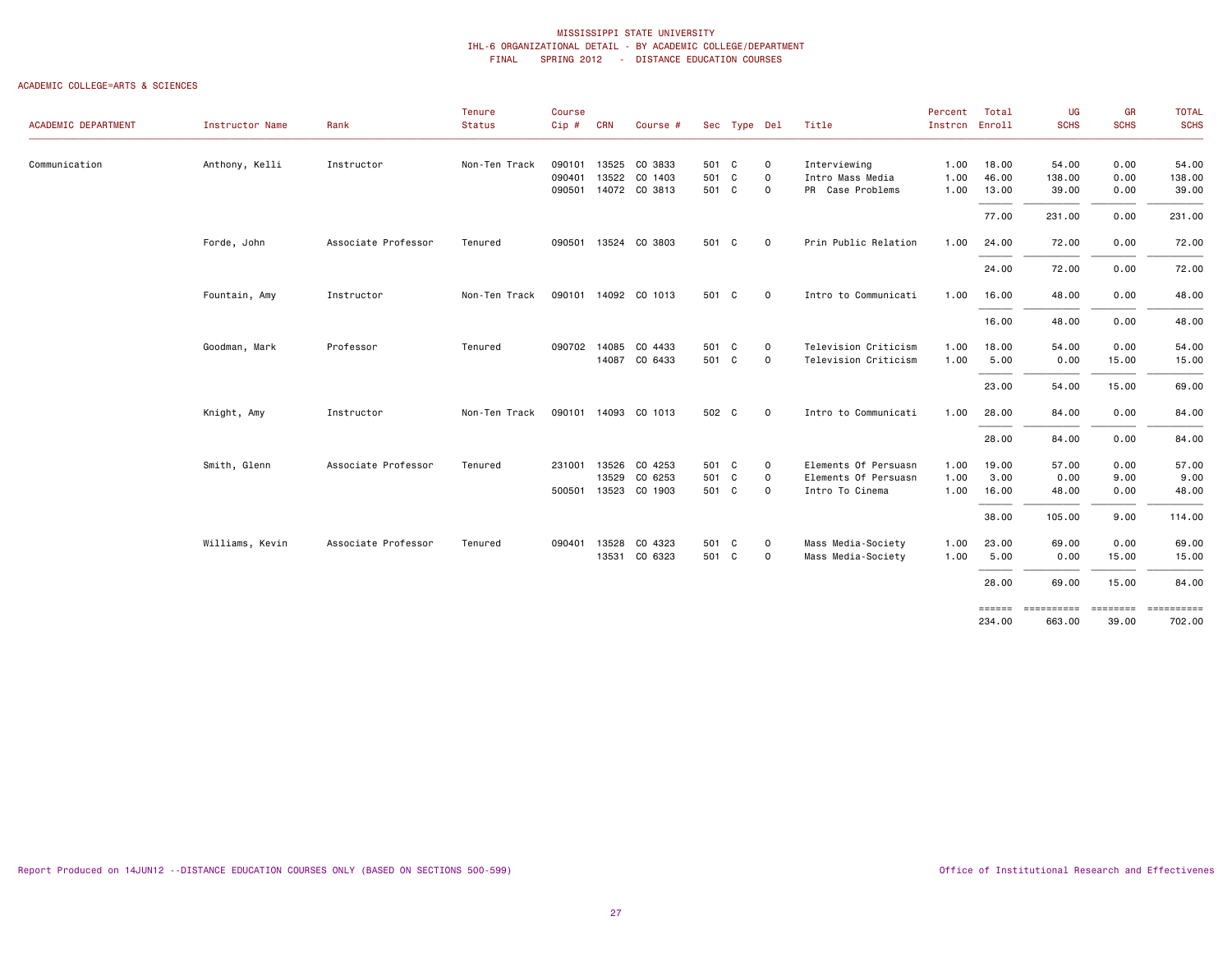| ACADEMIC DEPARTMENT | Instructor Name     | Rank       | Tenure<br><b>Status</b> | Course<br>Cip# | <b>CRN</b> | Course #       |       | Sec Type Del |             | Title                | Percent<br>Instron | Total<br>Enroll | UG<br><b>SCHS</b>           | GR<br><b>SCHS</b> | <b>TOTAL</b><br><b>SCHS</b> |
|---------------------|---------------------|------------|-------------------------|----------------|------------|----------------|-------|--------------|-------------|----------------------|--------------------|-----------------|-----------------------------|-------------------|-----------------------------|
|                     |                     |            |                         |                |            |                |       |              |             |                      |                    |                 |                             |                   |                             |
| English             | Gilmer, Christopher | Instructor | Non-Ten Track           | 230401         | 13561      | EN 1113        | 501 C |              | 0           | En Composition II    | 1.00               | 18.00           | 54.00                       | 0.00              | 54.00                       |
|                     |                     |            |                         |                | 13563      | EN 3313        | 501 C |              | $\mathbf 0$ | Writing for the Work | 1.00               | 18.00           | 54.00                       | 0.00              | 54.00                       |
|                     |                     |            |                         | 230801         |            | 13562 EN 2223  | 501 C |              | $\mathbf 0$ | English Lit After 18 | 1.00               | 18.00           | 54.00                       | 0.00              | 54.00                       |
|                     |                     |            |                         |                |            |                |       |              |             |                      |                    | 54.00           | 162.00                      | 0.00              | 162.00                      |
|                     | Olson, Peter        | Lecturer   | Non-Ten Track           | 239999         |            | 14066 EN 4990  | 501 C |              | $\circ$     | Special Topic In EN  | 1.00               | 3.00            | 9.00                        | 0.00              | 9.00                        |
|                     |                     |            |                         |                | 14067      | EN 6990        | 501 C |              | $\mathbf 0$ | Special Topic In EN  | 1.00               | 2.00            | 0.00                        | 6.00              | 6.00                        |
|                     |                     |            |                         |                |            |                |       |              |             |                      |                    | 5.00            | 9.00                        | 6.00              | 15.00                       |
|                     | Stamps, Alison      | Instructor | Non-Ten Track           | 131401         | 13567      | ESL 5110       | 504 C |              | F           | American Lang & Cul  | 1.00               | 1.00            | 9.00                        | 0.00              | 9.00                        |
|                     |                     |            |                         |                | 13571      | ESL 5120       | 504 C |              | F           | American Lang & Cul  | 1.00               | 2.00            | 15.00                       | 0.00              | 15.00                       |
|                     |                     |            |                         |                | 13574      | ESL 5313       | 503 C |              |             | Classroom Comm & Pre | 1.00               | 1.00            | 3.00                        | 0.00              | 3.00                        |
|                     |                     |            |                         |                | 13575      | ESL 5313       | 504 C |              |             | Classroom Comm & Pre | 1.00               | 6.00            | 18.00                       | 0.00              | 18.00                       |
|                     |                     |            |                         |                | 13578      | ESL 5323       | 503 C |              |             | Academic Research an | 1.00               | 1.00            | 3.00                        | 0.00              | 3.00                        |
|                     |                     |            |                         |                |            | 13579 ESL 5323 | 504 C |              | F.          | Academic Research an | 1.00               | 6.00            | 18.00                       | 0.00              | 18.00                       |
|                     |                     |            |                         |                |            |                |       |              |             |                      |                    | 17.00           | 66.00                       | 0.00              | 66.00                       |
|                     |                     |            |                         |                |            |                |       |              |             |                      |                    | ------<br>76.00 | <b>BEBBEBBBBB</b><br>237.00 | ========<br>6.00  | 243.00                      |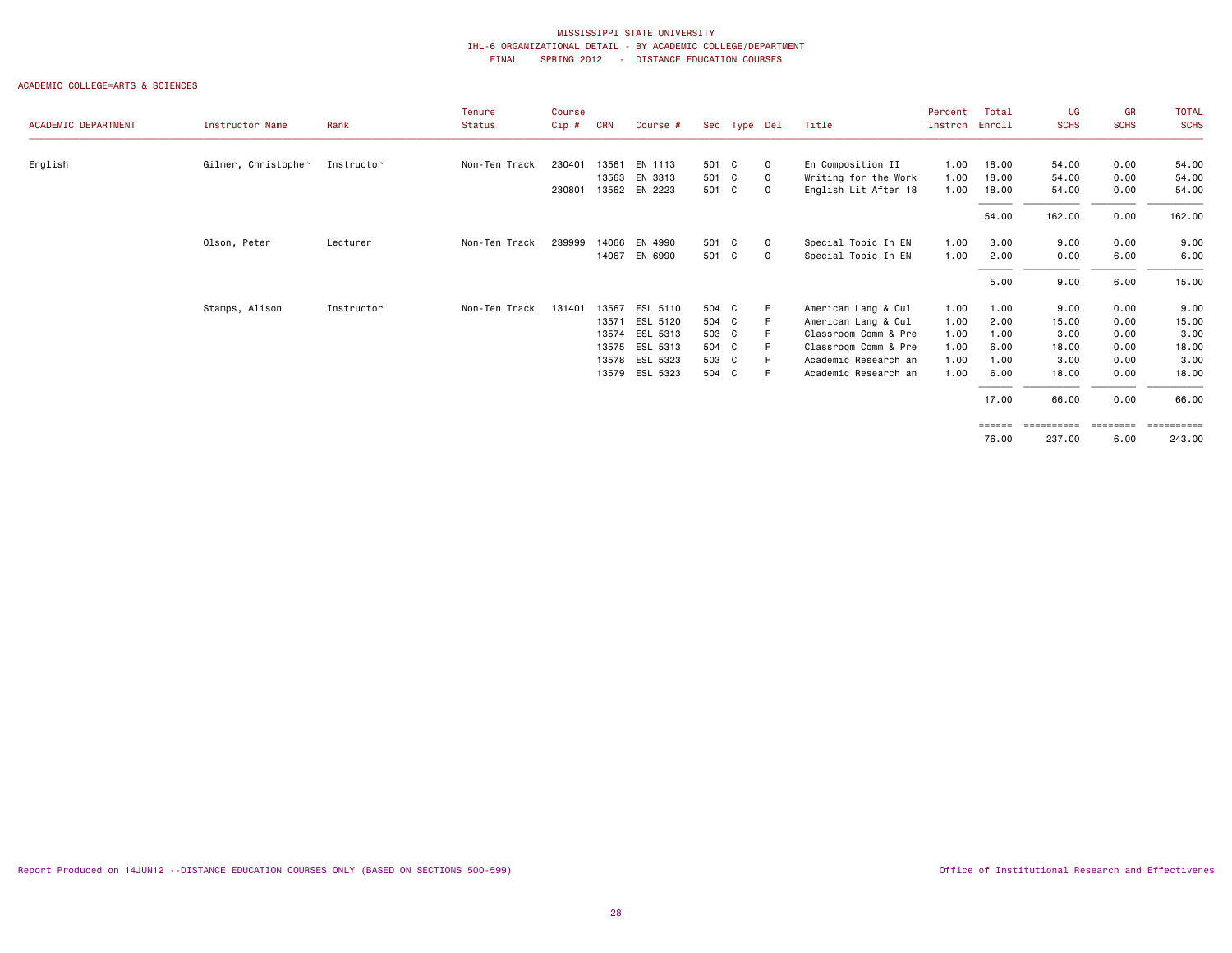# ACADEMIC COLLEGE=ARTS & SCIENCES

|                     |                  |                     | Tenure        | Course |                |                    |              |              |                                 |                                              | Percent        | Total        | UG           | GR           | <b>TOTAL</b> |
|---------------------|------------------|---------------------|---------------|--------|----------------|--------------------|--------------|--------------|---------------------------------|----------------------------------------------|----------------|--------------|--------------|--------------|--------------|
| ACADEMIC DEPARTMENT | Instructor Name  | Rank                | <b>Status</b> | Cip#   | <b>CRN</b>     | Course #           |              | Sec Type Del |                                 | Title                                        | Instron Enroll |              | <b>SCHS</b>  | <b>SCHS</b>  | <b>SCHS</b>  |
| Geosciences         | Brown, Michael   | Associate Professor | Tenured       | 450701 | 13647          | GR 8123            | 501 B        |              | $\circ$                         | Met II: Fore and St                          | 0.60           | 16.80        | 0.00         | 50.40        | 50.40        |
|                     |                  |                     |               |        | 13648          | GR 8123            | 502 B        |              | $\mathsf{O}\xspace$             | Met II: Fore and St                          | 0.60           | 15.00        | 0.00         | 45.00        | 45.00        |
|                     |                  |                     |               |        | 13649          | GR 8123            | 503          | B            | $\Omega$                        | Met II: Fore and St                          | 0.60           | 2.40         | 0.00         | 7.20         | 7.20         |
|                     |                  |                     |               |        | 15252          | GR 7000            | 502          | I            | $\Omega$                        | Directed Indiv Study                         | 1.00           | 2.00         | 0.00         | 6.00         | 6.00         |
|                     |                  |                     |               |        |                | 16182 GR 6990      | 501 C        |              | $\Omega$                        | Special Topic In GR                          | 0.60           | 9.60         | 0.00         | 28.80        | 28.80        |
|                     |                  |                     |               |        |                |                    |              |              |                                 |                                              |                | 45.80        | 0.00         | 137.40       | 137.40       |
|                     | Carter, William  | Lecturer            | Non-Ten Track | 450701 | 15141          | GR 8990            | 501          | C            | $\circ$                         | Special Topic In GR                          | 0.40           | 6.00         | 0.00         | 18.00        | 18.00        |
|                     |                  |                     |               |        | 15142          | GR 8990            | 502          | C            | $\circ$                         | Special Topic In GR                          | 0.40           | 2.00         | 0.00         | 6.00         | 6.00         |
|                     |                  |                     |               |        |                | 16184 GR 8990      | 503 C        |              | $\Omega$                        | Special Topic In GR                          | 0.40           | 7.20         | 0.00         | 21.60        | 21.60        |
|                     |                  |                     |               |        |                |                    |              |              |                                 |                                              |                | 15.20        | 0.00         | 45.60        | 45.60        |
|                     | Clary, Renee     | Assistant Professor | Ten Track     | 400601 | 13621          | GG 8123            | 501          | B            | $\circ$                         | Geol II: Earth and T                         | 1.00           | 23.00        | 0.00         | 69.00        | 69.00        |
|                     |                  |                     |               |        | 13622          | GG 8123            | 502 B        |              | $\Omega$                        | Geol II: Earth and T                         | 1.00           | 30.00        | 0.00         | 90.00        | 90.00        |
|                     |                  |                     |               |        | 13623          | GG 8123            | 503 B        |              | 0                               | Geol II: Earth and T                         | 1.00           | 11.00        | 0.00         | 33.00        | 33.00        |
|                     |                  |                     |               |        | 15121          | GG 8000            | 501          | D            | 0                               | Research / Thesis                            | 1.00           | 1.00         | 0.00         | 1.00         | 1.00         |
|                     |                  |                     |               |        | 15500          | GG 8990            | 501          | C            | $\circ$                         | Special Topic In GG                          | 1.00           | 7.00         | 0.00         | 21.00        | 21.00        |
|                     |                  |                     |               |        |                | 15765 GG 8000      | 502 D        |              | $\circ$                         | Research / Thesis                            | 1.00           | 1.00         | 0.00         | 3.00         | 3.00         |
|                     |                  |                     |               |        |                |                    |              |              |                                 |                                              |                | 73.00        | 0.00         | 217.00       | 217.00       |
|                     | Cooke, William   | Associate Professor | Tenured       | 450701 | 13630          | GR 4313            | 501          | B            | $\mathbf 0$                     | Advanced GIS                                 | 0.60           | 1.20         | 3.60         | 0.00         | 3.60         |
|                     |                  |                     |               |        | 13644          | GR 6313            | 501          | B            | $\circ$                         | Advanced GIS                                 | 0.60           | 5.40         | 0.00         | 16.20        | 16.20        |
|                     |                  |                     |               |        |                | 13645 GR 6333      | 501 C        |              | $\mathsf{O}$                    | Remote Sensing Phys                          | 0.50           | 6.00         | 0.00         | 18.00        | 18.00        |
|                     |                  |                     |               |        |                |                    |              |              |                                 |                                              |                | 12.60        | 3.60         | 34.20        | 37.80        |
|                     | Dixon, Paul      | Associate Professor | Tenured       | 450701 | 15256          | GR 7000            | 506          | $\mathbf I$  | $\circ$                         | Directed Indiv Study                         | 1.00           | 3.00         | 0.00         | 9.00         | 9.00         |
|                     |                  |                     |               |        |                | 16184 GR 8990      | 503 C        |              | $\circ$                         | Special Topic In GR                          | 0.60           | 10.80        | 0.00         | 32.40        | 32.40        |
|                     |                  |                     |               |        |                |                    |              |              |                                 |                                              |                | 13.80        | 0.00         | 41.40        | 41.40        |
|                     | Dyer, Jamie      | Associate Professor | Tenured       | 400401 | 14173          | GR 8613            | 501 C        |              | $\mathbf 0$                     | Hydrometeorology                             | 1.00           | 24.00        | 0.00         | 72.00        | 72.00        |
|                     |                  |                     |               |        | 14174          | GR 8613            | 502          | C            | 0                               | Hydrometeorology                             | 1.00           | 6.00         | 0.00         | 18.00        | 18.00        |
|                     |                  |                     |               | 450701 | 13646          | GR 6823            | 501          | <b>C</b>     | $\circ$                         | Dynamic Meteorolgy I                         | 0.50           | 3.00         | 0.00         | 9.00         | 9.00         |
|                     |                  |                     |               |        | 15141          | GR 8990            | 501          | C            | $\circ$                         | Special Topic In GR                          | 0.60           | 9.00         | 0.00         | 27.00        | 27.00        |
|                     |                  |                     |               |        | 15142          | GR 8990            | 502          | C            | $\circ$                         | Special Topic In GR                          | 0.60           | 3.00         | 0.00         | 9.00         | 9.00         |
|                     |                  |                     |               |        | 15255          | GR 7000            | 505          | $\mathbf I$  | $\circ$                         | Directed Indiv Study                         | 1.00           | 3.00         | 0.00         | 9.00         | 9.00         |
|                     |                  |                     |               |        |                | 15993 GR 8000      | 501 D        |              | $\Omega$                        | Research / Thesis                            | 1.00           | 1.00         | 0.00         | 4.00         | 4.00         |
|                     |                  |                     |               |        |                |                    |              |              |                                 |                                              |                | 49.00        | 0.00         | 148.00       | 148.00       |
|                     | Gillham, Douglas | Instructor          | Non-Ten Track | 450701 | 13626          | GR 1123            | 501          | C            | $\circ$                         | Intro World Geog                             | 1.00           | 36.00        | 108.00       | 0.00         | 108.00       |
|                     |                  |                     |               |        | 13627          | GR 1123            | 502 C        |              | $\Omega$                        | Intro World Geog                             | 1.00           | 23.00        | 69.00        | 0.00         | 69.00        |
|                     |                  |                     |               |        | 13628          | GR 1123            | 503 C        |              | $\mathsf{o}$                    | Intro World Geog                             | 1.00           | 2.00         | 6.00         | 0.00         | 6.00         |
|                     |                  |                     |               |        | 13638          | GR 4640            | 501          | E            | $\mathsf{O}$                    | Met Internship                               | 1.00           | 3.00         | 9.00         | 0.00         | 9.00         |
|                     |                  |                     |               |        | 16125<br>16497 | GR 7000<br>GR 4000 | 508<br>501 I | $\mathbf I$  | $\mathsf{O}\xspace$<br>$\Omega$ | Directed Indiv Study<br>Directed Indiv Study | 1.00<br>1.00   | 1.00<br>2.00 | 0.00<br>6.00 | 3.00<br>0.00 | 3.00<br>6.00 |
|                     |                  |                     |               |        |                |                    |              |              |                                 |                                              |                |              |              |              |              |
|                     |                  |                     |               |        |                |                    |              |              |                                 |                                              |                | 67.00        | 198.00       | 3.00         | 201.00       |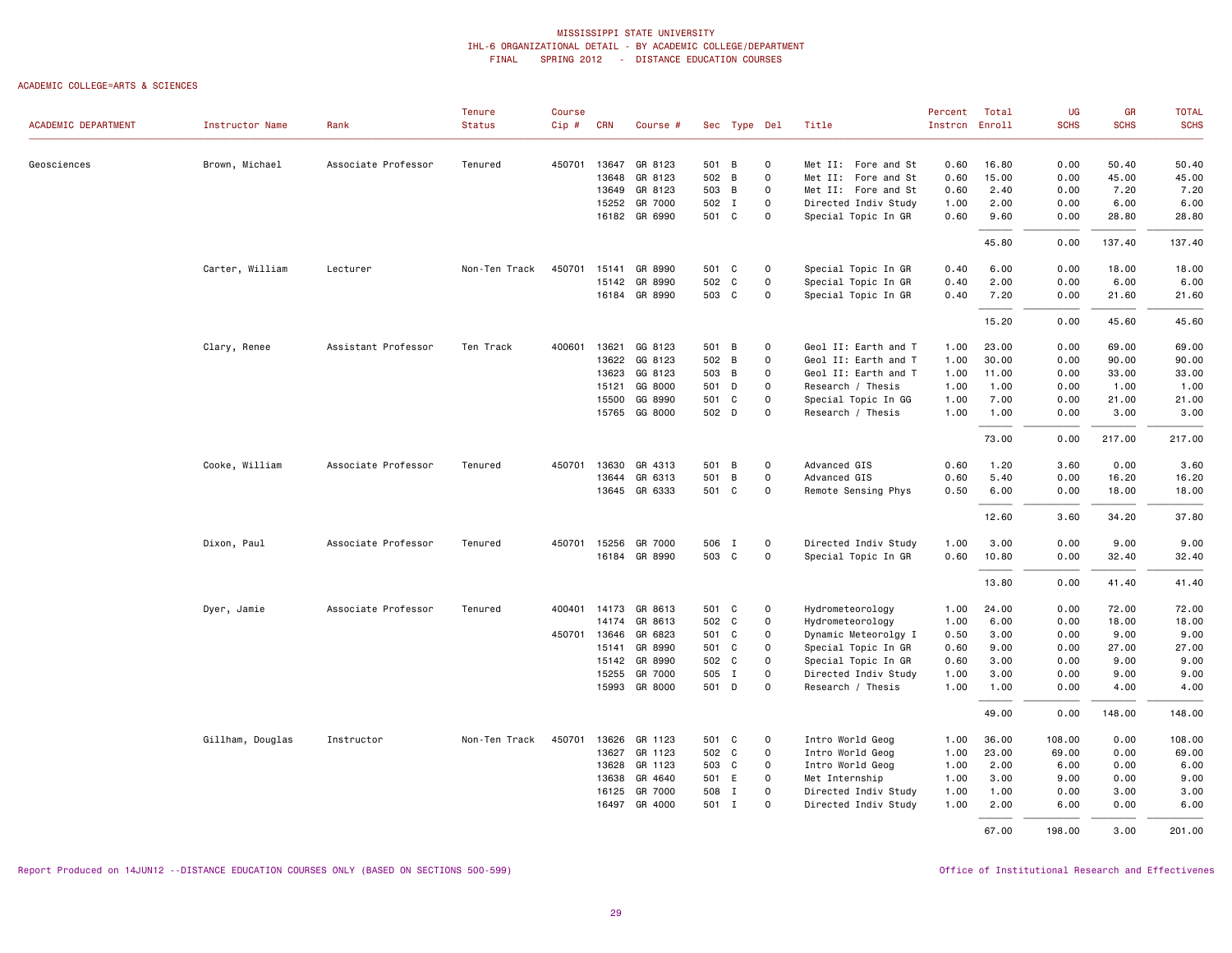# ACADEMIC COLLEGE=ARTS & SCIENCES

| ACADEMIC DEPARTMENT | Instructor Name    | Rank                | Tenure<br>Status | Course<br>Cip# | <b>CRN</b> | Course #             |       | Sec Type Del   |              | Title                | Percent<br>Instron Enroll | Total  | UG<br><b>SCHS</b> | GR<br><b>SCHS</b> | <b>TOTAL</b><br><b>SCHS</b> |
|---------------------|--------------------|---------------------|------------------|----------------|------------|----------------------|-------|----------------|--------------|----------------------|---------------------------|--------|-------------------|-------------------|-----------------------------|
| Geosciences         | Haby, Jeffrey      | Lecturer            | Non-Ten Track    | 400601         | 13618      | GG 3613              | 501 C |                | $\circ$      | Water Resources      | 1.00                      | 40.00  | 120.00            | 0.00              | 120.00                      |
|                     |                    |                     |                  |                | 13619      | GG 3613              | 502   | C              | $\mathsf{O}$ | Water Resources      | 1.00                      | 35.00  | 105.00            | 0.00              | 105.00                      |
|                     |                    |                     |                  |                | 13620      | GG 3613              | 503   | C              | $\mathsf 0$  | Water Resources      | 1.00                      | 10.00  | 30.00             | 0.00              | 30.00                       |
|                     |                    |                     |                  |                |            |                      |       |                |              |                      |                           | 85.00  | 255.00            | 0.00              | 255.00                      |
|                     | Haney, Christa     | Instructor          | Non-Ten Track    | 450701         | 13629      | GR 1123              | 504   | C              | $\mathsf 0$  | Intro World Geog     | 1.00                      | 45.00  | 135.00            | 0.00              | 135.00                      |
|                     |                    |                     |                  |                | 13635      | GR 4603              | 501 C |                | $\mathsf{O}$ | Climatology          | 1.00                      | 37.00  | 111.00            | 0.00              | 111.00                      |
|                     |                    |                     |                  |                | 13636      | GR 4603              | 502 C |                | $\mathbf 0$  | Climatology          | 1.00                      | 38.00  | 114.00            | 0.00              | 114.00                      |
|                     |                    |                     |                  |                | 13637      | GR 4603              | 503   | C              | $\mathsf 0$  | Climatology          | 1.00                      | 7.00   | 21.00             | 0.00              | 21.00                       |
|                     |                    |                     |                  |                | 13651      | GR 8553              | 501   | S.             | $\mathbf 0$  | Research Methods in  | 0.50                      | 15.00  | 0.00              | 45.00             | 45.00                       |
|                     |                    |                     |                  |                | 13652      | GR 8553              | 502   | <sub>S</sub>   | $\mathbf 0$  | Research Methods in  | 0.50                      | 12.50  | 0.00              | 37.50             | 37.50                       |
|                     |                    |                     |                  |                | 13653      | GR 8553              | 503   | s              | $\mathbf 0$  | Research Methods in  | 0.50                      | 1.50   | 0.00              | 4.50              | 4.50                        |
|                     |                    |                     |                  |                |            |                      |       |                |              |                      |                           | 156.00 | 381.00            | 87.00             | 468.00                      |
|                     | Keeney, David      | Instructor          | Non-Ten Track    | 450701         | 13640      | GR 4823              | 501   | C              | $\mathsf 0$  | Dynamic Meteorology  | 1.00                      | 4.00   | 12.00             | 0.00              | 12.00                       |
|                     |                    |                     |                  |                | 13646      | GR 6823              | 501   | C              | $\mathsf{O}$ | Dynamic Meteorolgy I | 0.50                      | 3.00   | 0.00              | 9.00              | 9.00                        |
|                     |                    |                     |                  |                | 16179      | GR 4990              | 501 C |                | $\mathsf 0$  | Special Topic In GR  | 1.00                      | 40.00  | 120.00            | 0.00              | 120.00                      |
|                     |                    |                     |                  |                | 16180      | GR 4990              | 502   | C              | $\mathbf 0$  | Special Topic In GR  | 1.00                      | 32.00  | 96.00             | 0.00              | 96.00                       |
|                     |                    |                     |                  |                | 16181      | GR 4990              | 503   | C              | $\mathsf 0$  | Special Topic In GR  | 1.00                      | 7.00   | 21.00             | 0.00              | 21.00                       |
|                     |                    |                     |                  |                |            | 16182 GR 6990        | 501 C |                | $\mathbf 0$  | Special Topic In GR  | 0.40                      | 6.40   | 0.00              | 19.20             | 19.20                       |
|                     |                    |                     |                  |                |            |                      |       |                |              |                      |                           | 92.40  | 249.00            | 28.20             | 277.20                      |
|                     | May, James         | Lecturer            | Non-Ten Track    | 400601         |            | 15983 GG 8990        | 502 C |                | $\mathsf 0$  | Special Topic In GG  | 1.00                      | 3.00   | 0.00              | 9.00              | 9.00                        |
|                     |                    |                     |                  |                |            |                      |       |                |              |                      |                           | 3.00   | 0.00              | 9.00              | 9.00                        |
|                     | Mercer, Andrew     | Assistant Professor | Ten Track        | 450701         |            | 15258 GR 7000        | 507 I |                | $\mathsf 0$  | Directed Indiv Study | 1.00                      | 5.00   | 0.00              | 15.00             | 15.00                       |
|                     |                    |                     |                  |                |            |                      |       |                |              |                      |                           | 5.00   | 0.00              | 15.00             | 15.00                       |
|                     | Moe Hoffman, Amy   | Instructor          | Non-Ten Track    | 400601         |            | 13616 GG 1111        | 501   | - L            | 0            | Earth Science I Lab  | 1.00                      | 32.00  | 32.00             | 0.00              | 32.00                       |
|                     |                    |                     |                  |                |            | 13617 GG 1113        | 501 C |                | $\mathsf 0$  | Survey Earth Sci I   | 1.00                      | 36.00  | 108.00            | 0.00              | 108.00                      |
|                     |                    |                     |                  |                |            |                      |       |                |              |                      |                           | 68.00  | 140.00            | 0.00              | 140.00                      |
|                     | Mylroie, John      | Professor           | Tenured          |                |            | 400601 16017 GG 8990 | 503 C |                | 0            | Special Topic In GG  | 1.00                      | 14.00  | 0.00              | 42.00             | 42.00                       |
|                     |                    |                     |                  |                |            |                      |       |                |              |                      |                           | 14.00  | 0.00              | 42.00             | 42.00                       |
|                     | Nagel, Athena      | Instructor          | Non-Ten Track    | 400601         | 14089      | GG 8503              | 501   | $\mathbf{C}$   | $\mathsf{O}$ | Landforms            | 0.40                      | 7.20   | 0.00              | 21.60             | 21.60                       |
|                     |                    |                     |                  | 450701         | 13630      | GR 4313              | 501   | $\overline{B}$ | $\mathbf 0$  | Advanced GIS         | 0.40                      | 0.80   | 2.40              | 0.00              | 2.40                        |
|                     |                    |                     |                  |                | 13631      | GR 4333              | 501   | C              | $\mathsf 0$  | Remote Sensing Phys  | 1.00                      | 4.00   | 12.00             | 0.00              | 12.00                       |
|                     |                    |                     |                  |                | 13644      | GR 6313              | 501   | B              | $\mathsf 0$  | Advanced GIS         | 0.40                      | 3.60   | 0.00              | 10.80             | 10.80                       |
|                     |                    |                     |                  |                | 13645      | GR 6333              | 501   | $\mathbf{C}$   | $\mathbf 0$  | Remote Sensing Phys  | 0.50                      | 6.00   | 0.00              | 18.00             | 18.00                       |
|                     |                    |                     |                  |                |            |                      |       |                |              |                      |                           | 21.60  | 14.40             | 50.40             | 64.80                       |
|                     | Nordstrom, Gregory | Lecturer            | Non-Ten Track    | 450701         | 13632      | GR 4443              | 501 C |                | $\mathbf 0$  | Weather Prediction I | 1.00                      | 40.00  | 120.00            | 0.00              | 120.00                      |
|                     |                    |                     |                  |                | 13633      | GR 4443              | 502 C |                | $\mathsf 0$  | Weather Prediction I | 1.00                      | 20.00  | 60.00             | 0.00              | 60.00                       |
|                     |                    |                     |                  |                | 13634      | GR 4443              | 503   | C              | $\mathsf 0$  | Weather Prediction I | 1.00                      | 2.00   | 6.00              | 0.00              | 6.00                        |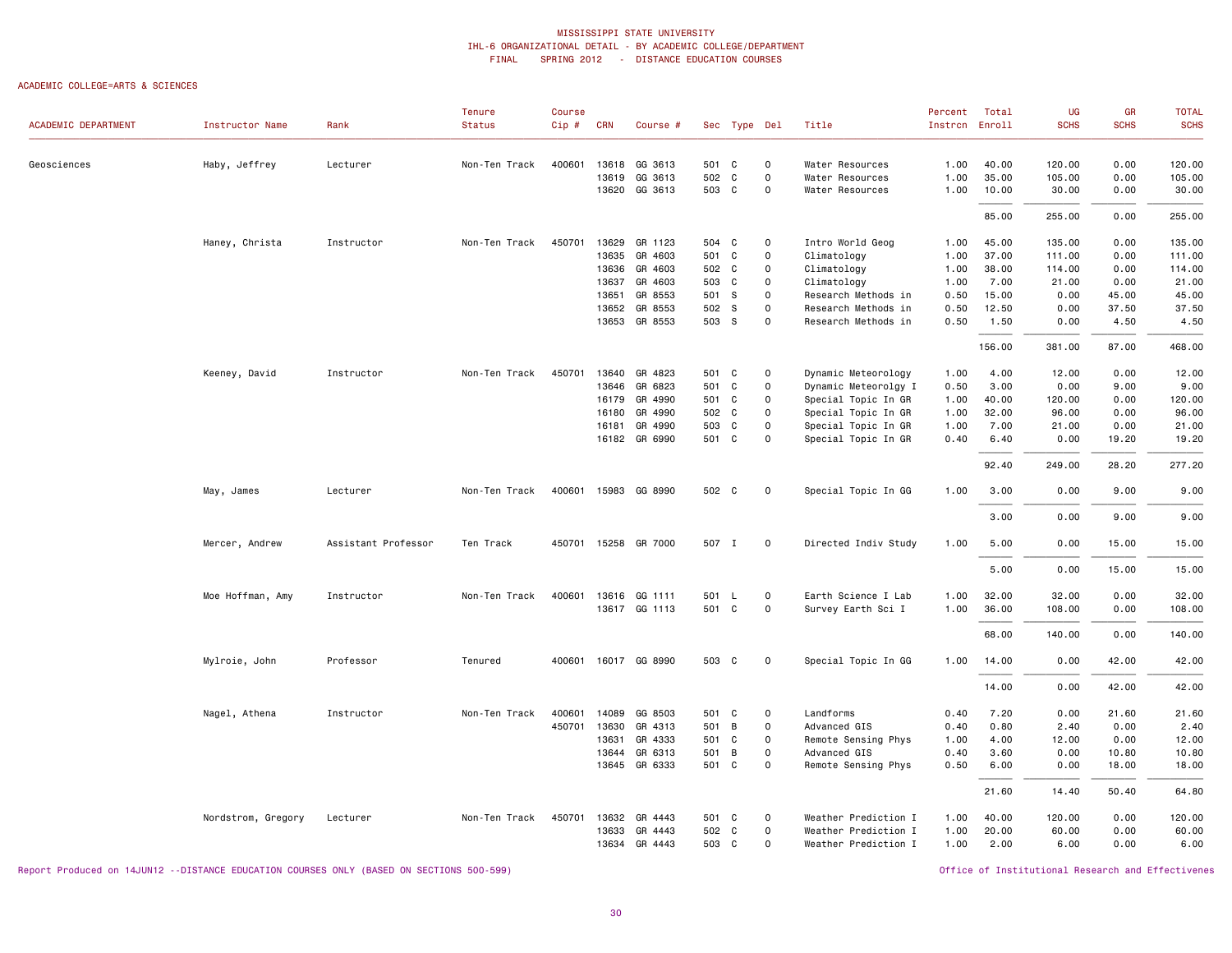| ACADEMIC DEPARTMENT | Instructor Name                          | Rank                | Tenure<br>Status                    | Course<br>$Cip$ # | <b>CRN</b> | Course #             |       | Sec Type Del |              | Title                | Percent<br>Instron Enroll | Total            | UG<br><b>SCHS</b>     | GR<br><b>SCHS</b>   | <b>TOTAL</b><br><b>SCHS</b> |
|---------------------|------------------------------------------|---------------------|-------------------------------------|-------------------|------------|----------------------|-------|--------------|--------------|----------------------|---------------------------|------------------|-----------------------|---------------------|-----------------------------|
|                     |                                          |                     |                                     |                   |            |                      |       |              |              |                      |                           |                  |                       |                     |                             |
| Geosciences         | Nordstrom, Gregory                       | Lecturer            | Non-Ten Track                       | 450701            | 13641      | GR 4923              | 501 C |              | 0            | Severe Weather       | 1.00                      | 40.00            | 120.00                | 0.00                | 120.00                      |
|                     |                                          |                     |                                     |                   | 13642      | GR 4923              | 502 C |              | 0            | Severe Weather       | 1.00                      | 14.00            | 42.00                 | 0.00                | 42.00                       |
|                     |                                          |                     |                                     |                   |            | 13643 GR 4923        | 503 C |              | 0            | Severe Weather       | 1.00                      | 1.00             | 3.00                  | 0.00                | 3.00                        |
|                     |                                          |                     |                                     |                   |            |                      |       |              |              |                      |                           | 117.00           | 351.00                | 0.00                | 351.00                      |
|                     | Rodgers, John                            | Associate Professor | Tenured                             |                   |            | 450701 15253 GR 7000 | 503 I |              | 0            | Directed Indiv Study | 1.00                      | 1.00             | 0.00                  | 3.00                | 3.00                        |
|                     |                                          |                     |                                     |                   |            |                      |       |              |              |                      |                           | 1.00             | 0.00                  | 3.00                | 3.00                        |
|                     | Schmitz, Darrel                          | Professor           | Tenured                             | 400601 13625      |            | GG 8613              | 501 C |              | 0            | Hydrology            | 0.60                      | 13.20            | 0.00                  | 39.60               | 39.60                       |
|                     |                                          |                     |                                     |                   | 14089      | GG 8503              | 501 C |              | 0            | Landforms            | 0.60                      | 10.80            | 0.00                  | 32.40               | 32.40                       |
|                     |                                          |                     |                                     |                   |            | 450701 16414 GR 7000 | 509 I |              | 0            | Directed Indiv Study | 1.00                      | 1.00             | 0.00                  | 1.00                | 1.00                        |
|                     |                                          |                     |                                     |                   |            |                      |       |              |              |                      |                           | 25.00            | 0.00                  | 73.00               | 73.00                       |
|                     | Sherman-Morris, Kath Assistant Professor |                     | Ten Track                           | 400401 13655      |            | GR 8833              | 501 C |              | 0            | Weather & Society    | 1.00                      | 42.00            | 0.00                  | 126.00              | 126.00                      |
|                     |                                          |                     |                                     |                   | 14175      | GR 8833              | 502 C |              | 0            | Weather & Society    | 1.00                      | 11.00            | 0.00                  | 33.00               | 33.00                       |
|                     |                                          |                     |                                     |                   | 14176      | GR 8833              | 503 C |              | 0            | Weather & Society    | 1.00                      | 3.00             | 0.00                  | 9.00                | 9.00                        |
|                     |                                          |                     |                                     | 450701 13651      |            | GR 8553              | 501 S |              | 0            | Research Methods in  | 0.50                      | 15.00            | 0.00                  | 45.00               | 45.00                       |
|                     |                                          |                     |                                     |                   | 13652      | GR 8553              | 502 S |              | 0            | Research Methods in  | 0.50                      | 12.50            | 0.00                  | 37.50               | 37.50                       |
|                     |                                          |                     |                                     |                   | 13653      | GR 8553              | 503   | - S          | 0            | Research Methods in  | 0.50                      | 1.50             | 0.00                  | 4.50                | 4.50                        |
|                     |                                          |                     |                                     |                   |            | 15254 GR 7000        | 504 I |              | $\mathsf{o}$ | Directed Indiv Study | 1.00                      | 2.00             | 0.00                  | 6.00                | 6.00                        |
|                     |                                          |                     |                                     |                   |            |                      |       |              |              |                      |                           | 87.00            | 0.00                  | 261.00              | 261.00                      |
|                     | Sumrall, Jonathan                        | Grad Teach Assist   | Not Applicable 400601 13625 GG 8613 |                   |            |                      | 501 C |              | 0            | Hydrology            | 0.40                      | 8.80             | 0.00                  | 26.40               | 26.40                       |
|                     |                                          |                     |                                     |                   |            |                      |       |              |              |                      |                           | 8.80             | 0.00                  | 26.40               | 26.40                       |
|                     | Wallace, Timothy                         | Instructor          | Non-Ten Track                       | 450701            | 13647      | GR 8123              | 501 B |              | 0            | Met II: Fore and St  | 0.40                      | 11.20            | 0.00                  | 33.60               | 33.60                       |
|                     |                                          |                     |                                     |                   | 13648      | GR 8123              | 502   | B            | 0            | Met II: Fore and St  | 0.40                      | 10.00            | 0.00                  | 30.00               | 30.00                       |
|                     |                                          |                     |                                     |                   |            | 13649 GR 8123        | 503 B |              | 0            | Met II: Fore and St  | 0.40                      | 1.60             | 0.00                  | 4.80                | 4.80                        |
|                     |                                          |                     |                                     |                   |            |                      |       |              |              |                      |                           | 22.80            | 0.00                  | 68.40               | 68.40                       |
|                     | Wax, Charles                             | Professor           | Tenured                             |                   |            | 450701 15251 GR 7000 | 501 I |              | $\mathsf{o}$ | Directed Indiv Study | 1.00                      | 3.00             | 0.00                  | 9.00                | 9.00                        |
|                     |                                          |                     |                                     |                   |            |                      |       |              |              |                      |                           | 3.00             | 0.00                  | 9.00                | 9.00                        |
|                     |                                          |                     |                                     |                   |            |                      |       |              |              |                      |                           | ======<br>986.00 | ==========<br>1592.00 | ========<br>1299.00 | :========<br>2891.00        |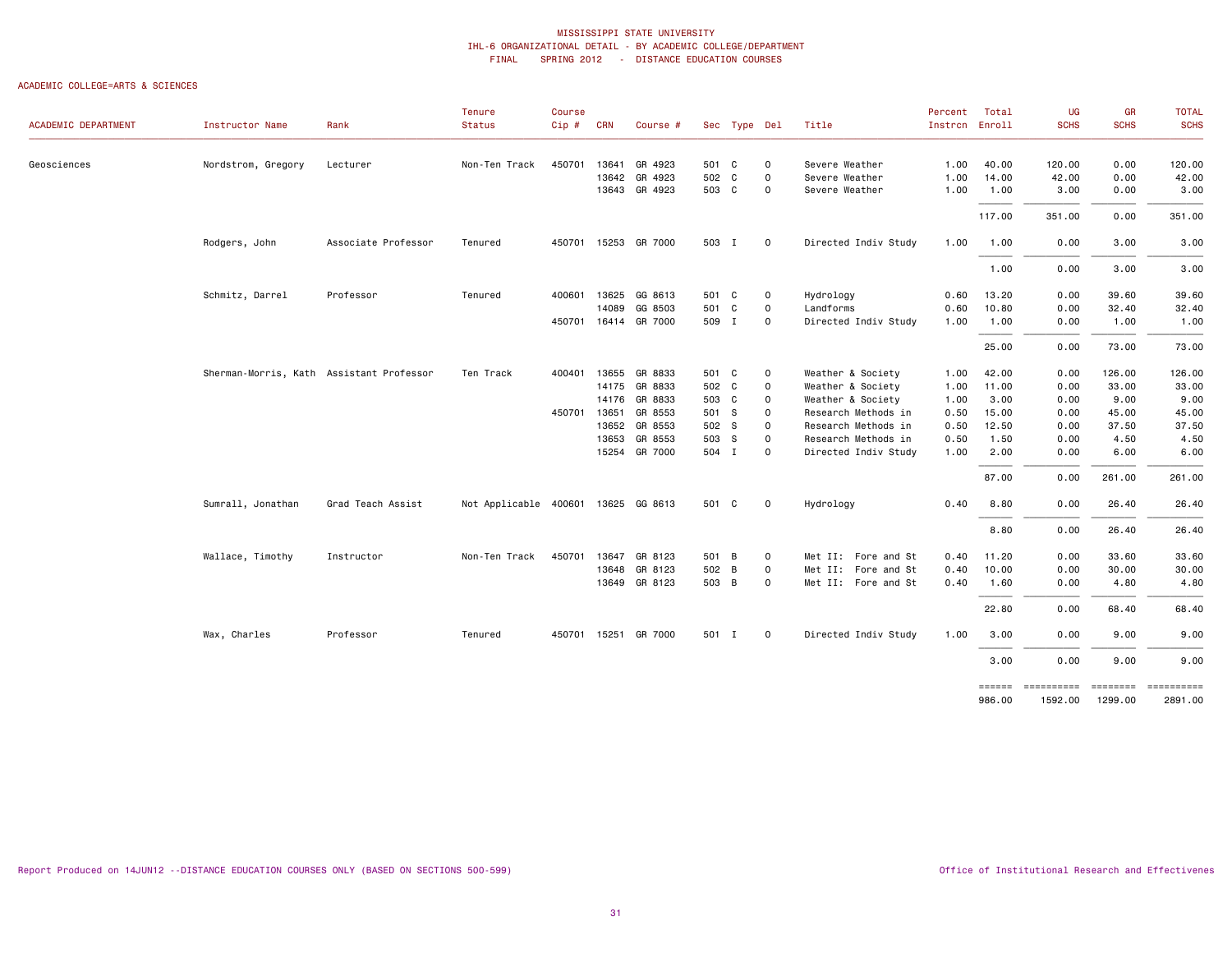| ACADEMIC DEPARTMENT | Instructor Name   | Rank              | Tenure<br>Status                    | Course<br>$Cip$ # | <b>CRN</b> | Course #      |       | Sec Type Del |                | Title                | Percent<br>Instron Enroll | Total            | UG<br><b>SCHS</b>    | GR<br><b>SCHS</b> | <b>TOTAL</b><br><b>SCHS</b> |
|---------------------|-------------------|-------------------|-------------------------------------|-------------------|------------|---------------|-------|--------------|----------------|----------------------|---------------------------|------------------|----------------------|-------------------|-----------------------------|
| History             | Harrelson, Alan   | Grad Teach Assist | Not Applicable 540102               |                   |            | 13657 HI 1063 | 501 C |              | $\circ$        | Early U S History    | 1.00                      | 42.00            | 126.00               | 0.00              | 126.00                      |
|                     |                   |                   |                                     |                   |            | 13659 HI 1073 | 501 C |              | $\mathbf 0$    | Modern U S History   | 1.00                      | 29.00            | 87.00                | 0.00              | 87.00                       |
|                     |                   |                   |                                     |                   |            |               |       |              |                |                      |                           | 71.00            | 213.00               | 0.00              | 213.00                      |
|                     | Johnson, Kevin    | Grad Teach Assist | Not Applicable 050114 13661 HI 1213 |                   |            |               | 501 C |              | $\overline{0}$ | Early Western World  | 1.00                      | 10.00            | 30.00                | 0.00              | 30.00                       |
|                     |                   |                   |                                     |                   |            |               |       |              |                |                      |                           | 10.00            | 30.00                | 0.00              | 30.00                       |
|                     | Nordin, Dennis    | Non-Faculty       | Not Applicable 450801 13878 HI 3333 |                   |            |               | 555 M |              | $\mathbf 0$    | Mississippi History  | 1.00                      | 1.00             | 3.00                 | 0.00              | 3.00                        |
|                     |                   |                   |                                     |                   |            |               |       |              |                |                      |                           | 1.00             | 3.00                 | 0.00              | 3.00                        |
|                     | Strawbridge, Wilm | Lecturer          | Non-Ten Track                       | 050207            | 13664      | HI 4273       | 501 C |              | $\circ$        | Women In Am History  | 1.00                      | 13.00            | 39.00                | 0.00              | 39.00                       |
|                     |                   |                   |                                     | 540101            |            | 13665 HI 8773 | 501 C |              | $\circ$        | Issues in Women's Hi | 1.00                      | 1.00             | 0.00                 | 3.00              | 3.00                        |
|                     |                   |                   |                                     | 540102            |            | 13663 HI 4193 | 501 C |              | $\circ$        | US Environmental His | 1.00                      | 8.00             | 24.00                | 0.00              | 24.00                       |
|                     |                   |                   |                                     |                   |            | 14068 HI 4303 | 501 C |              | $\circ$        | The Old South        | 1.00                      | 13.00            | 39.00                | 0.00              | 39.00                       |
|                     |                   |                   |                                     |                   |            |               |       |              |                |                      |                           | 35.00            | 102.00               | 3.00              | 105.00                      |
|                     | Warrick, Alyssa   | Grad Teach Assist | Not Applicable 050114 13662 HI 1223 |                   |            |               | 501 C |              | $\overline{0}$ | Modern Western World | 1.00                      | 20.00            | 60.00                | 0.00              | 60.00                       |
|                     |                   |                   |                                     |                   |            |               |       |              |                |                      |                           | 20.00            | 60.00                | 0.00              | 60.00                       |
|                     |                   |                   |                                     |                   |            |               |       |              |                |                      |                           | ======<br>137.00 | ==========<br>408.00 | ========<br>3.00  | ==========<br>411.00        |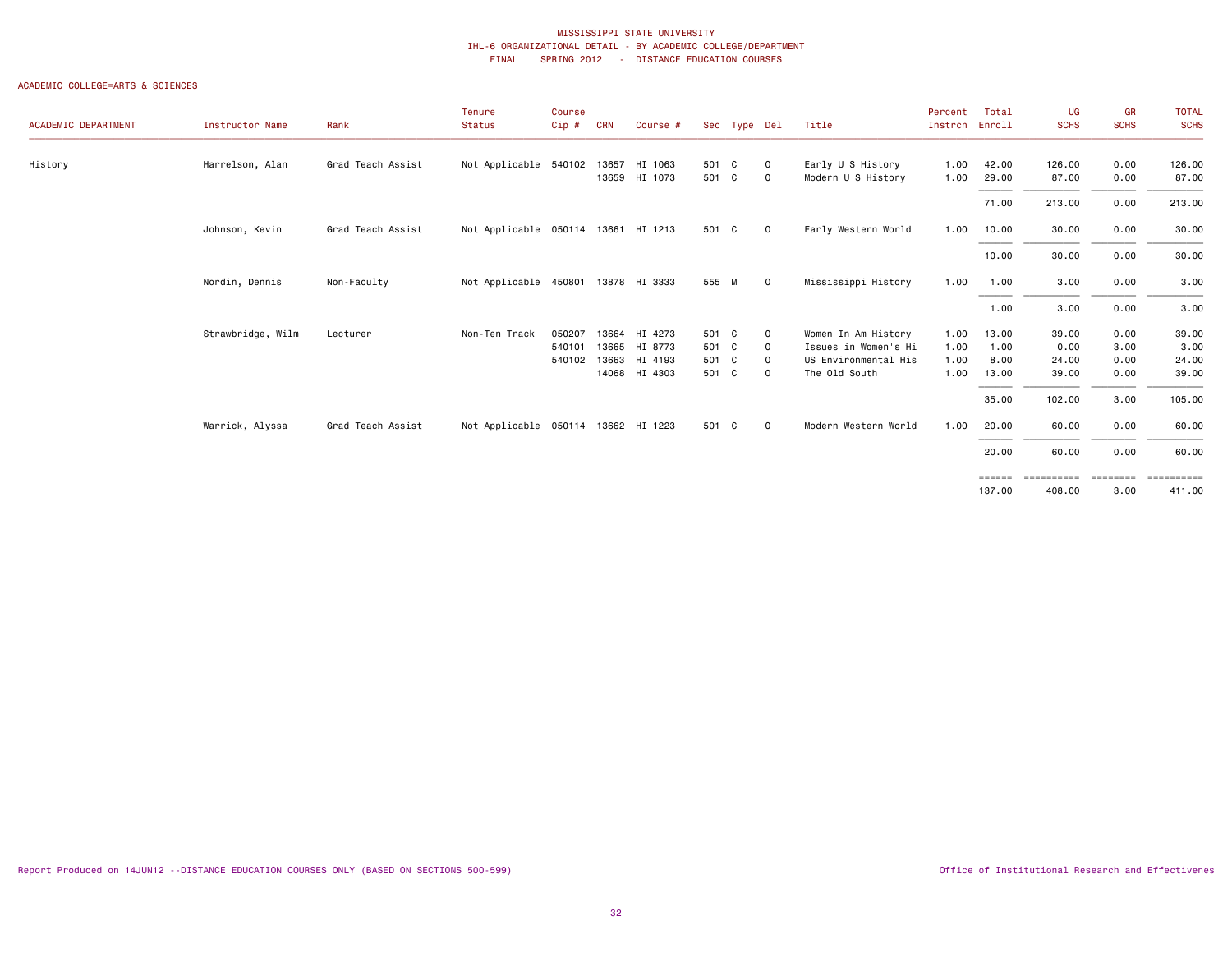| ACADEMIC DEPARTMENT | Instructor Name | Rank       | Tenure<br>Status | Course<br>Cip# | <b>CRN</b> | Course #             |       | Sec Type Del |             | Title                | Percent<br>Instrcn | Total<br>Enroll | UG<br><b>SCHS</b> | GR<br><b>SCHS</b> | <b>TOTAL</b><br><b>SCHS</b> |
|---------------------|-----------------|------------|------------------|----------------|------------|----------------------|-------|--------------|-------------|----------------------|--------------------|-----------------|-------------------|-------------------|-----------------------------|
| Math & Statistics   | Eaton, Jonathan | Lecturer   | Non-Ten Track    | 270501         | 13694      | MA 2113              | 501 C |              | $\circ$     | Intro to Stats       | 1.00               | 25.00           | 75.00             | 0.00              | 75.00                       |
|                     |                 |            |                  |                |            | 13749 ST 2113        | 501 C |              | $\circ$     | Intro to Stats       | 1.00               | 27.00           | 81.00             | 0.00              | 81.00                       |
|                     |                 |            |                  |                |            |                      |       |              |             |                      |                    | 52.00           | 156.00            | 0.00              | 156.00                      |
|                     | Nation, Julie   | Instructor | Non-Ten Track    |                |            | 270101 13690 MA 1423 | 501 C |              | $\mathbf 0$ | Problem Solving Real | 1.00               | 16.00           | 48.00             | 0.00              | 48.00                       |
|                     |                 |            |                  |                |            |                      |       |              |             |                      |                    | 16.00           | 48.00             | 0.00              | 48.00                       |
|                     | Wood, Rebecca   | Lecturer   | Non-Ten Track    | 270501         |            | 14064 MA 3123        | 501 B |              | $\mathbf 0$ | Intro to Stat. Inf   | 1.00               | 4.00            | 12.00             | 0.00              | 12.00                       |
|                     |                 |            |                  |                |            | 14065 ST 3123        | 501 B |              | $\circ$     | Intro to Stat. Inf.  | 1.00               | 9.00            | 27.00             | 0.00              | 27.00                       |
|                     |                 |            |                  |                |            |                      |       |              |             |                      |                    | 13.00           | 39.00             | 0.00              | 39.00                       |
|                     | Woodard, Kelly  | Lecturer   | Non-Ten Track    | 270101         | 13686      | MA 0103              | 501 C |              | $\circ$     | Intermediate Algebra | 1.00               | 17.00           | 51.00             | 0.00              | 51.00                       |
|                     |                 |            |                  |                | 13687      | MA 1313              | 501 C |              | $\circ$     | College Algebra      | 1.00               | 26.00           | 78.00             | 0.00              | 78.00                       |
|                     |                 |            |                  |                | 13688      | MA 1323              | 501 C |              | $\circ$     | Trigonometry         | 1.00               | 20.00           | 60.00             | 0.00              | 60.00                       |
|                     |                 |            |                  |                | 13689      | MA 1413              | 501 C |              | $\circ$     | Structure Real Numbe | 1.00               | 13.00           | 39.00             | 0.00              | 39.00                       |
|                     |                 |            |                  |                | 13691      | MA 1433              | 501   | C            | $\circ$     | Informal Geom & Meas | 1.00               | 14.00           | 42.00             | 0.00              | 42.00                       |
|                     |                 |            |                  |                |            | 13692 MA 1613        | 501 C |              | $\Omega$    | Cal Bus & Life Sc I  | 1.00               | 7.00            | 21.00             | 0.00              | 21.00                       |
|                     |                 |            |                  |                |            |                      |       |              |             |                      |                    | 97.00           | 291.00            | 0.00              | 291.00                      |
|                     |                 |            |                  |                |            |                      |       |              |             |                      |                    | ======          | ==========        | ========          | ==========                  |
|                     |                 |            |                  |                |            |                      |       |              |             |                      |                    | 178.00          | 534.00            | 0.00              | 534.00                      |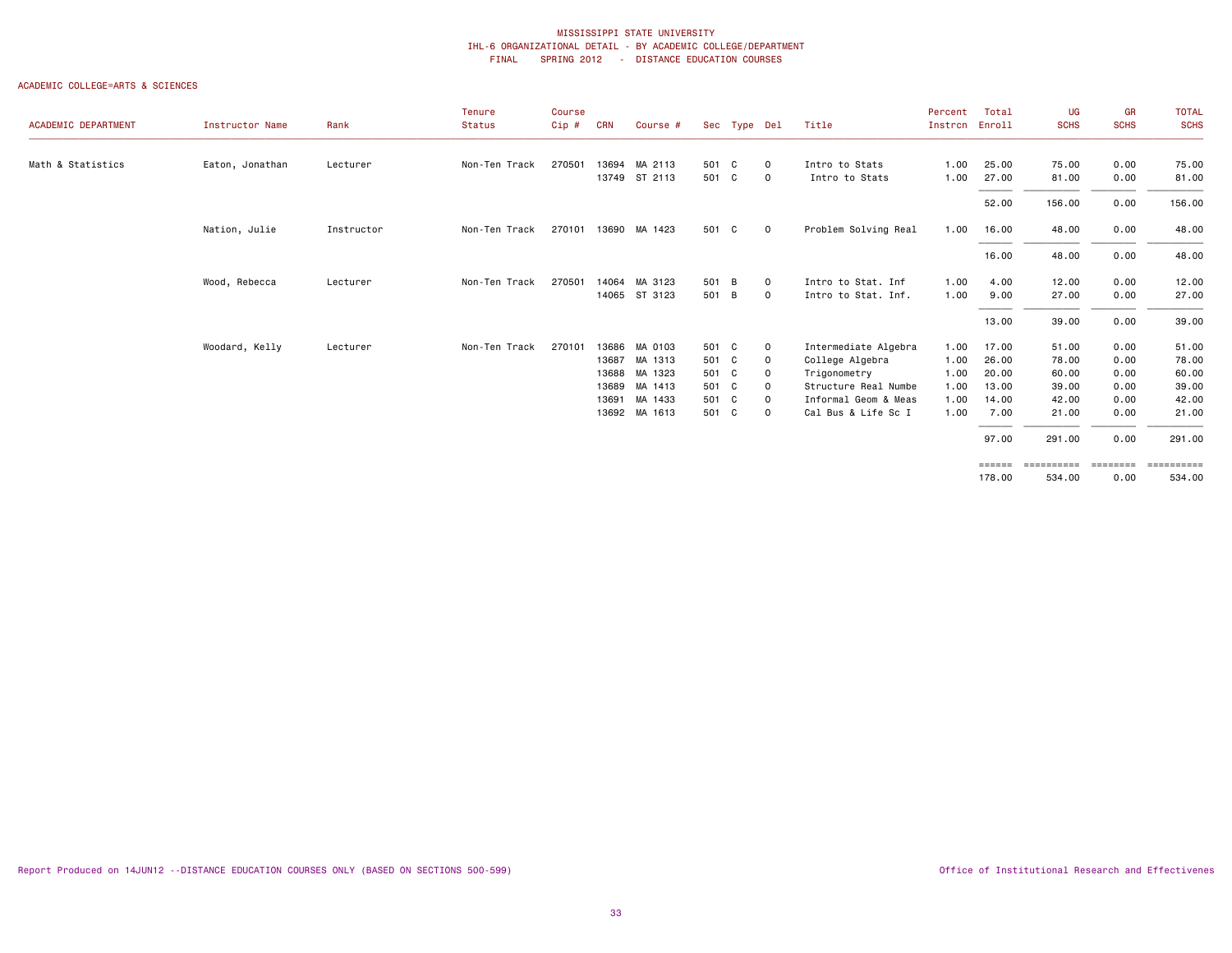| <b>ACADEMIC DEPARTMENT</b> | Instructor Name   | Rank       | Tenure<br>Status | Course<br>$Cip$ # | <b>CRN</b> | Course #       | Sec Type Del |             | Title             | Percent<br>Instrcn Enroll | Total         | UG<br><b>SCHS</b> | GR<br><b>SCHS</b> | <b>TOTAL</b><br><b>SCHS</b> |
|----------------------------|-------------------|------------|------------------|-------------------|------------|----------------|--------------|-------------|-------------------|---------------------------|---------------|-------------------|-------------------|-----------------------------|
| Philosophy & Religion      | Bisson, Albert    | Instructor | Non-Ten Track    | 380201            |            | 13965 REL 1103 | 555 M        | $\mathbf 0$ | Intro To Religion | 1.00                      | 1.00          | 3.00              | 0.00              | 3.00                        |
|                            |                   |            |                  |                   |            |                |              |             |                   |                           | 1.00          | 3.00              | 0.00              | 3.00                        |
|                            | Clifford, Michael | Professor  | Tenured          | 380101            |            | 13953 PHI 3013 | 555 M        | $\Omega$    | Business Ethics   | 1.00                      | 4.00          | 12.00             | 0.00              | 12.00                       |
|                            |                   |            |                  |                   |            |                |              |             |                   |                           | 4.00          | 12.00             | 0.00              | 12.00                       |
|                            |                   |            |                  |                   |            |                |              |             |                   |                           | <b>EEEEEE</b> | ==========        | ========          | ==========                  |
|                            |                   |            |                  |                   |            |                |              |             |                   |                           | 5.00          | 15.00             | 0.00              | 15.00                       |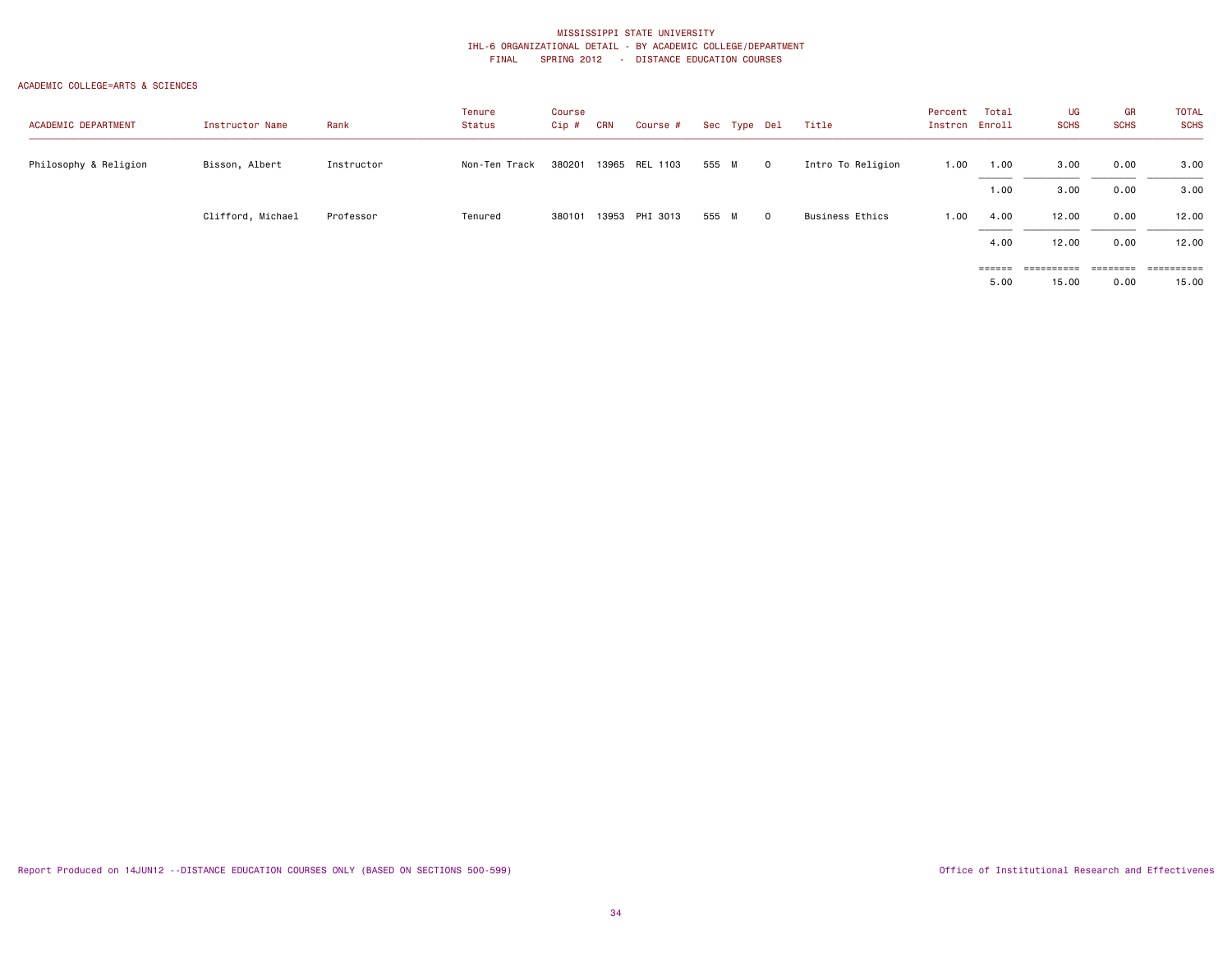| ACADEMIC DEPARTMENT       | Instructor Name  | Rank                | Tenure<br>Status                    | Course<br>Cip # | <b>CRN</b> | Course #                         |                | Sec Type Del |            | Title                                      | Percent<br>Instrcn | Total<br>Enroll | UG<br><b>SCHS</b> | GR<br><b>SCHS</b>  | <b>TOTAL</b><br><b>SCHS</b> |
|---------------------------|------------------|---------------------|-------------------------------------|-----------------|------------|----------------------------------|----------------|--------------|------------|--------------------------------------------|--------------------|-----------------|-------------------|--------------------|-----------------------------|
| Political Sci & Pub Admin | Stich, Bethany   | Assistant Professor | Ten Track                           | 440401          |            | 14070 PPA 8103                   | 501 S          |              | F.         | Seminar In Pub Admin                       | 1.00               | 10.00           | 0.00              | 30.00              | 30.00                       |
|                           |                  |                     |                                     |                 |            |                                  |                |              |            |                                            |                    | 10.00           | 0.00              | 30.00              | 30.00                       |
|                           | Wall, Diane      | Non-Faculty         | Not Applicable 451001 13959 PS 1113 |                 |            |                                  | 555 M          |              | $\Omega$   | American Government                        | 1.00               | 1.00            | 3.00              | 0.00               | 3.00                        |
|                           |                  |                     |                                     |                 |            |                                  |                |              |            |                                            |                    | 1.00            | 3.00              | 0.00               | 3.00                        |
|                           | Wiseman, William | Professor           | Tenured                             | 440401          |            | 14069 PPA 8193<br>14916 PPA 9623 | 501 S<br>501 S |              | -F.<br>-F. | Sem In Intergovt Rel<br>Rural Gov Admin II | 1.00<br>1.00       | 14.00<br>16.00  | 0.00<br>0.00      | 42.00<br>48.00     | 42.00<br>48.00              |
|                           |                  |                     |                                     |                 |            |                                  |                |              |            |                                            |                    | 30.00           | 0.00              | 90.00              | 90.00                       |
|                           |                  |                     |                                     |                 |            |                                  |                |              |            |                                            |                    | ======<br>41.00 | 3.00              | ========<br>120.00 | ==========<br>123.00        |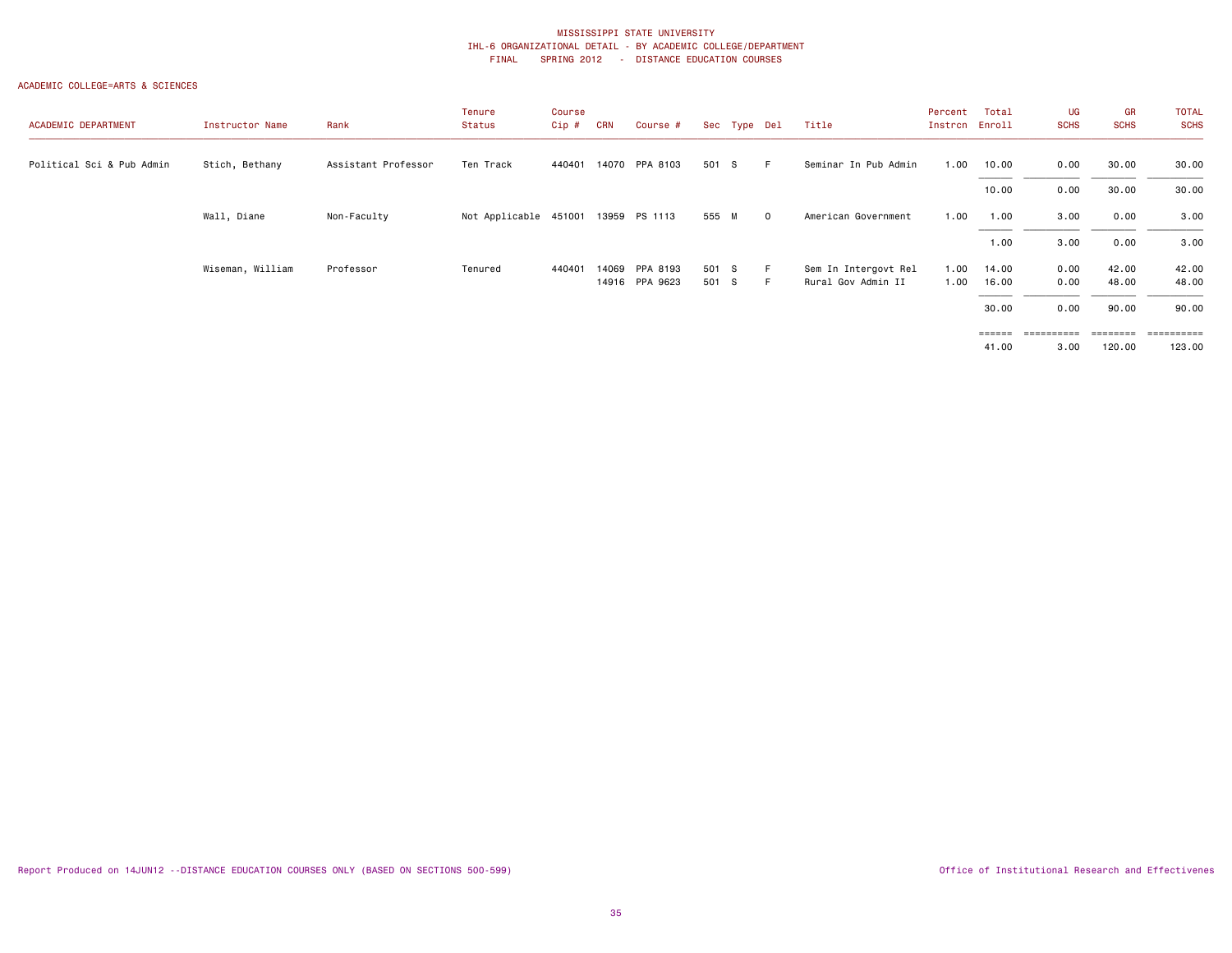| ACADEMIC DEPARTMENT | Instructor Name    | Rank                | Tenure<br>Status      | Course<br>Cip # | <b>CRN</b> | Course #                   | Sec Type Del   |                     | Title                                     | Percent<br>Instrcn | Total<br>Enroll               | UG<br><b>SCHS</b> | GR<br><b>SCHS</b> | <b>TOTAL</b><br><b>SCHS</b> |
|---------------------|--------------------|---------------------|-----------------------|-----------------|------------|----------------------------|----------------|---------------------|-------------------------------------------|--------------------|-------------------------------|-------------------|-------------------|-----------------------------|
| Psychology          | Armstrong, Kevin   | Associate Professor | Tenured               | 420101          |            | 13740 PSY 3363             | 501 C          | $\mathbf{0}$        | Behav Modification                        | 1.00               | 28.00                         | 84.00             | 0.00              | 84.00                       |
|                     |                    |                     |                       |                 |            |                            |                |                     |                                           |                    | 28.00                         | 84.00             | 0.00              | 84.00                       |
|                     | Gresham, Courtney  | Non-Faculty         | Not Applicable 420101 |                 | 13737      | PSY 3213<br>13738 PSY 3343 | 501 C<br>501 C | $\circ$<br>$\Omega$ | Psych Of Ab Behavior<br>Psych Of Learning | 1.00<br>1.00       | 35.00<br>25.00                | 105.00<br>75.00   | 0.00<br>0.00      | 105.00<br>75.00             |
|                     |                    |                     |                       |                 |            |                            |                |                     |                                           |                    | 60.00                         | 180.00            | 0.00              | 180.00                      |
|                     | Valentine, Michael | Instructor          | Non-Ten Track         | 420101          |            | 13739 PSY 3353             | 501 C          | $\mathbf 0$         | Motivation                                | 1.00               | 35.00                         | 105.00            | 0.00              | 105.00                      |
|                     |                    |                     |                       |                 |            |                            |                |                     |                                           |                    | 35.00                         | 105.00            | 0.00              | 105.00                      |
|                     |                    |                     |                       |                 |            |                            |                |                     |                                           |                    | $=$ $=$ $=$ $=$ $=$<br>123.00 | 369.00            | 0.00              | ==========<br>369.00        |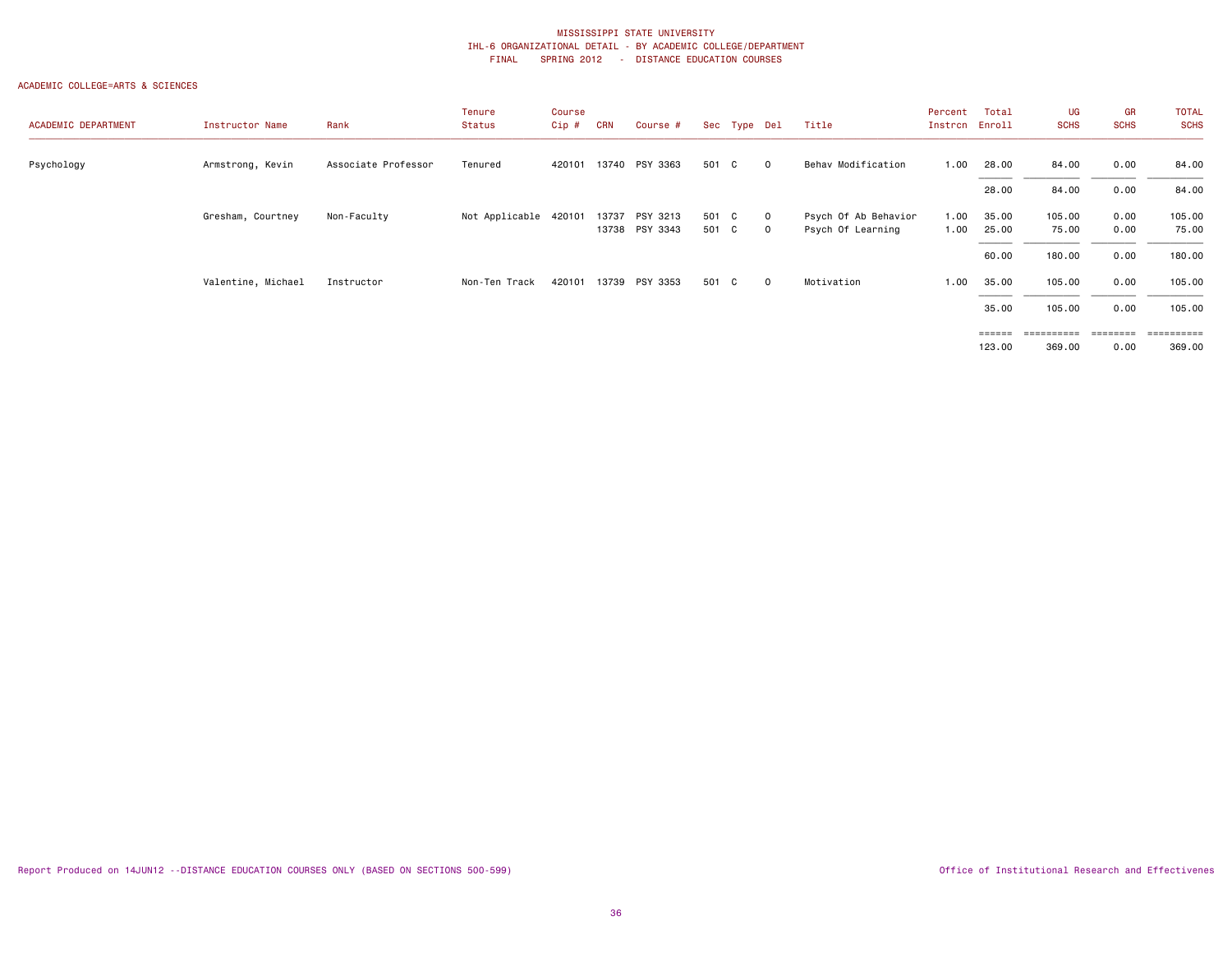| ACADEMIC DEPARTMENT | Instructor Name    | Rank              | Tenure<br>Status                     | Course<br>Cip# | <b>CRN</b> | Course #              |       | Sec Type Del |                         | Title                | Percent<br>Instron Enroll | Total            | UG<br><b>SCHS</b>    | GR<br><b>SCHS</b> | <b>TOTAL</b><br><b>SCHS</b> |
|---------------------|--------------------|-------------------|--------------------------------------|----------------|------------|-----------------------|-------|--------------|-------------------------|----------------------|---------------------------|------------------|----------------------|-------------------|-----------------------------|
| Sociology           | Chavez, Jacqueline | Lecturer          | Non-Ten Track                        |                |            | 450401 14071 CRM 3103 | 501 C |              | $\overline{0}$          | Contemp Issues in CJ | 1.00                      | 29.00            | 87.00                | 0.00              | 87.00                       |
|                     |                    |                   |                                      |                |            |                       |       |              |                         |                      |                           | 29.00            | 87.00                | 0.00              | 87.00                       |
|                     | Cook, Amanda       | Lecturer          | Non-Ten Track                        |                |            | 451101 13748 SO 4333  | 501 C |              | $\overline{0}$          | Sociology Of Sports  | 1.00                      | 18.00            | 54.00                | 0.00              | 54.00                       |
|                     |                    |                   |                                      |                |            |                       |       |              |                         |                      |                           | 18.00            | 54.00                | 0.00              | 54.00                       |
|                     | Husain, Jonelle    | Lecturer          | Non-Ten Track                        |                |            | 451101 13746 SO 1203  | 501 C |              | $\overline{0}$          | Marriage & Family    | 1.00                      | 27.00            | 81.00                | 0.00              | 81.00                       |
|                     |                    |                   |                                      |                |            |                       |       |              |                         |                      |                           | 27.00            | 81.00                | 0.00              | 81.00                       |
|                     | McKee, Colleen     | Non-Faculty       | Not Applicable 451101 13747 SO 4233  |                |            |                       | 501 C |              | $\overline{\mathbf{0}}$ | Juvenile Delinquency | 1.00                      | 29.00            | 87.00                | 0.00              | 87.00                       |
|                     |                    |                   |                                      |                |            |                       |       |              |                         |                      |                           | 29.00            | 87.00                | 0.00              | 87.00                       |
|                     | Netadj, Mehrzad    | Non-Faculty       | Not Applicable 451101 13745 SO 1003  |                |            |                       | 501 C |              | $\overline{0}$          | Intro To Sociology   | 1.00                      | 24.00            | 72.00                | 0.00              | 72.00                       |
|                     |                    |                   |                                      |                |            |                       |       |              |                         |                      |                           | 24.00            | 72.00                | 0.00              | 72.00                       |
|                     | Vasquez, Lauren    | Grad Teach Assist | Not Applicable 450401 13534 CRM 1003 |                |            |                       | 501 C |              | $\overline{0}$          | Crime & Justice in A | 1.00                      | 27.00            | 81.00                | 0.00              | 81.00                       |
|                     |                    |                   |                                      |                |            |                       |       |              |                         |                      |                           | 27.00            | 81.00                | 0.00              | 81.00                       |
|                     | Whetstone, Tamara  | Lecturer          | Non-Ten Track                        |                |            | 440701 13751 SW 3013  | 501 C |              | $\overline{0}$          | Hum Beh Soc Envir I  | 1.00                      | 29.00            | 87.00                | 0.00              | 87.00                       |
|                     |                    |                   |                                      |                |            |                       |       |              |                         |                      |                           | 29.00            | 87.00                | 0.00              | 87.00                       |
|                     |                    |                   |                                      |                |            |                       |       |              |                         |                      |                           | ======<br>183.00 | ==========<br>549.00 | ========<br>0.00  | ==========<br>549.00        |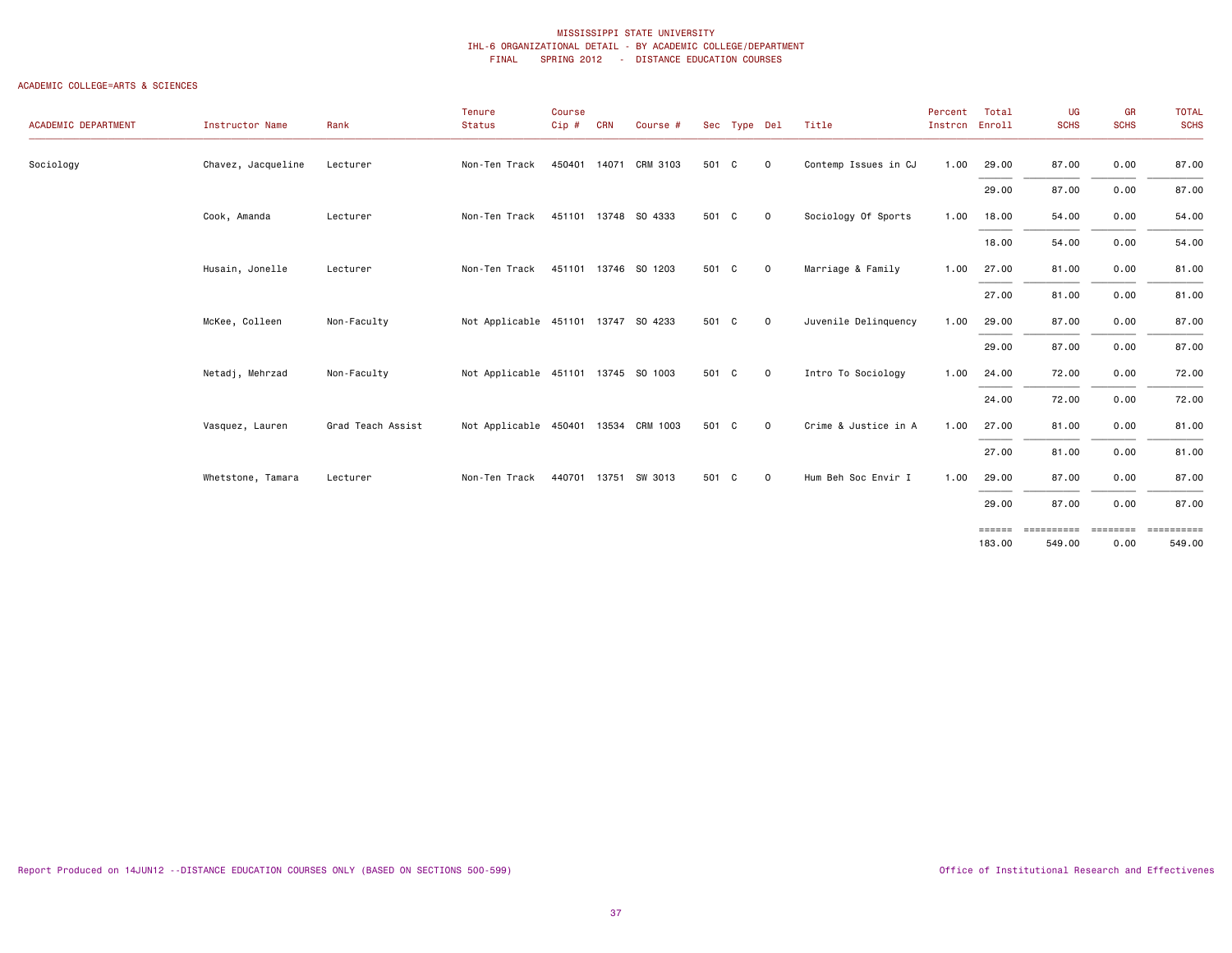#### ACADEMIC COLLEGE=BUSINESS

| ACADEMIC DEPARTMENT | Instructor Name | Rank                | Tenure<br>Status | Course<br>$Cip$ # | <b>CRN</b> | Course #       |       | Sec Type Del |          | Title                | Percent<br>Instron Enroll | Total         | UG<br><b>SCHS</b> | GR<br><b>SCHS</b> | <b>TOTAL</b><br><b>SCHS</b> |
|---------------------|-----------------|---------------------|------------------|-------------------|------------|----------------|-------|--------------|----------|----------------------|---------------------------|---------------|-------------------|-------------------|-----------------------------|
| Accounting          | Addy, Noel      | Associate Professor | Tenured          | 520399            |            | 13473 ACC 8112 | 511 C |              | $\circ$  | Fin & Acc Rpt Anal   | 1.00                      | 8.00          | 0.00              | 16.00             | 16.00                       |
|                     |                 |                     |                  |                   |            | 13474 ACC 8112 | 513 C |              | $\Omega$ | Fin & Acc Rpt Anal   | 1.00                      | 25.00         | 0.00              | 50.00             | 50.00                       |
|                     |                 |                     |                  |                   |            | 13475 ACC 8112 | 515 C |              | $\circ$  | Fin & Acc Rpt Anal   | 1.00                      | 5.00          | 0.00              | 10.00             | 10.00                       |
|                     |                 |                     |                  |                   |            |                |       |              |          |                      |                           | 38.00         | 0.00              | 76.00             | 76.00                       |
|                     | Pannell, Angela | Instructor          | Non-Ten Track    | 520301            | 13777      | ACC 2013       | 555 M |              | $\circ$  | Prin Financial Acct  | 1.00                      | 2.00          | 6.00              | 0.00              | 6.00                        |
|                     |                 |                     |                  |                   | 13780      | ACC 2023       | 555 M |              | $\circ$  | Prin Managerial Acct | 1.00                      | 3.00          | 9.00              | 0.00              | 9.00                        |
|                     |                 |                     |                  |                   |            |                |       |              |          |                      |                           | 5.00          | 15.00             | 0.00              | 15.00                       |
|                     |                 |                     |                  |                   |            |                |       |              |          |                      |                           | <b>EEEEEE</b> | ==========        | ========          | $=$ = = = = = = = = $=$     |
|                     |                 |                     |                  |                   |            |                |       |              |          |                      |                           | 43.00         | 15.00             | 76.00             | 91.00                       |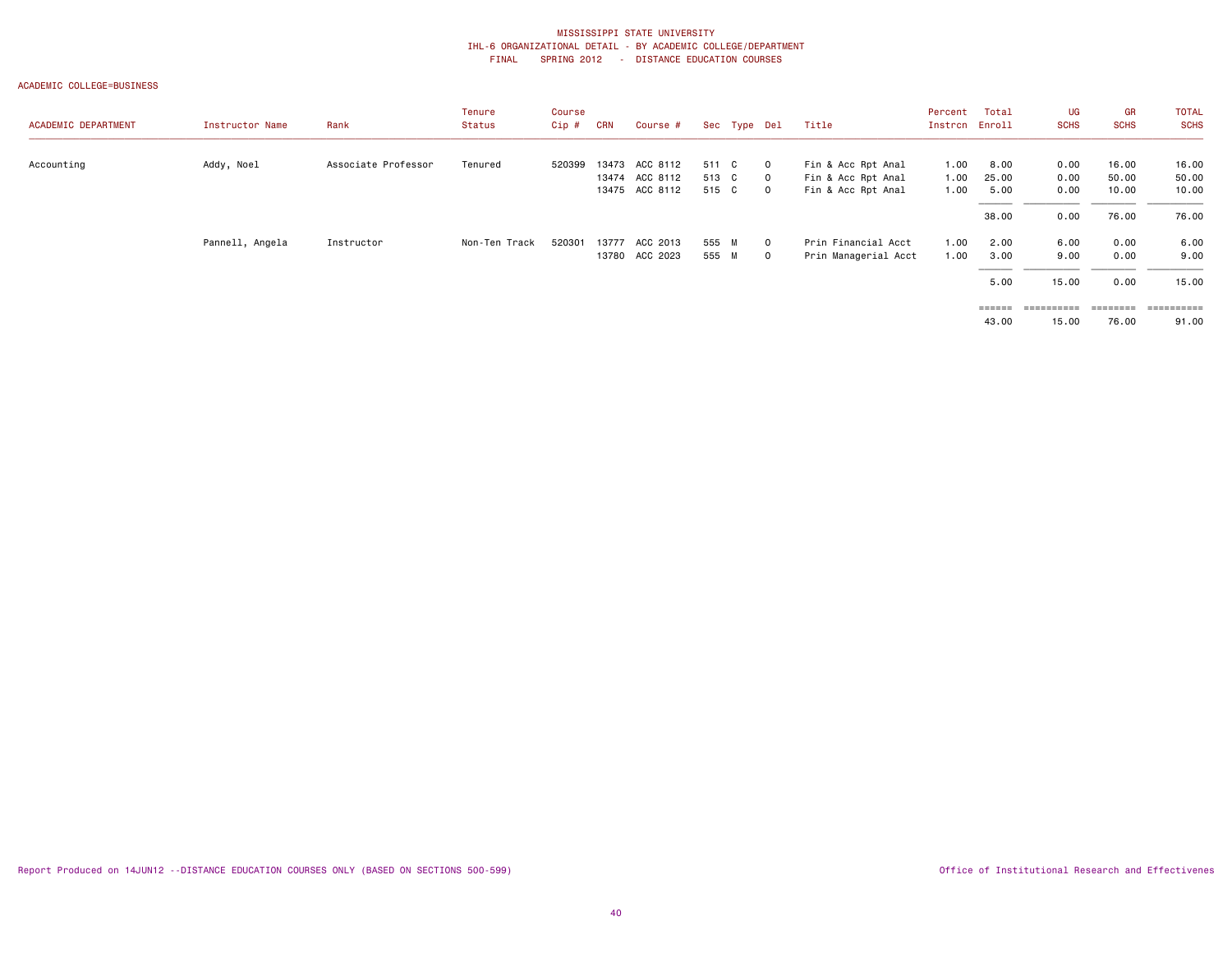# ACADEMIC COLLEGE=BUSINESS

| <b>ACADEMIC DEPARTMENT</b> | Instructor Name    | Rank                | Tenure<br>Status | Course<br>$Cip$ # | CRN   | Course #        |       | Sec Type Del |                     | Title                | Percent<br>Instrcn | Total<br>Enroll | UG<br><b>SCHS</b>                    | GR<br><b>SCHS</b> | <b>TOTAL</b><br><b>SCHS</b> |
|----------------------------|--------------------|---------------------|------------------|-------------------|-------|-----------------|-------|--------------|---------------------|----------------------|--------------------|-----------------|--------------------------------------|-------------------|-----------------------------|
| Finance & Economics        | Campbell, Charles  | Lecturer            | Non-Ten Track    | 520601            | 14914 | EC 6313         | 501   | C            | $\mathsf{O}\xspace$ | Intro Regional Econ  | 1.00               | 15.00           | 0.00                                 | 45.00             | 45.00                       |
|                            |                    |                     |                  |                   |       | 14915 EC 6333   | 501 C |              | $\mathsf{o}\xspace$ | Appl Regional Econ D | 1.00               | 2.00            | 0.00                                 | 6.00              | 6.00                        |
|                            |                    |                     |                  |                   |       |                 |       |              |                     |                      |                    | 17.00           | 0.00                                 | 51.00             | 51.00                       |
|                            | He, Wei            | Instructor          | Non-Ten Track    | 520801            |       | 13585 FIN 3113  | 504 C |              | $\mathbf 0$         | Financial Systems    | 1.00               | 23.00           | 69.00                                | 0.00              | 69.00                       |
|                            |                    |                     |                  |                   |       |                 |       |              |                     |                      |                    | 23.00           | 69.00                                | 0.00              | 69.00                       |
|                            | Henry, Thomas      | Instructor          | Non-Ten Track    | 450601            | 13537 | EC 2123         | 503 C |              | $\mathsf{O}\xspace$ | Prin Of Microecon    | 1.00               | 6.00            | 18.00                                | 0.00              | 18.00                       |
|                            |                    |                     |                  |                   | 13538 | EC 2123         | 504 C |              | $\mathsf{O}\xspace$ | Prin Of Microecon    | 1.00               | 7.00            | 21.00                                | 0.00              | 21.00                       |
|                            |                    |                     |                  |                   |       | 13539 EC 2123   | 505 C |              | $\mathsf{O}\xspace$ | Prin Of Microecon    | 1.00               | 3.00            | 9.00                                 | 0.00              | 9.00                        |
|                            |                    |                     |                  |                   |       |                 |       |              |                     |                      |                    | 16.00           | 48.00                                | 0.00              | 48.00                       |
|                            | Metz, Tammi        | Instructor          | Non-Ten Track    | 520804            |       | 13682 INS 3103  | 504 C |              | $\mathbf 0$         | Prin Of Insurance    | 1.00               | 48.00           | 144.00                               | 0.00              | 144.00                      |
|                            |                    |                     |                  |                   |       | 13683 INS 3503  | 504 C |              | $\mathbf 0$         | Employee Benefits    | 1.00               | 47.00           | 141.00                               | 0.00              | 141.00                      |
|                            |                    |                     |                  |                   |       |                 |       |              |                     |                      |                    | 95.00           | 285.00                               | 0.00              | 285.00                      |
|                            | Morgan, Melissa    | Non-Faculty         | Not Applicable   | 520801            | 13584 | FIN 2003        | 504   | C            | 0                   | Personal Money Mgt   | 1.00               | 36.00           | 108.00                               | 0.00              | 108.00                      |
|                            |                    |                     |                  | 520804            |       | 13681 INS 2003  | 504 C |              | $\mathsf{O}\xspace$ | Personal Money Manag | 1.00               | 10.00           | 30.00                                | 0.00              | 30.00                       |
|                            |                    |                     |                  |                   |       |                 |       |              |                     |                      |                    | 46.00           | 138.00                               | 0.00              | 138.00                      |
|                            | Rezek, Jon         | Associate Professor | Tenured          | 520601            | 13540 | EC 8103         | 501 C |              | $\mathsf{O}\xspace$ | Econ for Managers    | 1.00               | 6.00            | 0.00                                 | 18.00             | 18.00                       |
|                            |                    |                     |                  |                   | 13541 | EC 8103         | 503   | C            | $\mathbf 0$         | Econ for Managers    | 1.00               | 25.00           | 0.00                                 | 75.00             | 75.00                       |
|                            |                    |                     |                  |                   |       | 13542 EC 8103   | 505 C |              | $\mathbf 0$         | Econ for Managers    | 1.00               | 6.00            | 0.00                                 | 18.00             | 18.00                       |
|                            |                    |                     |                  |                   |       |                 |       |              |                     |                      |                    | 37.00           | 0.00                                 | 111.00            | 111.00                      |
|                            | Roskelley, Kenneth | Associate Professor | Tenured          | 520801            | 13586 | FIN 3123        | 503 C |              | $\mathsf{o}$        | Financial Management | 1.00               | 17.00           | 51.00                                | 0.00              | 51.00                       |
|                            |                    |                     |                  |                   | 13587 | FIN 3123        | 504 C |              | $\mathsf{O}\xspace$ | Financial Management | 1.00               | 16.00           | 48.00                                | 0.00              | 48.00                       |
|                            |                    |                     |                  |                   | 13588 | FIN 3123        | 505 C |              | $\mathsf{O}\xspace$ | Financial Management | 1.00               | 4.00            | 12.00                                | 0.00              | 12.00                       |
|                            |                    |                     |                  |                   | 13589 | FIN 8113        | 501 C |              | $\mathsf{O}\xspace$ | Corporate Finance    | 1.00               | 4.00            | 0.00                                 | 12.00             | 12.00                       |
|                            |                    |                     |                  |                   | 13590 | FIN 8113        | 503 C |              | $\mathbf 0$         | Corporate Finance    | 1.00               | 32.00           | 0.00                                 | 96.00             | 96.00                       |
|                            |                    |                     |                  |                   | 13591 | <b>FIN 8113</b> | 505 C |              | $\Omega$            | Corporate Finance    | 1.00               | 4.00            | 0.00                                 | 12.00             | 12.00                       |
|                            |                    |                     |                  |                   |       |                 |       |              |                     |                      |                    | 77.00           | 111.00                               | 120.00            | 231.00                      |
|                            | Spurlin, William   | Assistant Professor | Ten Track        | 520801            | 13592 | FIN 8113        | 561 C |              | 0                   | Corporate Finance    | 1.00               | 6.00            | 0.00                                 | 18.00             | 18.00                       |
|                            |                    |                     |                  |                   | 13593 | FIN 8113        | 563   | C            | $\mathsf{O}\xspace$ | Corporate Finance    | 1.00               | 15.00           | 0.00                                 | 45.00             | 45.00                       |
|                            |                    |                     |                  |                   |       | 13594 FIN 8113  | 565 C |              | $\mathsf{O}\xspace$ | Corporate Finance    | 1.00               | 3.00            | 0.00                                 | 9.00              | 9.00                        |
|                            |                    |                     |                  |                   |       |                 |       |              |                     |                      |                    | 24.00           | 0.00                                 | 72.00             | 72.00                       |
|                            |                    |                     |                  |                   |       |                 |       |              |                     |                      |                    |                 | ====== ========== ======== ========= |                   |                             |

335.00 651.00 354.00 1005.00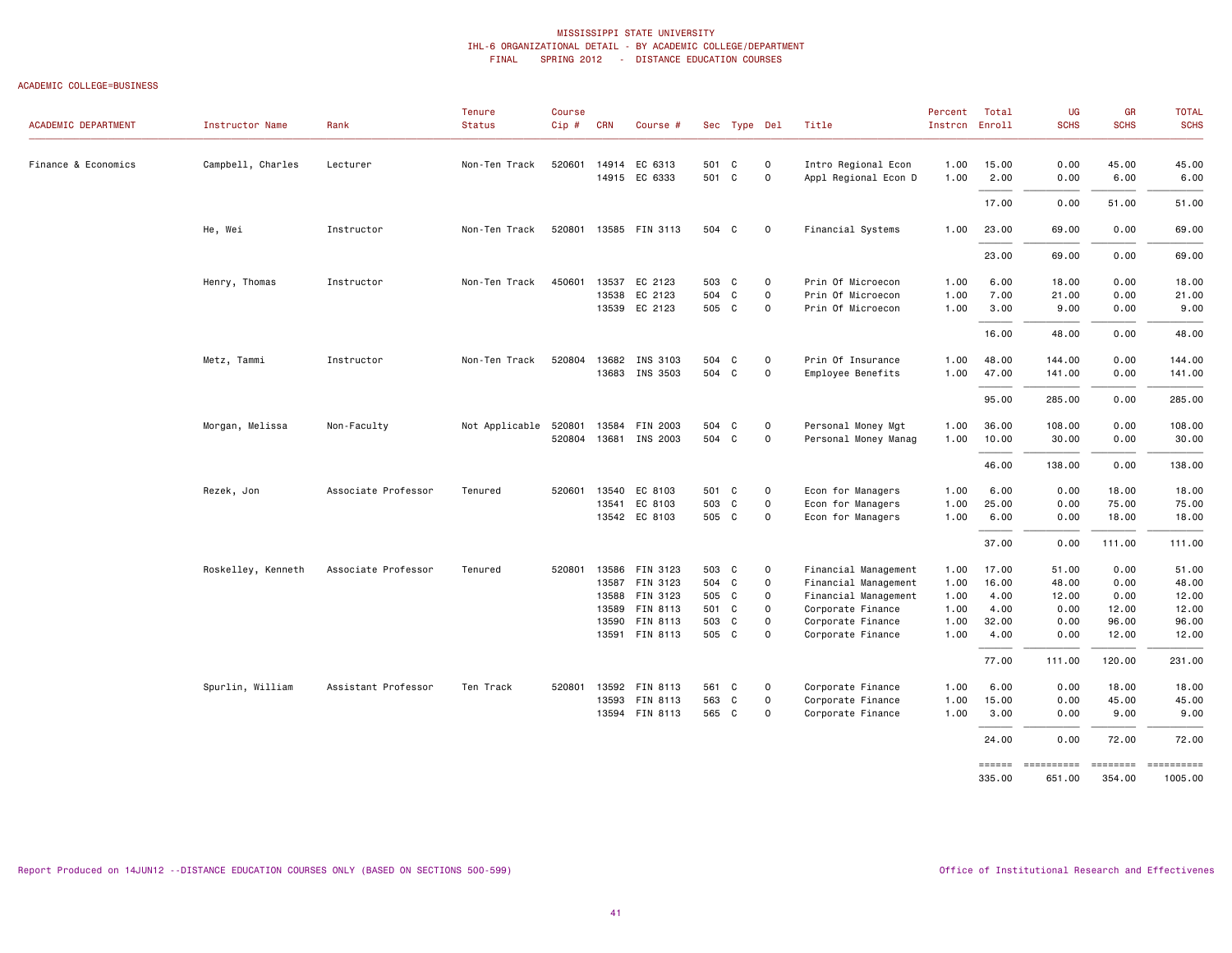#### ACADEMIC COLLEGE=BUSINESS

| ACADEMIC DEPARTMENT       | Instructor Name  | Rank                | Tenure<br><b>Status</b> | Course<br>$Cip \#$ | <b>CRN</b>     | Course #              |                | Sec Type Del |                          | Title                                      | Percent      | Total<br>Instron Enroll | UG<br><b>SCHS</b> | GR<br><b>SCHS</b> | <b>TOTAL</b><br><b>SCHS</b> |
|---------------------------|------------------|---------------------|-------------------------|--------------------|----------------|-----------------------|----------------|--------------|--------------------------|--------------------------------------------|--------------|-------------------------|-------------------|-------------------|-----------------------------|
| Management & Info Systems | Cosper, Denise   | Lecturer            | Non-Ten Track           |                    |                | 110301 13753 TKT 1273 | 501 C          |              | $\mathsf{o}$             | Computer Application                       | 1.00         | 28.00                   | 84.00             | 0.00              | 84.00                       |
|                           |                  |                     |                         |                    |                |                       |                |              |                          |                                            |              | 28.00                   | 84.00             | 0.00              | 84.00                       |
|                           | Crossler, Robert | Assistant Professor | Ten Track               |                    |                | 521201 13495 BIS 8313 | 501 C          |              | 0                        | Adv Database Des Adm                       | 1.00         | 1.00                    | 0.00              | 3.00              | 3.00                        |
|                           |                  |                     |                         |                    |                | 13496 BIS 8313        | 503            | C            | $\mathbf 0$              | Adv Database Des Adm                       | 1.00         | 3,00                    | 0.00              | 9.00              | 9.00                        |
|                           |                  |                     |                         |                    |                |                       |                |              |                          |                                            |              | 4.00                    | 0.00              | 12.00             | 12.00                       |
|                           | Marett, Emily    | Instructor          | Non-Ten Track           | 520201<br>521003   | 13697<br>13701 | MGT 3213<br>MGT 8111  | 504 C<br>521 C |              | 0<br>$\mathsf{O}\xspace$ | Org Communications<br>Human Resource Issue | 1.00<br>1.00 | 30.00<br>10.00          | 90.00<br>0.00     | 0.00<br>10.00     | 90.00<br>10.00              |
|                           |                  |                     |                         |                    | 13702          | MGT 8111              | 523            | C            | $\mathbf 0$              | Human Resource Issue                       | 1.00         | 28.00                   | 0.00              | 28.00             | 28.00                       |
|                           |                  |                     |                         |                    | 13703          | MGT 8111              | 525 C          |              | $\mathsf{O}\xspace$      | Human Resource Issue                       | 1.00         | 2.00                    | 0.00              | 2.00              | 2.00                        |
|                           |                  |                     |                         |                    | 13707          | MGT 8112              | 511 C          |              | $\mathbf 0$              | Leadership Skills                          | 1.00         | 8.00                    | 0.00              | 16.00             | 16.00                       |
|                           |                  |                     |                         |                    | 13708          | MGT 8112              | 513            | C            | $\mathbf 0$              | Leadership Skills                          | 1.00         | 24.00                   | 0.00              | 48.00             | 48.00                       |
|                           |                  |                     |                         |                    | 13709          | MGT 8112              | 515 C          |              | 0                        | Leadership Skills                          | 1.00         | 5.00                    | 0.00              | 10.00             | 10.00                       |
|                           |                  |                     |                         |                    |                |                       |                |              |                          |                                            |              | 107.00                  | 90.00             | 114.00            | 204.00                      |
|                           | Marett, Lawrence | Assistant Professor | Ten Track               |                    |                | 521201 14157 BIS 6113 | 503 C          |              | 0                        | <b>BIS Security Managem</b>                | 1.00         | 11.00                   | 0.00              | 33.00             | 33.00                       |
|                           |                  |                     |                         |                    |                | 14158 BIS 6113        | 505 C          |              | $\mathsf{o}$             | <b>BIS Security Managem</b>                | 1.00         | 1.00                    | 0.00              | 3.00              | 3.00                        |
|                           |                  |                     |                         |                    |                |                       |                |              |                          |                                            |              | 12.00                   | 0.00              | 36.00             | 36.00                       |
|                           | Otondo, Robert   | Associate Professor | Tenured                 | 521201             |                | 13499 BIS 8513        | 503 C          |              | 0                        | Bus Telecommunicatio                       | 1.00         | 6.00                    | 0.00              | 18.00             | 18.00                       |
|                           |                  |                     |                         |                    |                |                       |                |              |                          |                                            |              | 6.00                    | 0.00              | 18.00             | 18.00                       |
|                           | Randle, Vikki    | Assistant Professor | Ten Track               |                    | 521003 13704   | MGT 8111              | 561 C          |              | 0                        | Human Resource Issue                       | 1.00         | 7.00                    | 0.00              | 7.00              | 7.00                        |
|                           |                  |                     |                         |                    | 13705          | MGT 8111              | 563            | C            | $\mathsf{O}\xspace$      | Human Resource Issue                       | 1.00         | 16.00                   | 0.00              | 16.00             | 16.00                       |
|                           |                  |                     |                         |                    | 13706          | MGT 8111              | 565 C          |              | 0                        | Human Resource Issue                       | 1.00         | 4.00                    | 0.00              | 4.00              | 4.00                        |
|                           |                  |                     |                         |                    | 13710          | MGT 8112              | 561 C          |              | $\mathsf{O}\xspace$      | Leadership Skills                          | 1.00         | 8.00                    | 0.00              | 16.00             | 16.00                       |
|                           |                  |                     |                         |                    | 13711          | MGT 8112              | 563            | C            | $\mathsf{O}\xspace$      | Leadership Skills                          | 1.00         | 18.00                   | 0.00              | 36.00             | 36.00                       |
|                           |                  |                     |                         |                    |                | 13712 MGT 8112        | 565 C          |              | $\mathbf 0$              | Leadership Skills                          | 1.00         | 4.00                    | 0.00              | 8.00              | 8.00                        |
|                           |                  |                     |                         |                    |                |                       |                |              |                          |                                            |              | 57.00                   | 0.00              | 87.00             | 87.00                       |
|                           | Spencer, Barbara | Professor           | Tenured                 | 520201             | 13713          | MGT 8123              | 501 C          |              | 0                        | Strategic Bus Consul                       | 1.00         | 6.00                    | 0.00              | 18.00             | 18.00                       |
|                           |                  |                     |                         |                    | 13714          | MGT 8123              | 503            | $\mathbf c$  | $\mathsf{O}\xspace$      | Strategic Bus Consul                       | 1.00         | 22.00                   | 0.00              | 66.00             | 66.00                       |
|                           |                  |                     |                         |                    |                | 13715 MGT 8123        | 505 C          |              | $\mathbf 0$              | Strategic Bus Consul                       | 1.00         | 1.00                    | 0.00              | 3.00              | 3.00                        |
|                           |                  |                     |                         |                    |                |                       |                |              |                          |                                            |              | 29.00                   | 0.00              | 87.00             | 87.00                       |
|                           | Taylor, G.       | Professor           | Tenured                 | 521201             | 13698          | MGT 8063              | 561 C          |              | 0                        | Survey Of Management                       | 1.00         | 4.00                    | 0.00              | 12.00             | 12.00                       |
|                           |                  |                     |                         |                    | 13699          | MGT 8063              | 563            | C            | $\mathsf{o}\,$           | Survey Of Management                       | 1.00         | 34.00                   | 0.00              | 102.00            | 102.00                      |
|                           |                  |                     |                         |                    | 13700          | MGT 8063              | 565 C          |              | $\mathsf{O}\xspace$      | Survey Of Management                       | 1.00         | 2.00                    | 0.00              | 6.00              | 6.00                        |
|                           |                  |                     |                         |                    |                |                       |                |              |                          |                                            |              | 40.00                   | 0.00              | 120.00            | 120.00                      |
|                           | Templeton, Gary  | Associate Professor | Tenured                 | 521201             | 13489          | BIS 8112              | 521 C          |              | 0                        | Mgt Info Tech & Sys                        | 1.00         | 11.00                   | 0.00              | 22.00             | 22.00                       |
|                           |                  |                     |                         |                    | 13490          | BIS 8112              | 523            | C            | 0                        | Mgt Info Tech & Sys                        | 1.00         | 23.00                   | 0.00              | 46.00             | 46.00                       |
|                           |                  |                     |                         |                    |                | 13491 BIS 8112        | 525 C          |              | $\mathbf 0$              | Mgt Info Tech & Sys                        | 1.00         | 4.00                    | 0.00              | 8.00              | 8.00                        |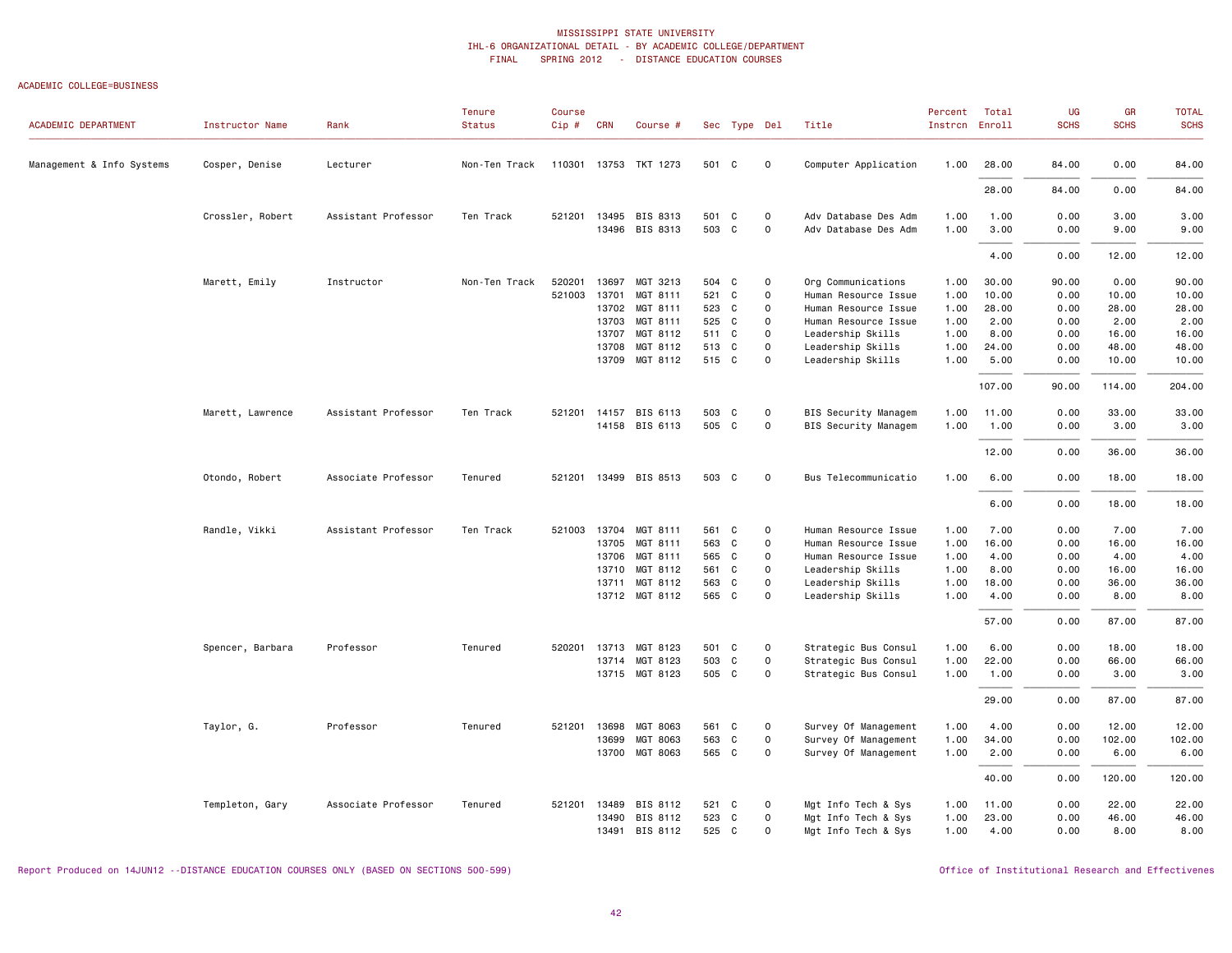#### ACADEMIC COLLEGE=BUSINESS

| <b>ACADEMIC DEPARTMENT</b> | nstructor Name | Rank | Tenure<br><b>Status</b> | Course<br>Cip # | CRN | Course # | Sec | Type Del | Title | Percent<br>Instron Enroll | Total | UG<br><b>SCHS</b> | <b>SCHS</b> | <b>TOTAL</b><br><b>SCHS</b> |
|----------------------------|----------------|------|-------------------------|-----------------|-----|----------|-----|----------|-------|---------------------------|-------|-------------------|-------------|-----------------------------|
|                            |                |      |                         |                 |     |          |     |          |       |                           |       |                   |             |                             |

 $38.00$   $0.00$   $76.00$   $76.00$ 

 $\overline{\phantom{a}}$   $\overline{\phantom{a}}$   $\overline{\phantom{a}}$   $\overline{\phantom{a}}$   $\overline{\phantom{a}}$   $\overline{\phantom{a}}$   $\overline{\phantom{a}}$   $\overline{\phantom{a}}$   $\overline{\phantom{a}}$   $\overline{\phantom{a}}$   $\overline{\phantom{a}}$   $\overline{\phantom{a}}$   $\overline{\phantom{a}}$   $\overline{\phantom{a}}$   $\overline{\phantom{a}}$   $\overline{\phantom{a}}$   $\overline{\phantom{a}}$   $\overline{\phantom{a}}$   $\overline{\$ 

 ====== ========== ======== ==========724.00 321.00 174.00 550.00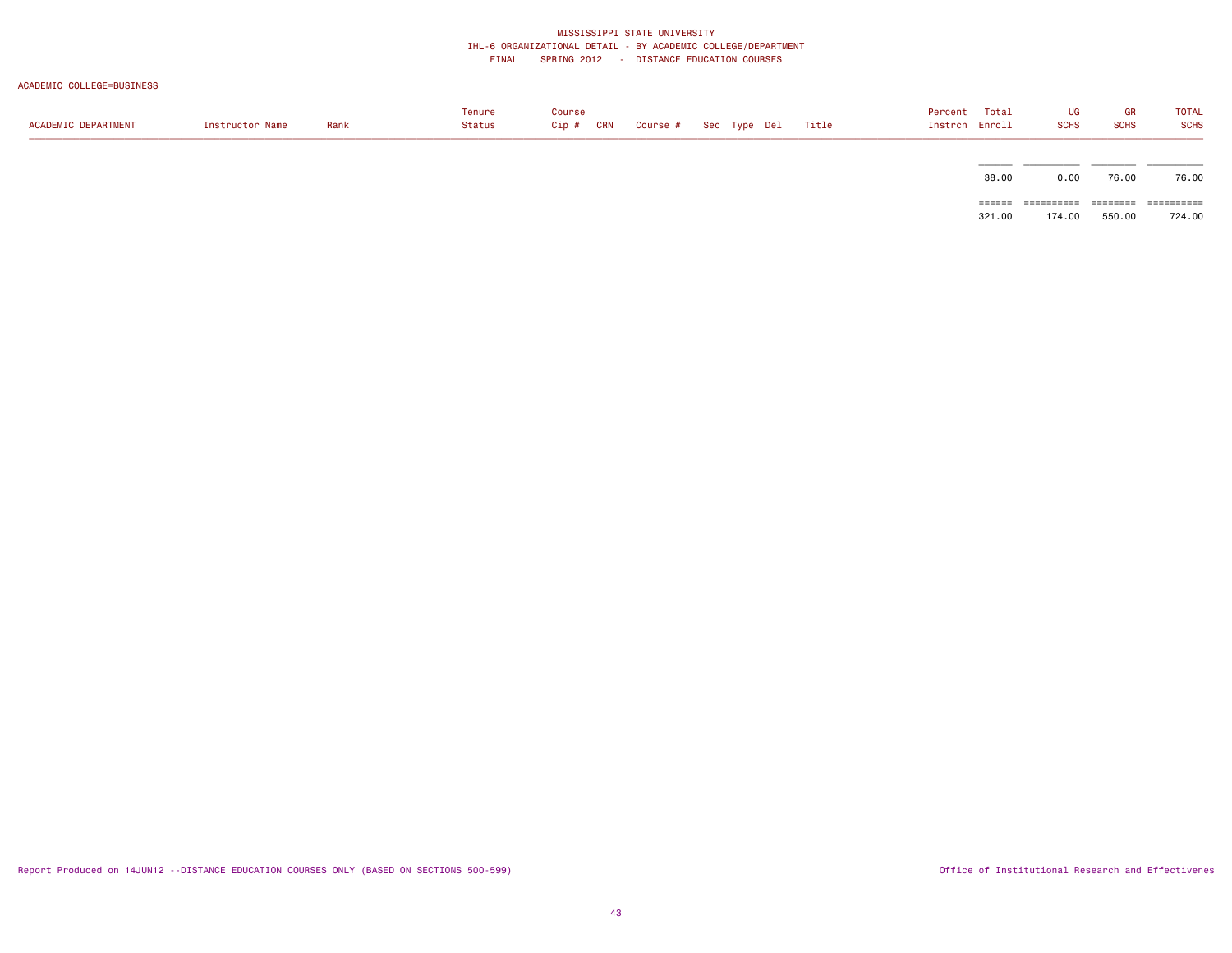#### ACADEMIC COLLEGE=BUSINESS

| ACADEMIC DEPARTMENT                         | Instructor Name | Rank                | Tenure<br>Status      | Course<br>Cip# | <b>CRN</b>   | Course #                   |              | Sec Type Del |                      | Title                                  | Percent<br>Instron Enroll | Total            | UG<br><b>SCHS</b>   | GR<br><b>SCHS</b> | <b>TOTAL</b><br><b>SCHS</b> |
|---------------------------------------------|-----------------|---------------------|-----------------------|----------------|--------------|----------------------------|--------------|--------------|----------------------|----------------------------------------|---------------------------|------------------|---------------------|-------------------|-----------------------------|
| Marketing, Quan Anal &Bus. La Bryant, James |                 | Lecturer            | Non-Ten Track         | 220199         | 13504        | BL 8112                    | 521 C        |              | 0                    | Law Ethics Disp Res                    | 1.00                      | 8.00             | 0.00                | 16.00             | 16.00                       |
|                                             |                 |                     |                       |                | 13505        | BL 8112                    | 523          | C            | 0                    | Law Ethics Disp Res                    | 1.00                      | 24.00            | 0.00                | 48.00             | 48.00                       |
|                                             |                 |                     |                       |                |              | 13506 BL 8112              | 525 C        |              | 0                    | Law Ethics Disp Res                    | 1.00                      | 5.00             | 0.00                | 10.00             | 10.00                       |
|                                             |                 |                     |                       |                |              |                            |              |              |                      |                                        |                           | 37.00            | 0.00                | 74.00             | 74.00                       |
|                                             | Collier, Joel   | Assistant Professor | Ten Track             | 521401         | 13725        | MKT 8153                   | 511 C        |              | 0                    | Strategic Marketing                    | 1.00                      | 5.00             | 0.00                | 15.00             | 15.00                       |
|                                             |                 |                     |                       |                | 13726        | MKT 8153                   | 513          | C            | 0                    | Strategic Marketing                    | 1.00                      | 24.00            | 0.00                | 72.00             | 72.00                       |
|                                             |                 |                     |                       |                |              | 13727 MKT 8153             | 515 C        |              | 0                    | Strategic Marketing                    | 1.00                      | 4.00             | 0.00                | 12.00             | 12.00                       |
|                                             |                 |                     |                       |                |              |                            |              |              |                      |                                        |                           | 33.00            | 0.00                | 99.00             | 99.00                       |
|                                             | Goree, Michael  | Instructor          | Non-Ten Track         | 521401         |              | 13923 MKT 3013             | 555 M        |              | 0                    | Principles Of Mkt                      | 1.00                      | 3.00             | 9.00                | 0.00              | 9.00                        |
|                                             |                 |                     |                       |                |              |                            |              |              |                      |                                        |                           | 3.00             | 9.00                | 0.00              | 9.00                        |
|                                             | Hill, William   | Assistant Professor | Ten Track             | 521401         | 13722        | MKT 6143                   | 561 C        |              | 0                    | Sales Management                       | 1.00                      | 9.00             | 0.00                | 27.00             | 27.00                       |
|                                             |                 |                     |                       |                | 13723        | MKT 6143                   | 563          | C            | 0                    | Sales Management                       | 1.00                      | 26.00            | 0.00                | 78.00             | 78.00                       |
|                                             |                 |                     |                       |                |              | 13724 MKT 6143             | 565 C        |              | 0                    | Sales Management                       | 1.00                      | 3.00             | 0.00                | 9.00              | 9.00                        |
|                                             |                 |                     |                       |                |              |                            |              |              |                      |                                        |                           | 38.00            | 0.00                | 114.00            | 114.00                      |
|                                             | Johnson, Emily  | Non-Faculty         | Not Applicable 521401 |                | 13926        | MKT 3213                   | 555 M        |              | 0                    | Retailing                              | 1.00                      | 4.00             | 12.00               | 0.00              | 12.00                       |
|                                             |                 |                     |                       |                |              | 13929 MKT 4123             | 555 M        |              | 0                    | Advertising                            | 1.00                      | 1.00             | 3.00                | 0.00              | 3.00                        |
|                                             |                 |                     |                       |                |              |                            |              |              |                      |                                        |                           | 5.00             | 15.00               | 0.00              | 15.00                       |
|                                             | Liddell, Gloria | Assistant Professor | Ten Track             | 220199         | 13501        | BL 8112                    | 511 C        |              | 0                    | Law Ethics Disp Res                    | 1.00                      | 5.00             | 0.00                | 10.00             | 10.00                       |
|                                             |                 |                     |                       |                |              | 13502 BL 8112              | 513          | C            | $\mathsf{O}\xspace$  | Law Ethics Disp Res                    | 1.00                      | 28.00            | 0.00                | 56.00             | 56.00                       |
|                                             |                 |                     |                       |                |              | 13503 BL 8112              | 515 C        |              | 0                    | Law Ethics Disp Res                    | 1.00                      | 4.00             | 0.00                | 8.00              | 8.00                        |
|                                             |                 |                     |                       |                |              |                            |              |              |                      |                                        |                           | 37.00            | 0.00                | 74.00             | 74.00                       |
|                                             | Sullivan, J.    | Professor           | Tenured               |                | 521302 13510 | BQA 8443                   | 501 C        |              | 0                    | Stat Analy Bus Dec                     | 1.00                      | 4.00             | 0.00                | 12.00             | 12.00                       |
|                                             |                 |                     |                       |                | 13511        | BQA 8443                   | 503          | C            | 0                    | Stat Analy Bus Dec                     | 1.00                      | 21.00            | 0.00                | 63.00             | 63.00                       |
|                                             |                 |                     |                       |                |              | 13512 BQA 8443             | 505 C        |              | 0                    | Stat Analy Bus Dec                     | 1.00                      | 5.00             | 0.00                | 15.00             | 15.00                       |
|                                             |                 |                     |                       |                |              |                            |              |              |                      |                                        |                           | 30.00            | 0.00                | 90.00             | 90.00                       |
|                                             | Taylor, Ronald  | Professor           | Tenured               |                | 521302 13507 | BQA 8233                   | 501 C        |              | 0                    | Quant Analysis & Bus                   | 1.00                      | 7.00             | 0.00                | 21.00             | 21.00                       |
|                                             |                 |                     |                       |                | 13508        | BQA 8233                   | 503          | C            | 0                    | Quant Analysis & Bus                   | 1.00                      | 24.00            | 0.00                | 72.00             | 72.00                       |
|                                             |                 |                     |                       |                | 13509        | BQA 8233                   | 505 C        |              | 0                    | Quant Analysis & Bus                   | 1.00                      | 7.00             | 0.00                | 21.00             | 21.00                       |
|                                             |                 |                     |                       |                | 521401 13719 | MKT 3013                   | 501          | C            | 0                    | Principles Of Mkt                      | 1.00                      | 6.00             | 18.00               | 0.00              | 18.00                       |
|                                             |                 |                     |                       |                | 13720        | MKT 3013<br>13721 MKT 3013 | 503<br>505 C | C            | $\Omega$<br>$\Omega$ | Principles Of Mkt<br>Principles Of Mkt | 1.00<br>1.00              | 12.00<br>3.00    | 36.00<br>9.00       | 0.00<br>0.00      | 36.00<br>9.00               |
|                                             |                 |                     |                       |                |              |                            |              |              |                      |                                        |                           |                  |                     |                   |                             |
|                                             |                 |                     |                       |                |              |                            |              |              |                      |                                        |                           | 59.00            | 63.00               | 114.00            | 177.00                      |
|                                             |                 |                     |                       |                |              |                            |              |              |                      |                                        |                           | ======<br>242.00 | ==========<br>87.00 | 565.00            | ==========<br>652.00        |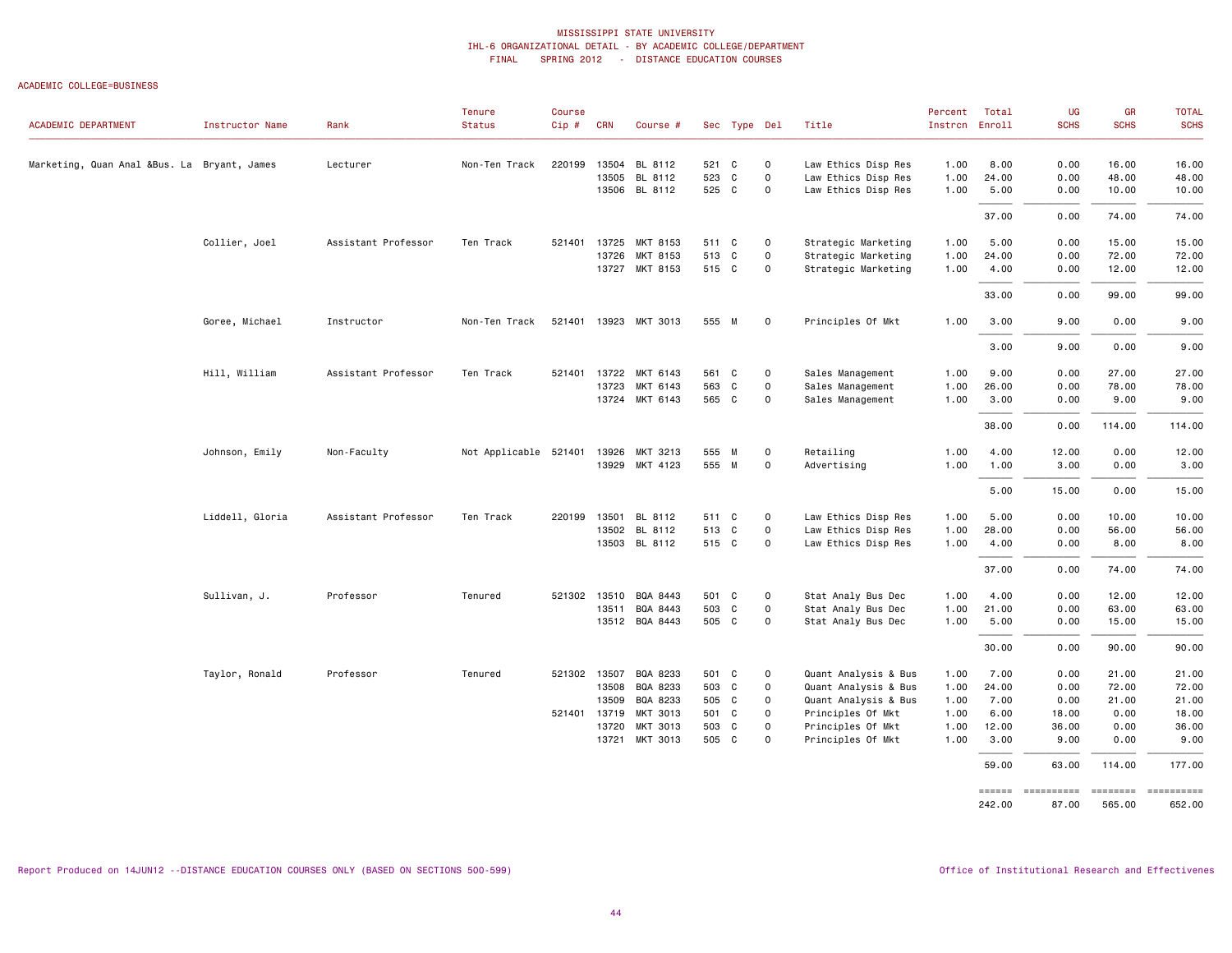| ACADEMIC DEPARTMENT                           | Instructor Name  | Rank                | Tenure<br>Status                     | Course<br>Cip# | <b>CRN</b> | Course #       |       | Sec Type Del |              | Title                | Percent<br>Instrcn | Total<br>Enroll | <b>UG</b><br><b>SCHS</b> | GR<br><b>SCHS</b>  | <b>TOTAL</b><br><b>SCHS</b> |
|-----------------------------------------------|------------------|---------------------|--------------------------------------|----------------|------------|----------------|-------|--------------|--------------|----------------------|--------------------|-----------------|--------------------------|--------------------|-----------------------------|
| Counseling & Educational Psyc LeJeune, Bonnie |                  | Non-Faculty         | Not Applicable                       | 131009         |            | 13533 COE 6323 | 501 C |              | $\circ$      | Sensory Aid Technlgy | 0.50               | 4.50            | 0.00                     | 13.50              | 13.50                       |
|                                               |                  |                     |                                      | 131101         |            | 13532 COE 6303 | 501 C |              | $\circ$      | Re Hab Visual Impair | 1.00               | 9.00            | 0.00                     | 27.00              | 27.00                       |
|                                               |                  |                     |                                      |                |            |                |       |              |              |                      |                    | 13.50           | 0.00                     | 40.50              | 40.50                       |
|                                               | Porter, Julia    | Associate Professor | Tenured                              | 130407         |            | 15234 CCL 9000 | 507 D |              | $\mathbf{O}$ | Diss./Dissertation R | 1.00               | 2.00            | 0.00                     | 2.00               | 2.00                        |
|                                               |                  |                     |                                      |                |            |                |       |              |              |                      |                    | 2.00            | 0.00                     | 2.00               | 2.00                        |
|                                               | Starkson, Robert | Non-Faculty         | Not Applicable 131009 13533 COE 6323 |                |            |                | 501 C |              | $\mathbf{0}$ | Sensory Aid Technlgy | 0.50               | 4.50            | 0.00                     | 13.50              | 13.50                       |
|                                               |                  |                     |                                      |                |            |                |       |              |              |                      |                    | 4.50            | 0.00                     | 13.50              | 13.50                       |
|                                               | Watson, Joshua   | Associate Professor | Tenured                              | 130603         | 15207      | EPY 8214       | 501 B |              | $\circ$      | Adv Ed & Psy Stat    | 1.00               | 23.00           | 0.00                     | 92.00              | 92.00                       |
|                                               |                  |                     |                                      | 421601         |            | 15773 COE 6990 | 501 C |              | $\Omega$     | Special Topic In COE | 1.00               | 13.00           | 0.00                     | 52.00              | 52.00                       |
|                                               |                  |                     |                                      |                |            |                |       |              |              |                      |                    | 36.00           | 0.00                     | 144.00             | 144.00                      |
|                                               |                  |                     |                                      |                |            |                |       |              |              |                      |                    | ======<br>56.00 | ==========<br>0.00       | ========<br>200.00 | ==========<br>200.00        |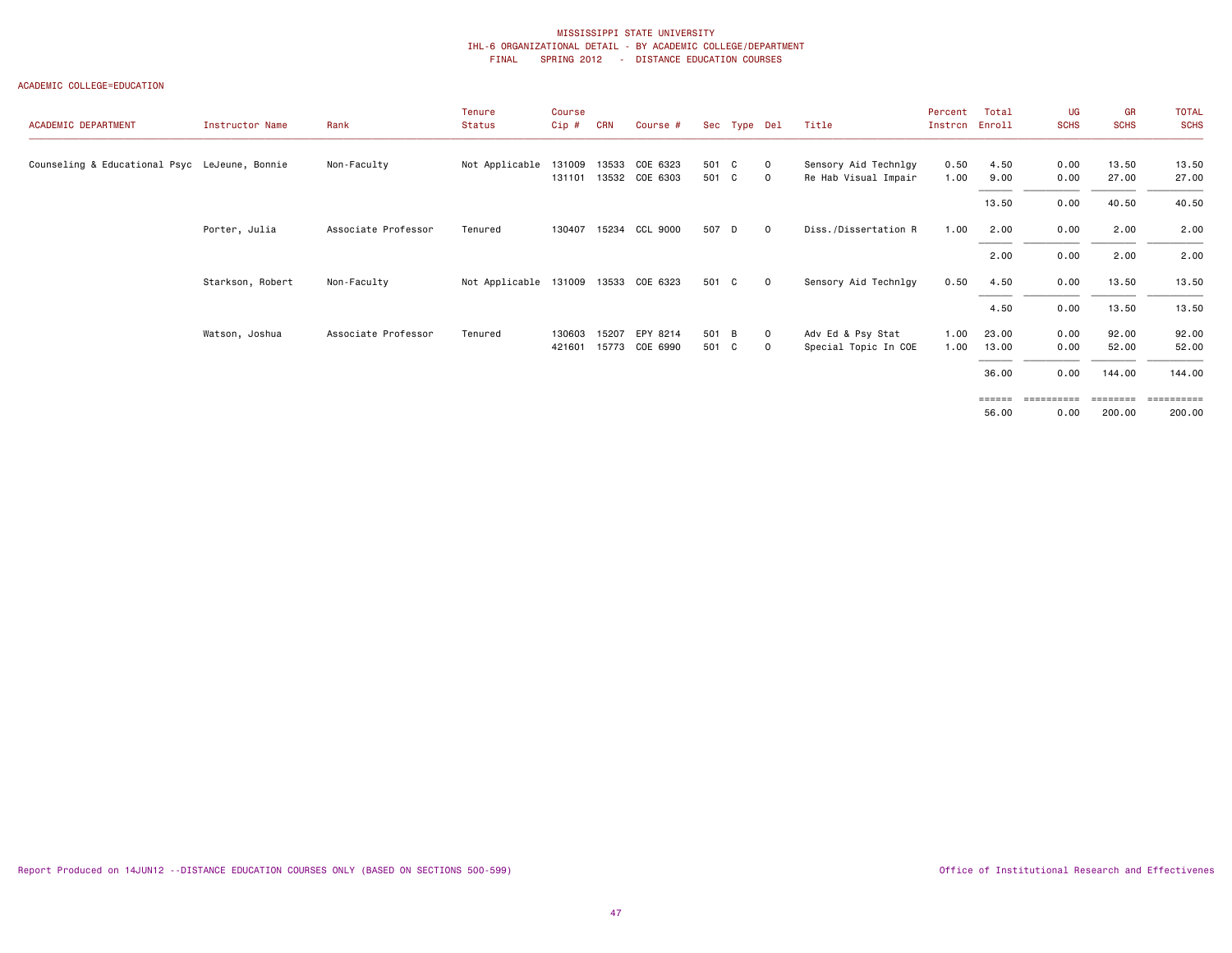| ACADEMIC DEPARTMENT                          | Instructor Name                | Rank                | Tenure<br>Status | Course<br>Cip# | <b>CRN</b>   | Course #              |       | Sec Type Del |              | Title                | Percent<br>Instron Enroll | Total  | UG<br><b>SCHS</b> | GR<br><b>SCHS</b> | <b>TOTAL</b><br><b>SCHS</b> |
|----------------------------------------------|--------------------------------|---------------------|------------------|----------------|--------------|-----------------------|-------|--------------|--------------|----------------------|---------------------------|--------|-------------------|-------------------|-----------------------------|
|                                              |                                |                     |                  |                |              |                       |       |              |              |                      |                           |        |                   |                   |                             |
| Curriculum, Instruction & Spe Brenner, Devon |                                | Professor           | Tenured          |                | 131001 13556 | <b>EDS 8886</b>       | 501 H |              | F            | Dimensions of Learni | 1.00                      | 16.00  | 0.00              | 96.00             | 96.00                       |
|                                              |                                |                     |                  |                | 13557        | EDS 8896              | 501 H |              | $\mathsf F$  | Dimensions of Learni | 1.00                      | 17.00  | 0.00              | 102.00            | 102.00                      |
|                                              |                                |                     |                  |                | 131202 13550 | EDE 4886              | 501 E |              | $\mathsf 0$  | Elem.Mid Lvl Interns | 1.00                      | 31.00  | 186.00            | 0.00              | 186.00                      |
|                                              |                                |                     |                  |                | 13552        | EDE 4896              | 501   | E            | $\mathsf{O}$ | Elem/Mid Levl Intern | 1.00                      | 31.00  | 186.00            | 0.00              | 186.00                      |
|                                              |                                |                     |                  |                | 131205 15915 | EDS 4886              | 501   | F            | $\mathsf{O}$ | Teach Intern in Sec  | 1.00                      | 6.00   | 36.00             | 0.00              | 36.00                       |
|                                              |                                |                     |                  |                | 15916        | EDS 4896              | 501 F |              | $\mathsf{O}$ | Teach Intern in Sec  | 1.00                      | 6.00   | 36.00             | 0.00              | 36.00                       |
|                                              |                                |                     |                  |                |              |                       |       |              |              |                      |                           | 107.00 | 444.00            | 198.00            | 642.00                      |
|                                              | Burroughs, Charlotte Professor |                     | Tenured          | 131203         | 14171        | EDS 8243              | 501 C |              | $\mathsf{O}$ | Adv. Plan Manage Lea | 1.00                      | 16.00  | 0.00              | 48.00             | 48.00                       |
|                                              |                                |                     |                  |                | 15588        | EDS 8243              | 502 C |              | $\mathsf{O}$ | Adv. Plan Manage Lea | 1.00                      | 12.00  | 0.00              | 36.00             | 36.00                       |
|                                              |                                |                     |                  |                |              |                       |       |              |              |                      |                           | 28.00  | 0.00              | 84.00             | 84.00                       |
|                                              | Dycus, Brooke                  | Lecturer            | Non-Ten Track    |                | 131315 14168 | RDG 3113              | 501   | $\mathbf{C}$ | $\mathsf{O}$ | Early Literacy Instr | 1.00                      | 10.00  | 30.00             | 0.00              | 30.00                       |
|                                              |                                |                     |                  |                |              | 14169 RDG 3123        | 501 C |              | $\mathsf{O}$ | Early Lit Instruct I | 1.00                      | 10.00  | 30.00             | 0.00              | 30.00                       |
|                                              |                                |                     |                  |                |              |                       |       |              |              |                      |                           | 20.00  | 60.00             | 0.00              | 60.00                       |
|                                              | Franz, Dana                    | Associate Professor | Tenured          | 131203         |              | 16029 EDS 8243        | 503 C |              | 0            | Adv. Plan Manage Lea | 1.00                      | 17.00  | 0.00              | 51.00             | 51.00                       |
|                                              |                                |                     |                  |                |              |                       |       |              |              |                      |                           | 17.00  | 0.00              | 51.00             | 51.00                       |
|                                              | Hopper, Peggy                  | Associate Professor | Tenured          | 131205         | 14170        | EDS 8613              | 501   | $\mathbf{C}$ | $\mathsf{O}$ | Mdle & Sec Sch Curr  | 1.00                      | 19.00  | 0.00              | 57.00             | 57.00                       |
|                                              |                                |                     |                  |                |              | 131315 13744 RDG 8653 | 501 C |              | $\mathsf{O}$ | Teach Read Sec Sch   | 1.00                      | 19.00  | 0.00              | 57.00             | 57.00                       |
|                                              |                                |                     |                  |                |              |                       |       |              |              |                      |                           | 38.00  | 0.00              | 114.00            | 114.00                      |
|                                              | Huffman, Suzanne               | Lecturer            | Non-Ten Track    |                |              | 429999 14172 EDX 3213 | 501 C |              | 0            | Psy of Excep Chld &  | 1.00                      | 16.00  | 48.00             | 0.00              | 48.00                       |
|                                              |                                |                     |                  |                |              |                       |       |              |              |                      |                           | 16.00  | 48.00             | 0.00              | 48.00                       |
|                                              | Jennings, Melanie              | Lecturer            | Non-Ten Track    |                |              | 131315 14062 LSK 1023 | 501 C |              | $\mathsf{O}$ | Col Read/Study Skill | 1.00                      | 40.00  | 120.00            | 0.00              | 120.00                      |
|                                              |                                |                     |                  |                |              |                       |       |              |              |                      |                           | 40.00  | 120.00            | 0.00              | 120.00                      |
|                                              | Mulkana, Angela                | Instructor          | Non-Ten Track    | 131203         |              | 13742 RDG 3413        | 501 C |              | $\mathsf{O}$ | Middle Lvl Lit I     | 1.00                      | 24.00  | 72.00             | 0.00              | 72.00                       |
|                                              |                                |                     |                  |                |              | 13743 RDG 3423        | 501 C |              | $\mathsf{O}$ | Middle Lvl Lit II    | 1.00                      | 24.00  | 72.00             | 0.00              | 72.00                       |
|                                              |                                |                     |                  |                |              |                       |       |              |              |                      |                           |        |                   |                   |                             |
|                                              |                                |                     |                  |                |              |                       |       |              |              |                      |                           | 48.00  | 144.00            | 0.00              | 144.00                      |
|                                              | Platt, Jennifer                | Lecturer            | Non-Ten Track    | 131202 13549   |              | EDE 4883              | 501   | $\mathbf{C}$ | $\mathsf{O}$ | Manag Elem/Mid Lvl C | 1.00                      | 29.00  | 87.00             | 0.00              | 87.00                       |
|                                              |                                |                     |                  |                |              | 14167 EDE 3123        | 501 C |              | $\mathsf{O}$ | Early Childhood Ed   | 1.00                      | 9.00   | 27.00             | 0.00              | 27.00                       |
|                                              |                                |                     |                  |                |              |                       |       |              |              |                      |                           | 38.00  | 114.00            | 0.00              | 114.00                      |
|                                              | Robichaux, Rebecca             | Associate Professor | Tenured          |                |              | 131311 13548 EDE 3523 | 501 C |              | 0            | Found EL/ML Math Edu | 1.00                      | 23.00  | 69.00             | 0.00              | 69.00                       |
|                                              |                                |                     |                  |                |              |                       |       |              |              |                      |                           | 23.00  | 69.00             | 0.00              | 69.00                       |
|                                              | Sistrunk, Nancy                | Lecturer            | Non-Ten Track    |                |              | 131203 13547 EDE 3223 | 501 C |              | $\mathsf{O}$ | Middle Level Educati | 1.00                      | 24.00  | 72.00             | 0.00              | 72.00                       |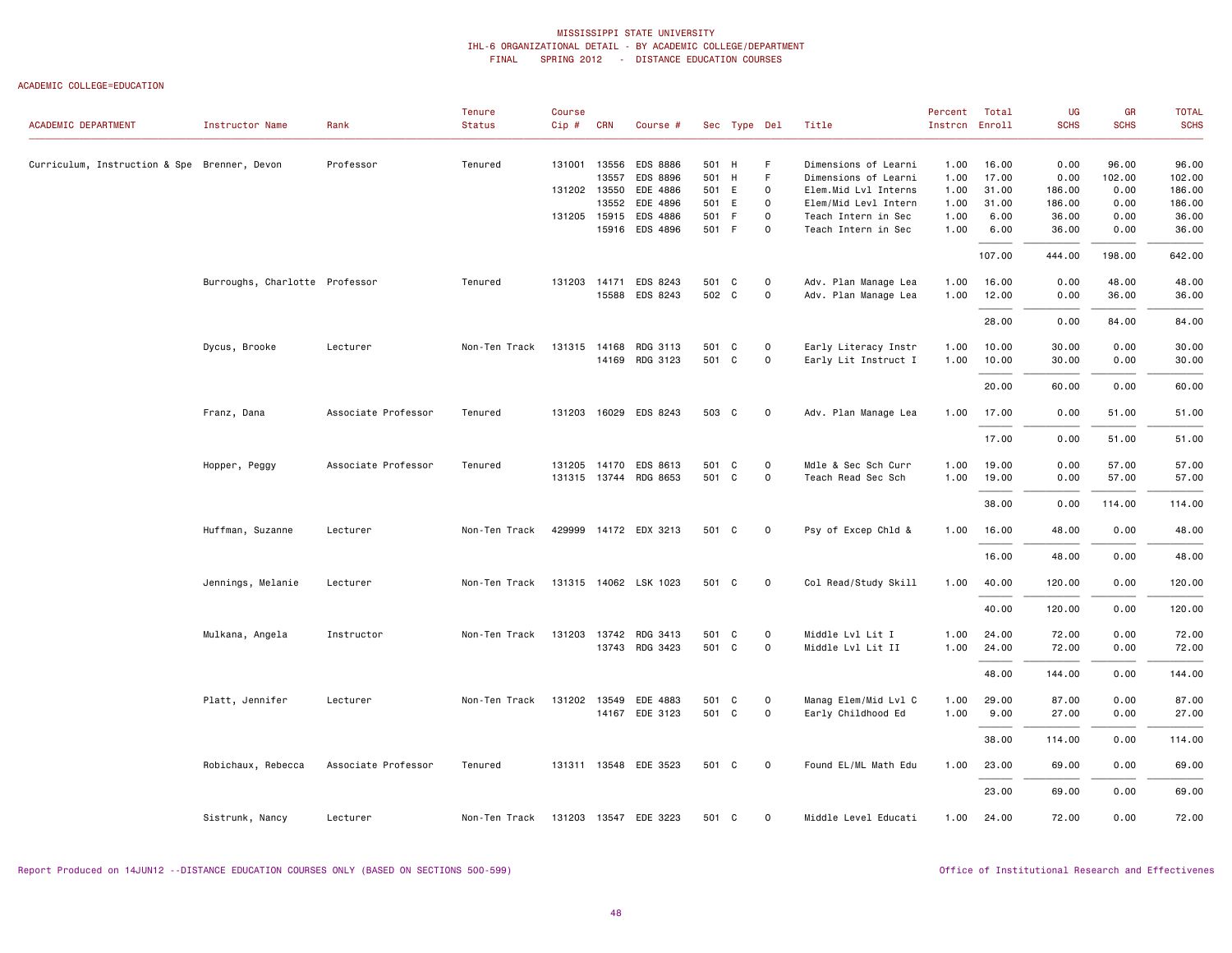| <b>ACADEMIC DEPARTMENT</b>                    | Instructor Name | Rank     | Tenure<br>Status | Course<br>Cip # | CRN | Course # |       |             | Sec Type Del Title   | Percent<br>Instrcn Enroll | Total            | UG<br><b>SCHS</b>     | GR<br><b>SCHS</b>           | <b>TOTAL</b><br><b>SCHS</b> |
|-----------------------------------------------|-----------------|----------|------------------|-----------------|-----|----------|-------|-------------|----------------------|---------------------------|------------------|-----------------------|-----------------------------|-----------------------------|
| Curriculum, Instruction & Spe Sullivan, Sammy |                 | Lecturer | Non-Ten Track    | 131205 15917    |     | EDS 4873 | 501 C | $\mathbf 0$ | Managing Secondary C | 1.00                      | 24.00<br>10.00   | 72.00<br>30.00        | 0.00<br>0.00                | 72.00<br>30.00              |
|                                               |                 |          |                  |                 |     |          |       |             |                      |                           | 10.00            | 30.00                 | 0.00                        | 30.00                       |
|                                               |                 |          |                  |                 |     |          |       |             |                      |                           | ======<br>409.00 | ==========<br>1101.00 | $=$ = = = = = = =<br>447.00 | 1548.00                     |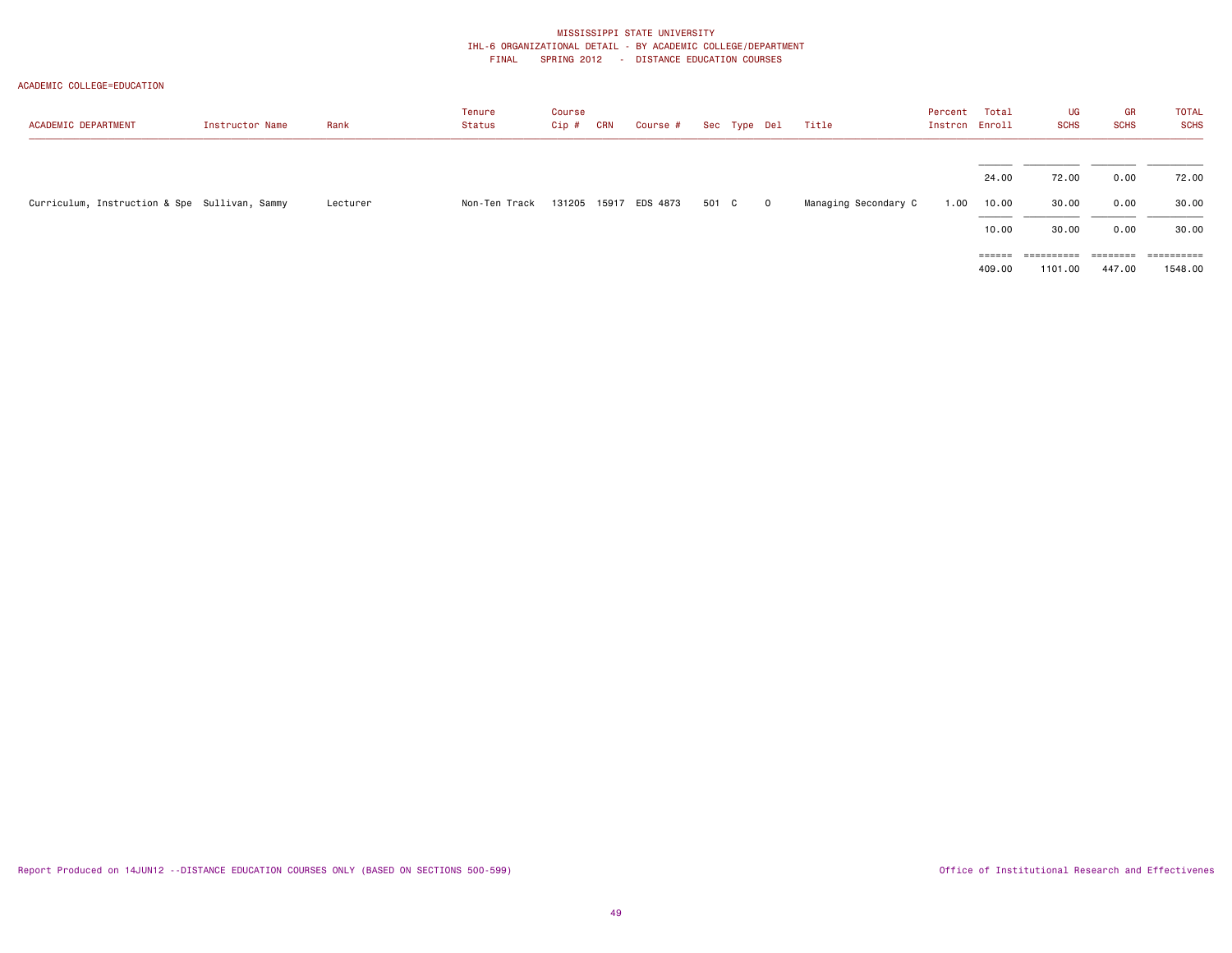# ACADEMIC COLLEGE=EDUCATION

| ACADEMIC DEPARTMENT                        | Instructor Name   | Rank                | Tenure<br><b>Status</b>              | Course<br>$Cip \#$ | <b>CRN</b>   | Course #              |       | Sec Type Del |                     | Title                | Percent<br>Instron Enroll | Total            | UG<br><b>SCHS</b>    | GR<br><b>SCHS</b>  | <b>TOTAL</b><br><b>SCHS</b> |
|--------------------------------------------|-------------------|---------------------|--------------------------------------|--------------------|--------------|-----------------------|-------|--------------|---------------------|----------------------|---------------------------|------------------|----------------------|--------------------|-----------------------------|
| Instructnl Systems & Wkfrc De Adams, James |                   | Associate Professor | Tenured                              | 131309             | 13756        | TKT 4886              | 501 F |              | F.                  | Teaching Intern Tech | 1.00                      | 1.00             | 6.00                 | 0.00               | 6.00                        |
|                                            |                   |                     |                                      |                    |              | 13758 TKT 4896        | 501 F |              | F                   | Teaching Intern Tech | 1.00                      | 1.00             | 6.00                 | 0.00               | 6.00                        |
|                                            |                   |                     |                                      |                    |              |                       |       |              |                     |                      |                           | 2.00             | 12.00                | 0.00               | 12.00                       |
|                                            | Coleman, Courtney | Grad Service Assist | Not Applicable 110301 14190 TKT 1273 |                    |              |                       | 503 C |              | $\mathbf 0$         | Computer Application | 1.00                      | 27.00            | 81.00                | 0.00               | 81.00                       |
|                                            |                   |                     |                                      |                    |              |                       |       |              |                     |                      |                           | 27.00            | 81.00                | 0.00               | 81.00                       |
|                                            | Cornelious, Linda | Professor           | Tenured                              | 131309             | 14191        | <b>TKT 8200</b>       | 501 E |              | F.                  | Intern Career & Tech | 1.00                      | 6.00             | 0.00                 | 21.00              | 21.00                       |
|                                            |                   |                     |                                      | 131321             | 15968        | TKT 4803              | 502 C |              | $\mathsf{O}\xspace$ | Integ Tech for Learn | 1.00                      | 8.00             | 24.00                | 0.00               | 24.00                       |
|                                            |                   |                     |                                      |                    |              | 15970 TKT 6803        | 502 C |              | $\mathbf 0$         | Integ Tech for Learn | 1.00                      | 12.00            | 0.00                 | 36.00              | 36.00                       |
|                                            |                   |                     |                                      |                    |              |                       |       |              |                     |                      |                           | 26.00            | 24.00                | 57.00              | 81.00                       |
|                                            | Du, Jianxia       | Associate Professor | Tenured                              |                    |              | 110301 13764 TKT 8763 | 501 C |              | $\mathbf 0$         | Sem Plan Instr Tech  | 1.00                      | 14.00            | 0.00                 | 42.00              | 42.00                       |
|                                            |                   |                     |                                      |                    |              |                       |       |              |                     |                      |                           | 14.00            | 0.00                 | 42.00              | 42.00                       |
|                                            | Earle, Marie      | Assistant Professor | Ten Track                            | 110301             |              | 14189 TKT 1273        | 502 C |              | $\circ$             | Computer Application | 1.00                      | 25.00            | 75.00                | 0.00               | 75.00                       |
|                                            |                   |                     |                                      |                    |              |                       |       |              |                     |                      |                           | 25.00            | 75.00                | 0.00               | 75.00                       |
|                                            |                   |                     |                                      |                    |              |                       |       |              |                     |                      |                           |                  |                      |                    |                             |
|                                            | Keel, Vicki       | Instructor          | Non-Ten Track                        |                    |              | 131303 14192 TKB 2122 | 501 B |              | $\mathbf 0$         | Intro Database Mgt   | 1.00                      | 19.00            | 38.00                | 0.00               | 38.00                       |
|                                            |                   |                     |                                      |                    |              |                       |       |              |                     |                      |                           | 19.00            | 38.00                | 0.00               | 38.00                       |
|                                            | Okojie, Mabel     | Associate Professor | Tenured                              |                    |              | 131309 14196 TKT 8243 | 501 C |              | $\mathbf 0$         | Resch Probl in ISWD  | 1.00                      | 10.00            | 0.00                 | 30.00              | 30.00                       |
|                                            |                   |                     |                                      |                    |              |                       |       |              |                     |                      |                           | 10.00            | 0.00                 | 30.00              | 30.00                       |
|                                            | Xie, Kui          | Assistant Professor | Ten Track                            |                    | 131321 13755 | TKT 4803              | 501   | C            | $\mathsf{o}$        | Integ Tech for Learn | 1.00                      | 14.00            | 42.00                | 0.00               | 42.00                       |
|                                            |                   |                     |                                      |                    |              | 13760 TKT 6803        | 501 C |              | $\mathbf 0$         | Integ Tech for Learn | 1.00                      | 10.00            | 0.00                 | 30.00              | 30.00                       |
|                                            |                   |                     |                                      |                    |              |                       |       |              |                     |                      |                           | 24.00            | 42.00                | 30.00              | 72.00                       |
|                                            | Yu, Chien         | Associate Professor | Tenured                              |                    |              | 130401 14194 TKT 8753 | 501 C |              | $\circ$             | Tech Issues School A | 1.00                      | 28.00            | 0.00                 | 84.00              | 84.00                       |
|                                            |                   |                     |                                      |                    |              |                       |       |              |                     |                      |                           | 28.00            | 0.00                 | 84.00              | 84.00                       |
|                                            |                   |                     |                                      |                    |              |                       |       |              |                     |                      |                           | ======<br>175.00 | essessesse<br>272.00 | ========<br>243.00 | 515.00                      |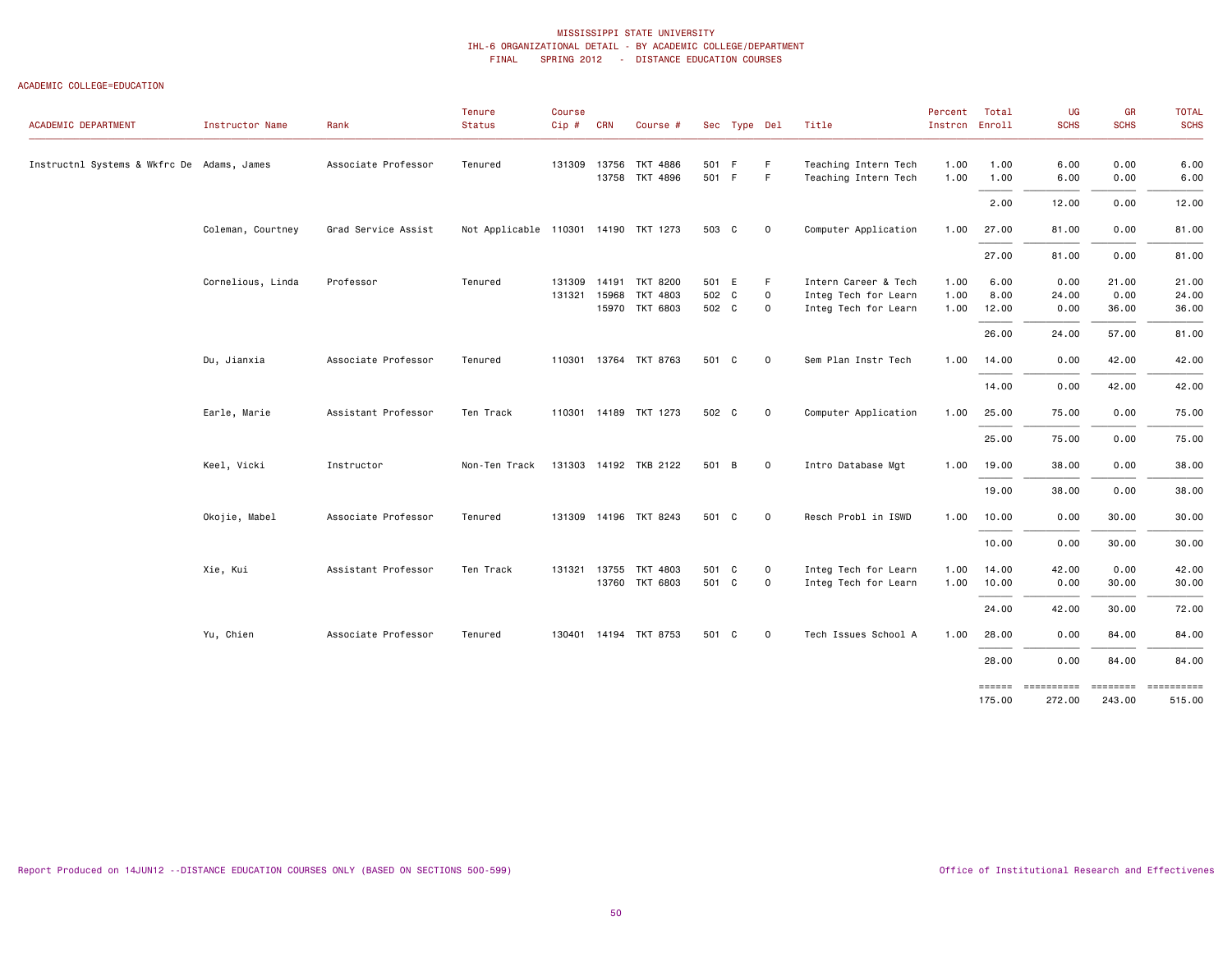| ACADEMIC DEPARTMENT | Instructor Name | Rank        | Tenure<br><b>Status</b>             | Course<br>Cip # | <b>CRN</b> | Course #             |       | Sec Type Del |             | Title                | Percent<br>Instron | Total<br>Enroll | UG<br><b>SCHS</b> | GR<br><b>SCHS</b> | <b>TOTAL</b><br><b>SCHS</b> |
|---------------------|-----------------|-------------|-------------------------------------|-----------------|------------|----------------------|-------|--------------|-------------|----------------------|--------------------|-----------------|-------------------|-------------------|-----------------------------|
| Kinesiology         | Brown, Stanley  | Professor   | Tenured                             | 131314          |            | 13730 PE 4886        | 501 F |              | F.          | Teach Intern in PE   | 1.00               | 8.00            | 48.00             | 0.00              | 48.00                       |
|                     |                 |             |                                     |                 |            | 14060 PE 4896        | 501 F |              | -F          | Teach Intern in PE   | 1.00               | 8.00            | 48.00             | 0.00              | 48.00                       |
|                     |                 |             |                                     |                 |            |                      |       |              |             |                      |                    | 16.00           | 96.00             | 0.00              | 96.00                       |
|                     | Drye, Gregory   | Instructor  | Non-Ten Track                       |                 |            | 310505 13884 KI 1803 | 555 M |              | $\mathbf 0$ | Health Trends & Topi | 1.00               | 1.00            | 3.00              | 0.00              | 3.00                        |
|                     |                 |             |                                     |                 |            |                      |       |              |             |                      |                    | 1.00            | 3.00              | 0.00              | 3.00                        |
|                     | Foxworth, Kerry | Non-Faculty | Not Applicable 310501 13939 PE 3133 |                 |            |                      | 555 M |              | $\Omega$    | Adapted Physical Ed  | 1.00               | 3.00            | 9.00              | 0.00              | 9.00                        |
|                     |                 |             |                                     |                 |            |                      |       |              |             |                      |                    | 3.00            | 9.00              | 0.00              | 9.00                        |
|                     | Kirk, Pamela    | Non-Faculty | Not Applicable 131314 13936 PE 3123 |                 |            |                      | 555 M |              | $\mathbf 0$ | Prin Mth Ele Hlth&Pe | 1.00               | 2.00            | 6.00              | 0.00              | 6.00                        |
|                     |                 |             |                                     |                 |            |                      |       |              |             |                      |                    | 2.00            | 6.00              | 0.00              | 6.00                        |
|                     | Treloar, Justin | Lecturer    | Non-Ten Track                       |                 |            | 131314 13729 PE 4873 | 501 C |              | $\mathbf 0$ | Prof Sem In Physica  | 1.00               | 8.00            | 24.00             | 0.00              | 24.00                       |
|                     |                 |             |                                     |                 |            |                      |       |              |             |                      |                    | 8.00            | 24.00             | 0.00              | 24.00                       |
|                     |                 |             |                                     |                 |            |                      |       |              |             |                      |                    | ======          | ==========        | ========          | ==========                  |
|                     |                 |             |                                     |                 |            |                      |       |              |             |                      |                    | 30.00           | 138.00            | 0.00              | 138.00                      |
|                     |                 |             |                                     |                 |            |                      |       |              |             |                      |                    |                 |                   |                   |                             |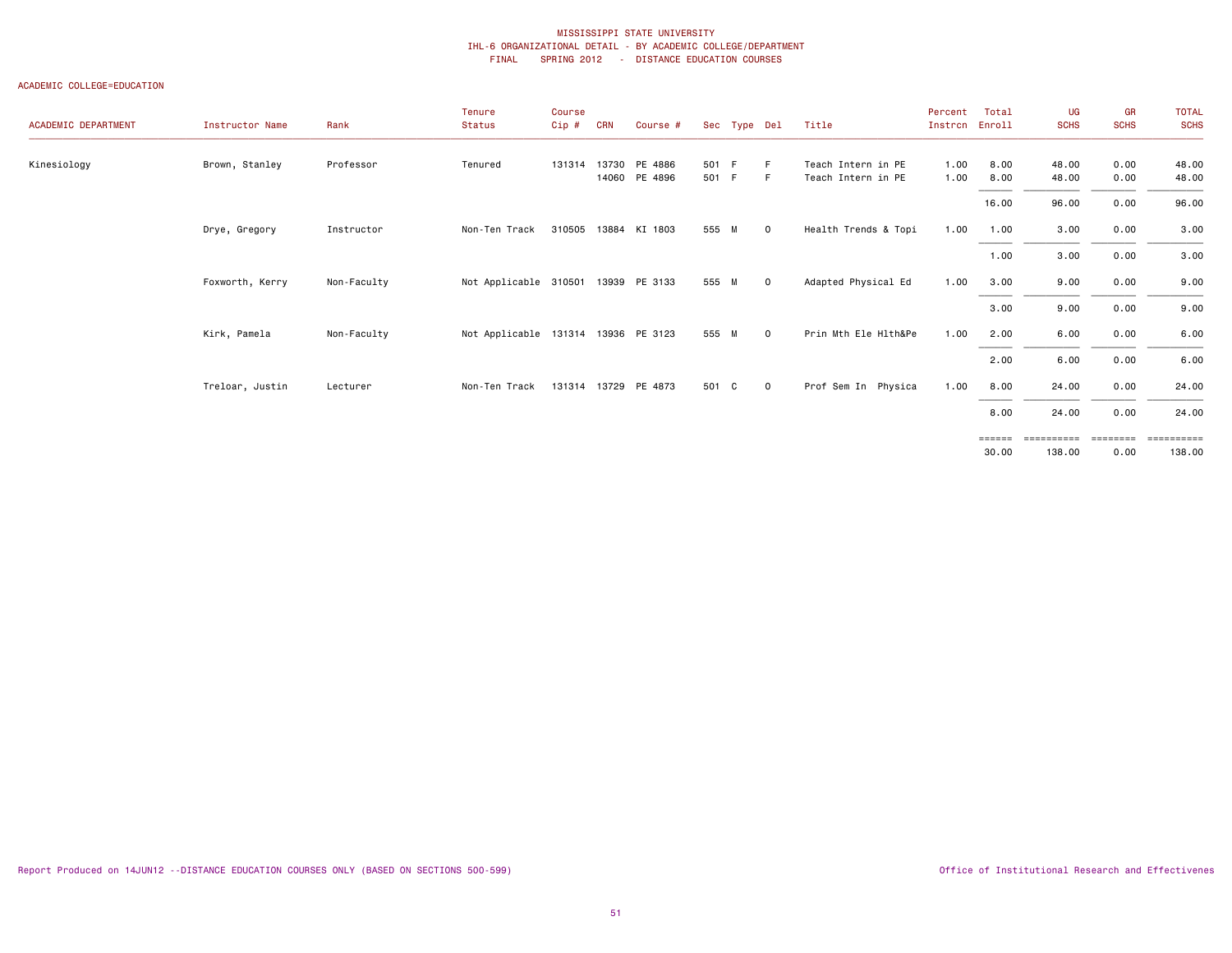| ACADEMIC DEPARTMENT        | Instructor Name   | Rank                | Tenure<br><b>Status</b> | Course<br>Cip # | <b>CRN</b> | Course #              |       | Sec Type Del |                     | Title                | Percent<br>Instron Enroll | Total                   | UG<br><b>SCHS</b>   | GR<br><b>SCHS</b>  | <b>TOTAL</b><br><b>SCHS</b> |
|----------------------------|-------------------|---------------------|-------------------------|-----------------|------------|-----------------------|-------|--------------|---------------------|----------------------|---------------------------|-------------------------|---------------------|--------------------|-----------------------------|
| Leadership and Foundations | Bowen, Marilyn    | Research Assoc Prof | Non-Ten Track           | 450101          |            | 13554 EDF 3333        | 501 C |              | $\mathsf{O}\xspace$ | Social Foundation Ed | 1.00                      | 20.00                   | 60.00               | 0.00               | 60.00                       |
|                            |                   |                     |                         |                 |            |                       |       |              |                     |                      |                           | 20.00                   | 60.00               | 0.00               | 60.00                       |
|                            | Brocato, Donna    | Associate Professor | Tenured                 | 130407          |            | 16351 CCL 9000        | 508 D |              | $\mathbf 0$         | Diss./Dissertation R | 1.00                      | 1.00                    | 0.00                | 1.00               | 1.00                        |
|                            |                   |                     |                         |                 |            |                       |       |              |                     |                      |                           | 1.00                    | 0.00                | 1.00               | 1.00                        |
|                            | Coats, Linda      | Associate Professor | Tenured                 | 130407          |            | 15231 CCL 9000        | 504 D |              | $\mathsf{O}\xspace$ | Diss./Dissertation R | 1.00                      | 4.00                    | 0.00                | 12.00              | 12.00                       |
|                            |                   |                     |                         |                 |            |                       |       |              |                     |                      |                           | 4.00                    | 0.00                | 12.00              | 12.00                       |
|                            | Davis, James      | Associate Professor | Tenured                 | 130401          | 13546      | EDA 8190              | 501 S |              | $\mathsf{o}$        | Wkshp Ed Adm & Super | 1.00                      | 3.00                    | 0.00                | 9.00               | 9.00                        |
|                            |                   |                     |                         | 130407          | 14164      | CCL 9000              | 501   | D            | $\mathsf{o}$        | Diss./Dissertation R | 1.00                      | 21.00                   | 0.00                | 58.00              | 58.00                       |
|                            |                   |                     |                         |                 | 15230      | CCL 8243              | 501   | E            | $\mathsf{o}$        | Intern Comm College  | 1.00                      | 7.00                    | 0.00                | 21.00              | 21.00                       |
|                            |                   |                     |                         |                 | 15235      | CCL 8223              | 501   | E            | $\mathsf{O}\xspace$ | Intern Work Ed Leade | 1.00                      | 2.00                    | 0.00                | 6.00               | 6.00                        |
|                            |                   |                     |                         |                 |            | 15250 EDA 8323        | 501 C |              | $\Omega$            | Ed Facilities Design | 1.00                      | 9.00                    | 0.00                | 27.00              | 27.00                       |
|                            |                   |                     |                         |                 |            |                       |       |              |                     |                      |                           | 42.00                   | 0.00                | 121.00             | 121.00                      |
|                            | Davis, Kathleen   | Lecturer            | Non-Ten Track           |                 |            | 130407 15229 CCL 8113 | 501 C |              | $\mathbf 0$         | Comm Col Hist/Philos | 1.00                      | 11.00                   | 0.00                | 33.00              | 33.00                       |
|                            |                   |                     |                         |                 |            |                       |       |              |                     |                      |                           | 11.00                   | 0.00                | 33.00              | 33.00                       |
|                            | King, Stephanie   | Assistant Professor | Ten Track               | 130407          | 13513      | CCL 8313              | 501 C |              | $\mathsf{O}$        | Comm Coll Instrl Ass | 1.00                      | 16.00                   | 0.00                | 48.00              | 48.00                       |
|                            |                   |                     |                         |                 |            | 14163 CCL 8143        | 501   | C            | $\mathsf{O}\xspace$ | Program Planning and | 1.00                      | 16.00                   | 0.00                | 48.00              | 48.00                       |
|                            |                   |                     |                         |                 |            | 14166 CCL 9000        | 503 D |              | $\Omega$            | Diss./Dissertation R | 1.00                      | 2.00                    | 0.00                | 4.00               | 4.00                        |
|                            |                   |                     |                         |                 |            |                       |       |              |                     |                      |                           | 34.00                   | 0.00                | 100.00             | 100.00                      |
|                            | Prince, Debra     | Associate Professor | Tenured                 | 130407          | 15232      | CCL 9000              | 505 D |              | $\mathsf{O}$        | Diss./Dissertation R | 1.00                      | 3.00                    | 0.00                | 15.00              | 15.00                       |
|                            |                   |                     |                         | 130603          |            | 13555 EDF 9373        | 503 C |              | $\mathsf{O}\xspace$ | Ed Res Design        | 1.00                      | 10.00                   | 0.00                | 30.00              | 30.00                       |
|                            |                   |                     |                         |                 |            |                       |       |              |                     |                      |                           | 13.00                   | 0.00                | 45.00              | 45.00                       |
|                            | Stumpf, Arthur    | Associate Professor | Tenured                 | 130401          | 15283      | EDA 8383              | 501 C |              | F.                  | Ethical Dec In Ed    | 1.00                      | 10.00                   | 0.00                | 30.00              | 30.00                       |
|                            |                   |                     |                         |                 | 15589      | EDA 8353              | 501   | C            | F                   | Apli Theory Educ Adm | 1.00                      | 12.00                   | 0.00                | 36.00              | 36.00                       |
|                            |                   |                     |                         |                 |            | 130407 14165 CCL 9000 | 502 D |              | $\circ$             | Diss./Dissertation R | 1.00                      | 14.00                   | 0.00                | 25.00              | 25.00                       |
|                            |                   |                     |                         |                 |            |                       |       |              |                     |                      |                           | 36.00                   | 0.00                | 91.00              | 91.00                       |
|                            | Williams, Frankie | Associate Professor | Tenured                 | 130407          |            | 15233 CCL 9000        | 506 D |              | 0                   | Diss./Dissertation R | 1.00                      | 4.00                    | 0.00                | 8.00               | 8.00                        |
|                            |                   |                     |                         |                 |            |                       |       |              |                     |                      |                           | 4.00                    | 0.00                | 8.00               | 8.00                        |
|                            |                   |                     |                         |                 |            |                       |       |              |                     |                      |                           | <b>EEEEEE</b><br>165.00 | ==========<br>60.00 | ========<br>411.00 | ==========<br>471.00        |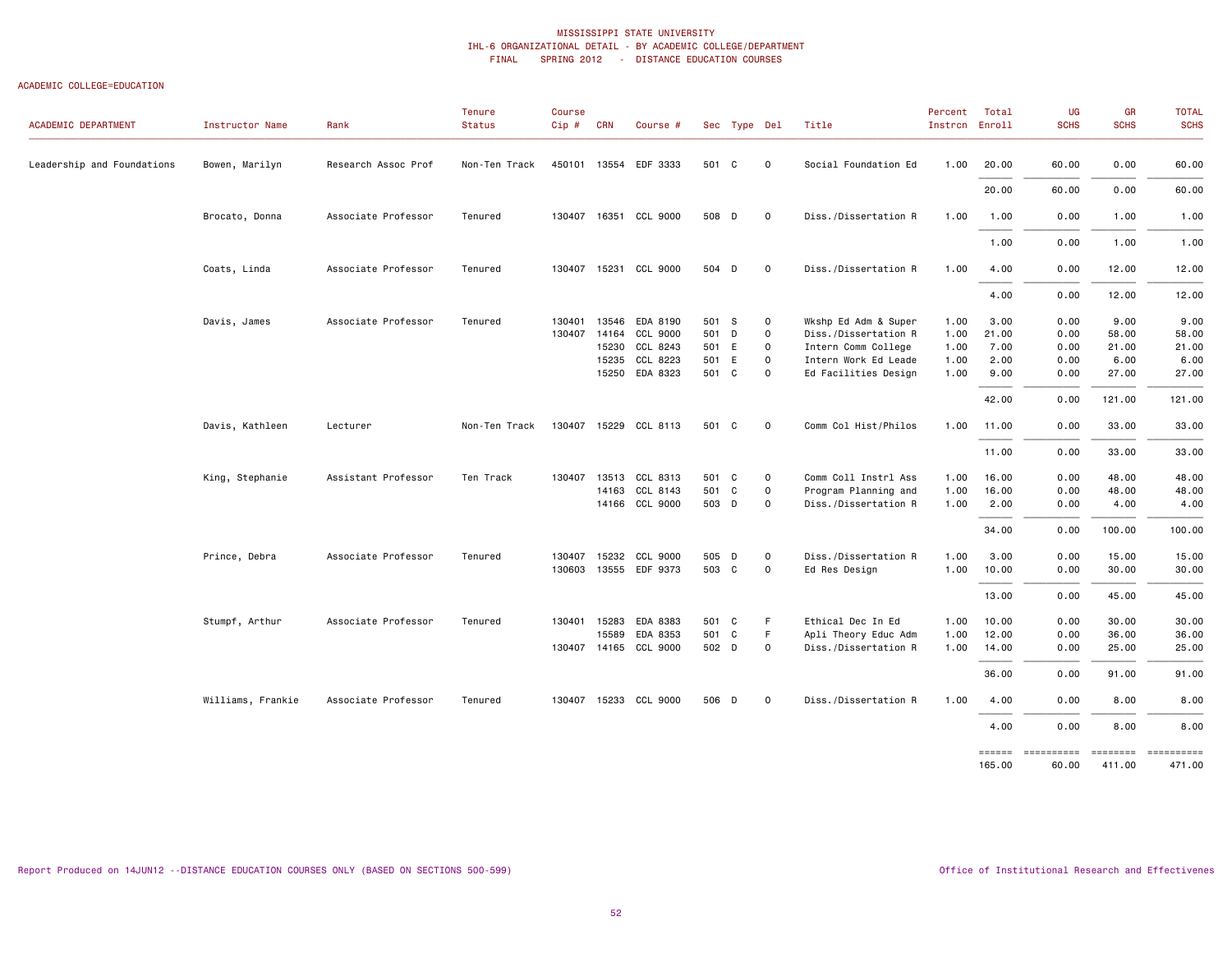| <b>ACADEMIC DEPARTMENT</b> | Instructor Name | Rank     | Tenure<br>Status | Course<br>Cip # | <b>CRN</b> | Course #      |       | Sec Type Del   | Title                | Percent<br>Instrcn Enroll | Total | UG<br><b>SCHS</b>   | GR<br><b>SCHS</b> | <b>TOTAL</b><br><b>SCHS</b> |
|----------------------------|-----------------|----------|------------------|-----------------|------------|---------------|-------|----------------|----------------------|---------------------------|-------|---------------------|-------------------|-----------------------------|
| Music                      | Ensor, Carol    | Lecturer | Non-Ten Track    | 500901          |            | 13728 MU 1113 | 501 C | $\overline{0}$ | His & Apprec Of Musi | 1.00                      | 22.00 | 66.00               | 0.00              | 66.00                       |
|                            |                 |          |                  |                 |            |               |       |                |                      |                           | 22.00 | 66.00               | 0.00              | 66.00                       |
|                            |                 |          |                  |                 |            |               |       |                |                      |                           | 22.00 | ==========<br>66.00 | ========<br>0.00  | ==========<br>66.00         |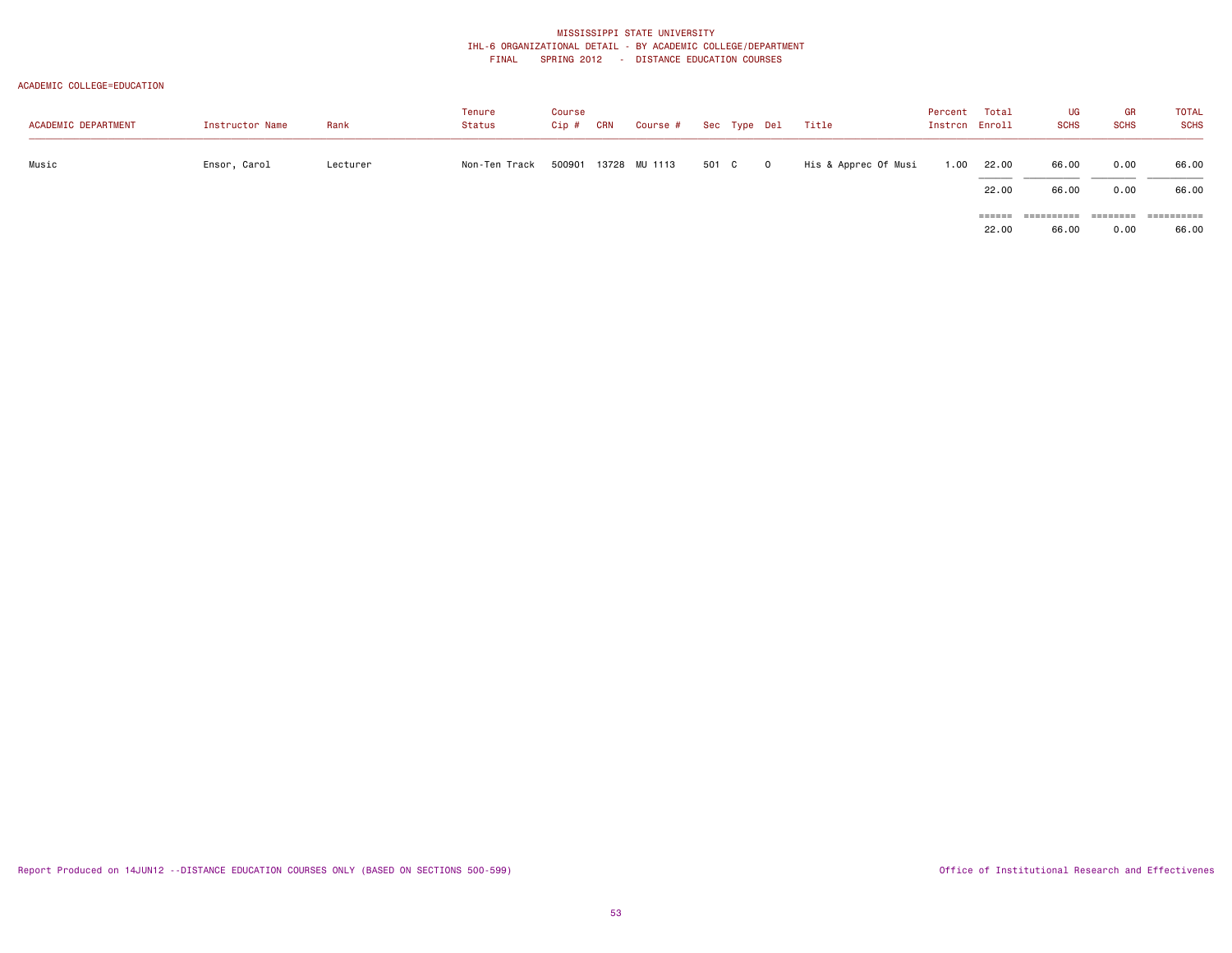| <b>ACADEMIC DEPARTMENT</b> | Instructor Name     | Rank                | Tenure<br>Status | Course<br>Cip# | <b>CRN</b> | Course #              |       | Sec Type Del |              | Title                | Percent<br>Instron Enroll | Total           | UG<br><b>SCHS</b>  | GR<br><b>SCHS</b> | <b>TOTAL</b><br><b>SCHS</b> |
|----------------------------|---------------------|---------------------|------------------|----------------|------------|-----------------------|-------|--------------|--------------|----------------------|---------------------------|-----------------|--------------------|-------------------|-----------------------------|
| Aerospace Engineering      | Bridges, David      | Associate Professor | Tenured          |                |            | 140201 14472 ASE 8353 | 501 C |              | $\mathbf 0$  | Turbulent Flow       | 1.00                      | 2.00            | 0.00               | 6.00              | 6.00                        |
|                            |                     |                     |                  |                |            |                       |       |              |              |                      |                           | 2.00            | 0.00               | 6.00              | 6.00                        |
|                            | Janus, Jonathan     | Associate Professor | Tenured          |                |            | 140201 13480 ASE 8423 | 501 C |              | $\mathbf{O}$ | Comput Fluid Dyn II  | 1.00                      | 1.00            | 0.00               | 3.00              | 3.00                        |
|                            |                     |                     |                  |                |            |                       |       |              |              |                      |                           | 1.00            | 0.00               | 3.00              | 3.00                        |
|                            | Lacy, Thomas        | Associate Professor | Tenured          | 141101         |            | 13559 EM 6133         | 501 C |              | $\Omega$     | Composite Materials  | 1.00                      | 4.00            | 0.00               | 12.00             | 12.00                       |
|                            |                     |                     |                  |                |            |                       |       |              |              |                      |                           | 4.00            | 0.00               | 12.00             | 12.00                       |
|                            | Newman, James       | Professor           | Tenured          |                |            | 141101 14483 EM 8213  | 501 C |              | $\mathbf{O}$ | Fracture Mechanics   | 1.00                      | 2.00            | 0.00               | 6.00              | 6.00                        |
|                            |                     |                     |                  |                |            |                       |       |              |              |                      |                           | 2.00            | 0.00               | 6.00              | 6.00                        |
|                            | Rais-Rohani, Masoud | Professor           | Tenured          |                |            | 140201 14476 ASE 6553 | 501 C |              | $\mathbf{0}$ | Eng Design Optimizat | 1.00                      | 1.00            | 0.00               | 3.00              | 3.00                        |
|                            |                     |                     |                  |                |            |                       |       |              |              |                      |                           | 1.00            | 0.00               | 3.00              | 3.00                        |
|                            | Thompson, David     | Associate Professor | Tenured          |                |            | 140201 13479 ASE 6423 | 501 C |              | $\circ$      | Int Comput Fluid Dyn | 1.00                      | 3.00            | 0.00               | 9.00              | 9.00                        |
|                            |                     |                     |                  |                |            |                       |       |              |              |                      |                           | 3.00            | 0.00               | 9.00              | 9.00                        |
|                            |                     |                     |                  |                |            |                       |       |              |              |                      |                           | ======<br>13.00 | ==========<br>0.00 | ========<br>39.00 | ==========<br>39.00         |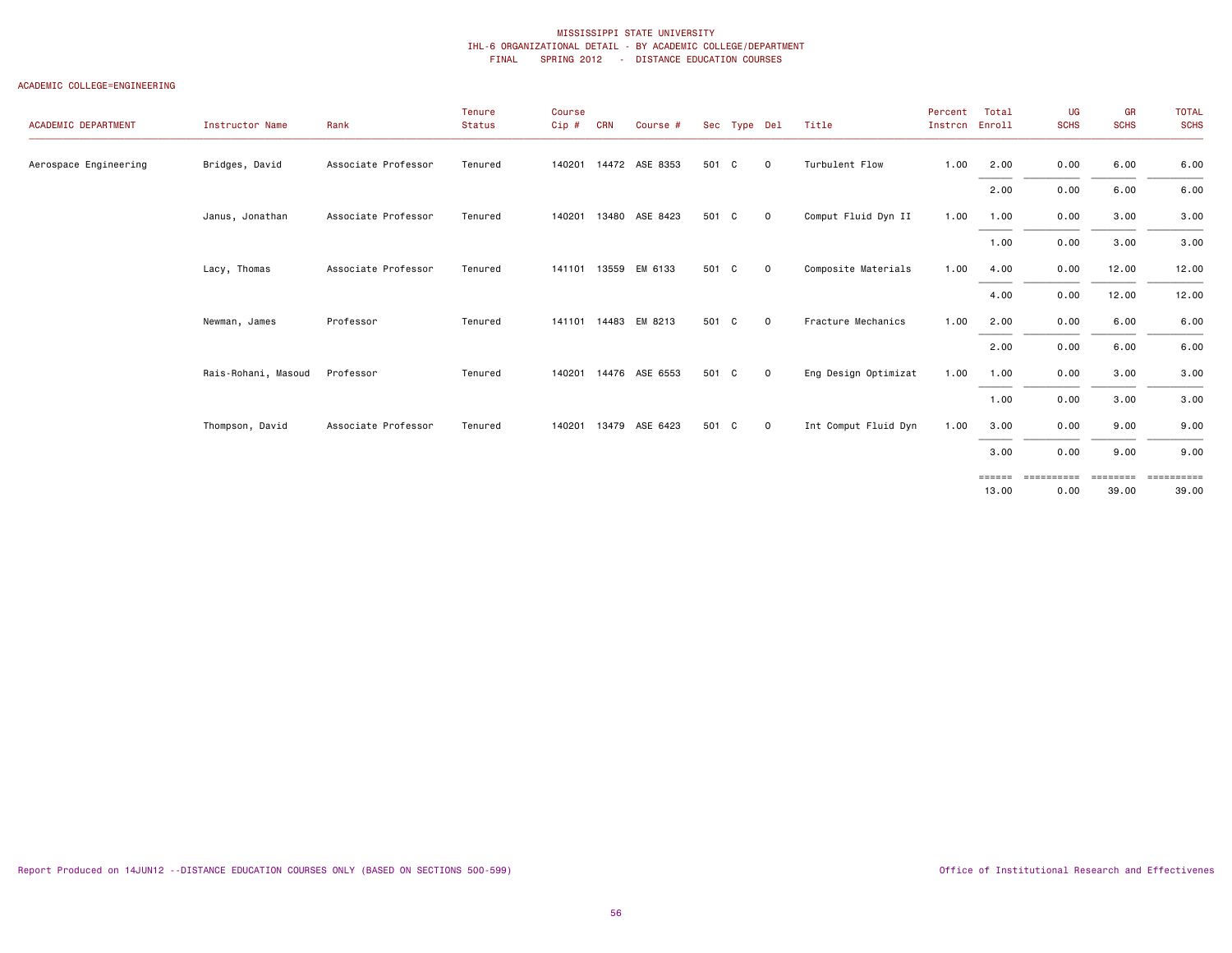| <b>ACADEMIC DEPARTMENT</b> | Instructor Name     | Rank                 | Tenure<br>Status | Course<br>Cip# | <b>CRN</b> | Course #                                     |                | Sec Type Del |                                    | Title                                    | Percent<br>Instron Enroll | Total        | UG<br><b>SCHS</b>  | GR<br><b>SCHS</b> | <b>TOTAL</b><br><b>SCHS</b> |
|----------------------------|---------------------|----------------------|------------------|----------------|------------|----------------------------------------------|----------------|--------------|------------------------------------|------------------------------------------|---------------------------|--------------|--------------------|-------------------|-----------------------------|
| Civil & Environmental Engr | Diaz-Ramirez, Jairo | Research Assist Prof | Non-Ten Track    |                |            | 140805 14547 CE 8593                         | 501 C          |              | $\mathbf 0$                        | Environmental Hydrol                     | 1.00                      | 5.00         | 0.00               | 15.00             | 15.00                       |
|                            |                     |                      |                  |                |            |                                              |                |              |                                    |                                          |                           | 5.00         | 0.00               | 15.00             | 15.00                       |
|                            | Gullett, Philip     | Associate Professor  | Tenured          |                |            | 140801 15208 CE 8000<br>141101 13560 EM 6213 | 501 D<br>501 C |              | $\mathbf 0$<br>$\mathsf{o}$        | Research / Thesis<br>Adv Mec Of Mat      | 1.00<br>1.00              | 4.00<br>5.00 | 0.00<br>0.00       | 4.00<br>15.00     | 4.00<br>15.00               |
|                            |                     |                      |                  |                |            |                                              |                |              |                                    |                                          |                           | 9.00         | 0.00               | 19.00             | 19.00                       |
|                            | Howard, Isaac       | Assistant Professor  | Ten Track        |                |            | 140801 15209 CE 8000                         | 502 D          |              | $\mathbf 0$                        | Research / Thesis                        | 1.00                      | 2.00         | 0.00               | 2.00              | 2.00                        |
|                            |                     |                      |                  |                |            |                                              |                |              |                                    |                                          |                           | 2.00         | 0.00               | 2.00              | 2.00                        |
|                            | Martin, James       | Professor            | Tenured          | 140801         |            | 14544 CE 8923                                | 501 C          |              | 0                                  | Surf Wat Qual Mod                        | 1.00                      | 4.00         | 0.00               | 12.00             | 12.00                       |
|                            |                     |                      |                  |                |            | 15217 CE 8000<br>140899 14900 CE 6990        | 508 D<br>502 C |              | $\mathsf{O}\xspace$<br>$\mathbf 0$ | Research / Thesis<br>Special Topic In CE | 1.00<br>1.00              | 2.00<br>2.00 | 0.00<br>0.00       | 2.00<br>6.00      | 2.00<br>6.00                |
|                            |                     |                      |                  |                |            |                                              |                |              |                                    |                                          |                           | 8.00         | 0.00               | 20.00             | 20.00                       |
|                            | McAnally, William   | Research Professor   | Non-Ten Track    | 140801         |            | 14540 CE 8953                                | 501 C          |              | 0                                  | Fine Sediment Proces                     | 1.00                      | 9.00         | 0.00               | 27.00             | 27.00                       |
|                            |                     |                      |                  |                |            | 15210 CE 8000<br>15221 CE 9000               | 503 D<br>503 D |              | $\mathsf 0$<br>$\mathbf 0$         | Research / Thesis<br>Research / Diss     | 1.00<br>1.00              | 2.00<br>1.00 | 0.00<br>0.00       | 2.00<br>1.00      | 2.00<br>1.00                |
|                            |                     |                      |                  |                |            |                                              |                |              |                                    |                                          |                           | 12.00        | 0.00               | 30.00             | 30.00                       |
|                            | Olsen, Richard      | Lecturer             | Non-Ten Track    |                |            | 140899 14904 CE 8990                         | 502 C          |              | $\mathbf 0$                        | Special Topic In CE                      | 1.00                      | 14.00        | 0.00               | 42.00             | 42.00                       |
|                            |                     |                      |                  |                |            |                                              |                |              |                                    |                                          |                           | 14.00        | 0.00               | 42.00             | 42.00                       |
|                            | Truax, Dennis       | Professor            | Tenured          | 140801 15211   |            | CE 8000<br>15222 CE 9000                     | 504 D<br>504 D |              | 0<br>$\mathsf 0$                   | Research / Thesis<br>Research / Diss     | 1.00<br>1.00              | 1.00<br>1.00 | 0.00<br>0.00       | 1.00<br>6.00      | 1.00<br>6.00                |
|                            |                     |                      |                  |                |            |                                              |                |              |                                    |                                          |                           | 2.00         |                    |                   |                             |
|                            |                     |                      |                  |                |            |                                              |                |              |                                    |                                          |                           | ======       | 0.00<br>========== | 7.00              | 7.00                        |
|                            |                     |                      |                  |                |            |                                              |                |              |                                    |                                          |                           | 52.00        | 0.00               | 135.00            | 135.00                      |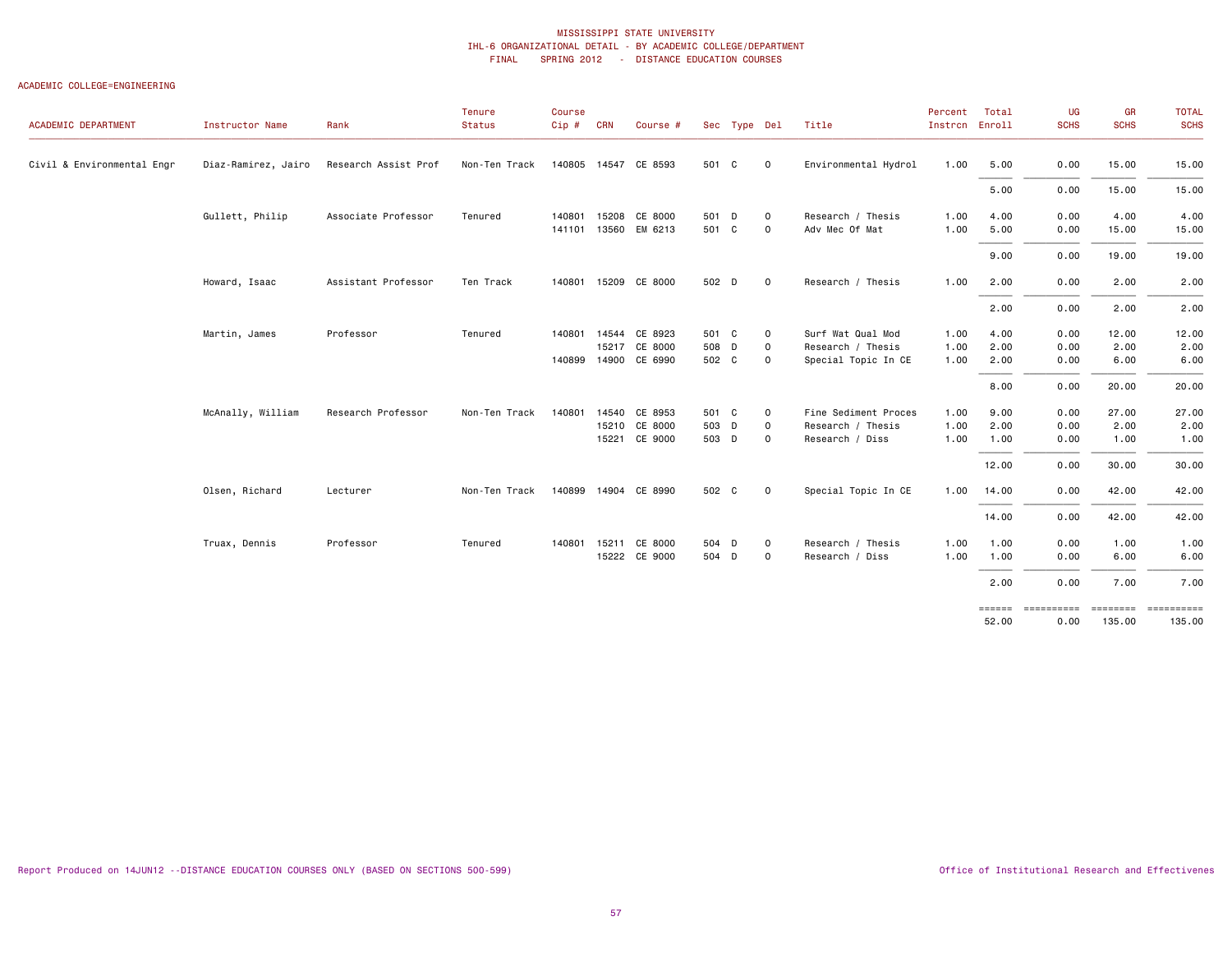| <b>ACADEMIC DEPARTMENT</b> | Instructor Name | Rank                | Tenure<br>Status | Course<br>$Cip$ # | <b>CRN</b> | Course #       |       | Sec Type Del |              | Title                | Percent<br>Instrcn Enroll | Total  | UG<br><b>SCHS</b> | GR<br><b>SCHS</b> | <b>TOTAL</b><br><b>SCHS</b> |
|----------------------------|-----------------|---------------------|------------------|-------------------|------------|----------------|-------|--------------|--------------|----------------------|---------------------------|--------|-------------------|-------------------|-----------------------------|
| Computer Science & Engr    | Bethel, Cindy   | Assistant Professor | Ten Track        | 110101            | 14447      | CSE 6663       | 501 C |              | $\circ$      | Human-Computer Inter | 1.00                      | 9.00   | 0.00              | 27.00             | 27.00                       |
|                            |                 |                     |                  |                   |            |                |       |              |              |                      |                           | 9.00   | 0.00              | 27.00             | 27.00                       |
|                            | Yuan, Changhe   | Assistant Professor | Ten Track        | 110101            |            | 14462 CSE 9633 | 501 C |              | $\mathbf{0}$ | Topics Artif Intell  | 1.00                      | 3.00   | 0.00              | 9.00              | 9.00                        |
|                            |                 |                     |                  |                   |            |                |       |              |              |                      |                           | 3.00   | 0.00              | 9.00              | 9.00                        |
|                            |                 |                     |                  |                   |            |                |       |              |              |                      |                           | ====== | ==========        | ========          | ==========                  |
|                            |                 |                     |                  |                   |            |                |       |              |              |                      |                           | 12.00  | 0.00              | 36.00             | 36.00                       |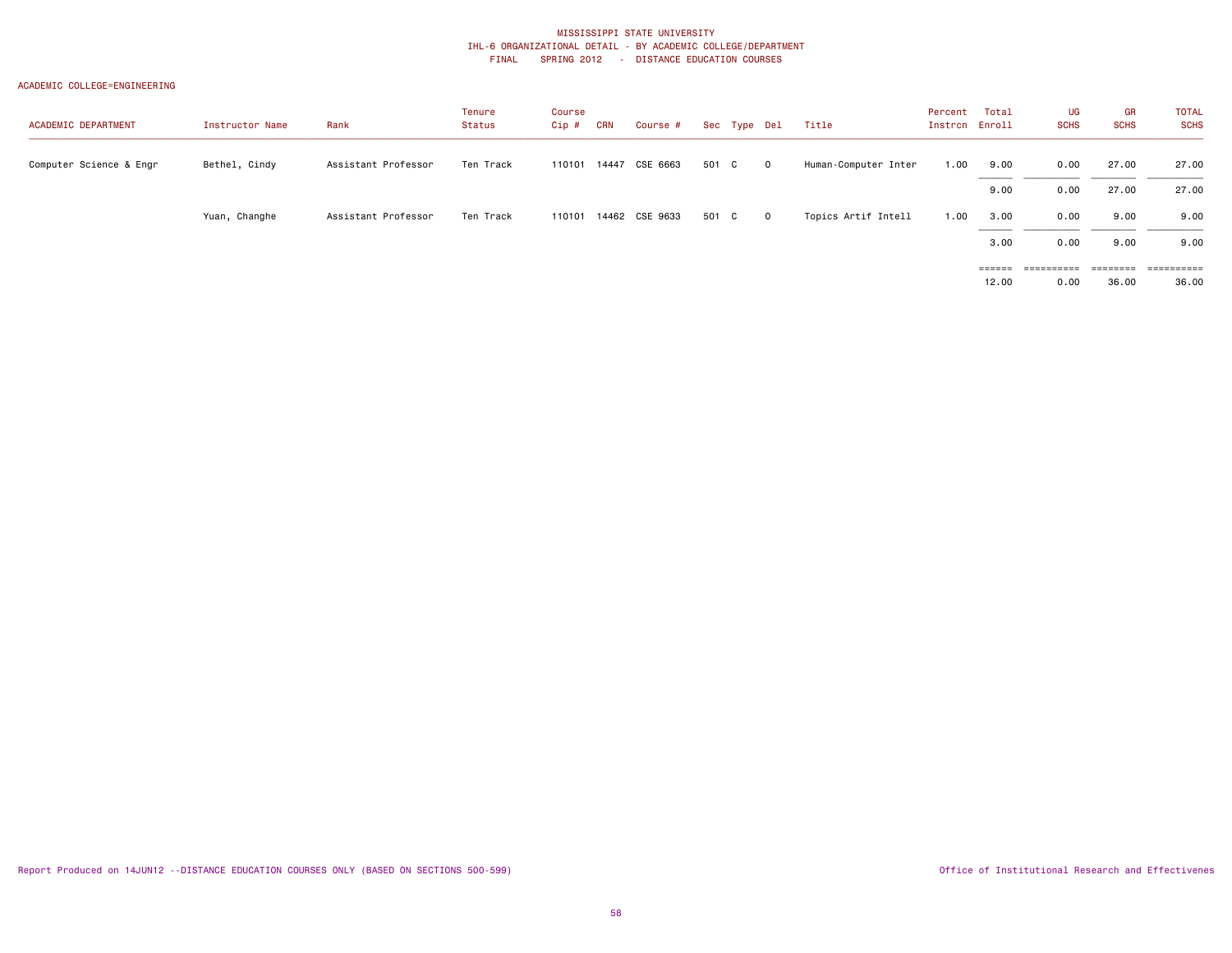| ACADEMIC DEPARTMENT        | Instructor Name  | Rank                | Tenure<br>Status | Course<br>Cip#   | <b>CRN</b>     | Course #              |                | Sec Type Del |                         | Title                                 | Percent<br>Instron Enroll | Total        | UG<br><b>SCHS</b>        | GR<br><b>SCHS</b>            | <b>TOTAL</b><br><b>SCHS</b> |
|----------------------------|------------------|---------------------|------------------|------------------|----------------|-----------------------|----------------|--------------|-------------------------|---------------------------------------|---------------------------|--------------|--------------------------|------------------------------|-----------------------------|
| Electrical & Computer Engr | Anderson, Derek  | Assistant Professor | Ten Track        |                  |                | 141001 14463 ECE 8443 | 501 C          |              | $\overline{0}$          | Pattern Recognition                   | 1.00                      | 4.00         | 0.00                     | 12.00                        | 12.00                       |
|                            |                  |                     |                  |                  |                |                       |                |              |                         |                                       |                           | 4.00         | 0.00                     | 12.00                        | 12.00                       |
|                            | Donohoe, John    | Professor           | Tenured          |                  |                | 110701 14469 ECE 6323 | 501 C          |              | $\overline{0}$          | Electromagnetic Comp                  | 1.00                      | 1.00         | 0.00                     | 3.00                         | 3.00                        |
|                            |                  |                     |                  |                  |                |                       |                |              |                         |                                       |                           | 1.00         | 0.00                     | 3.00                         | 3.00                        |
|                            | Fu, Yong         | Assistant Professor | Ten Track        | 141001           |                | 14945 ECE 8990        | 501 C          |              | $\overline{\mathbf{0}}$ | Special Topic in ECE                  | 1.00                      | 7.00         | 0.00                     | 21.00                        | 21.00                       |
|                            |                  |                     |                  |                  |                |                       |                |              |                         |                                       |                           | 7.00         | 0.00                     | 21.00                        | 21.00                       |
|                            | King, Roger      | Professor           | Tenured          |                  |                | 141001 15920 ECE 9000 | 502 D          |              | $\mathbf 0$             | Research/Diss                         | 1.00                      | 1.00         | 0.00                     | 1.00                         | 1.00                        |
|                            |                  |                     |                  |                  |                |                       |                |              |                         |                                       |                           | 1.00         | 0.00                     | 1.00                         | 1.00                        |
|                            | Mazzola, Michael | Professor           | Tenured          |                  |                | 141001 13544 ECE 6653 | 501 C          |              | $\mathbf 0$             | Intro to Power Elect                  | 1.00                      | 5.00         | 0.00                     | 15.00                        | 15.00                       |
|                            |                  |                     |                  |                  |                |                       |                |              |                         |                                       |                           | 5.00         | 0.00                     | 15.00                        | 15.00                       |
|                            | Morris, Thomas   | Assistant Professor | Ten Track        | 140901<br>141001 | 15508<br>16229 | ECE 6743<br>ECE 8000  | 501 B<br>502 D |              | F.<br>$\mathbf 0$       | Digital Sys Design<br>Research/Thesis | 1.00<br>1.00              | 4.00<br>1.00 | 0.00<br>0.00             | 12.00<br>2.00                | 12.00<br>2.00               |
|                            |                  |                     |                  |                  |                |                       |                |              |                         |                                       |                           | 5.00         | 0.00                     | 14.00                        | 14.00                       |
|                            | Younan, Nicolas  | Professor           | Tenured          | 141001           |                | 15919 ECE 9000        | 501 D          |              | $\overline{0}$          | Research/Diss                         | 1.00                      | 3.00         | 0.00                     | 5.00                         | 5.00                        |
|                            |                  |                     |                  |                  |                |                       |                |              |                         |                                       |                           | 3.00         | 0.00                     | 5.00                         | 5.00                        |
|                            |                  |                     |                  |                  |                |                       |                |              |                         |                                       |                           | 26.00        | ====== =========<br>0.00 | ======== ==========<br>71.00 | 71.00                       |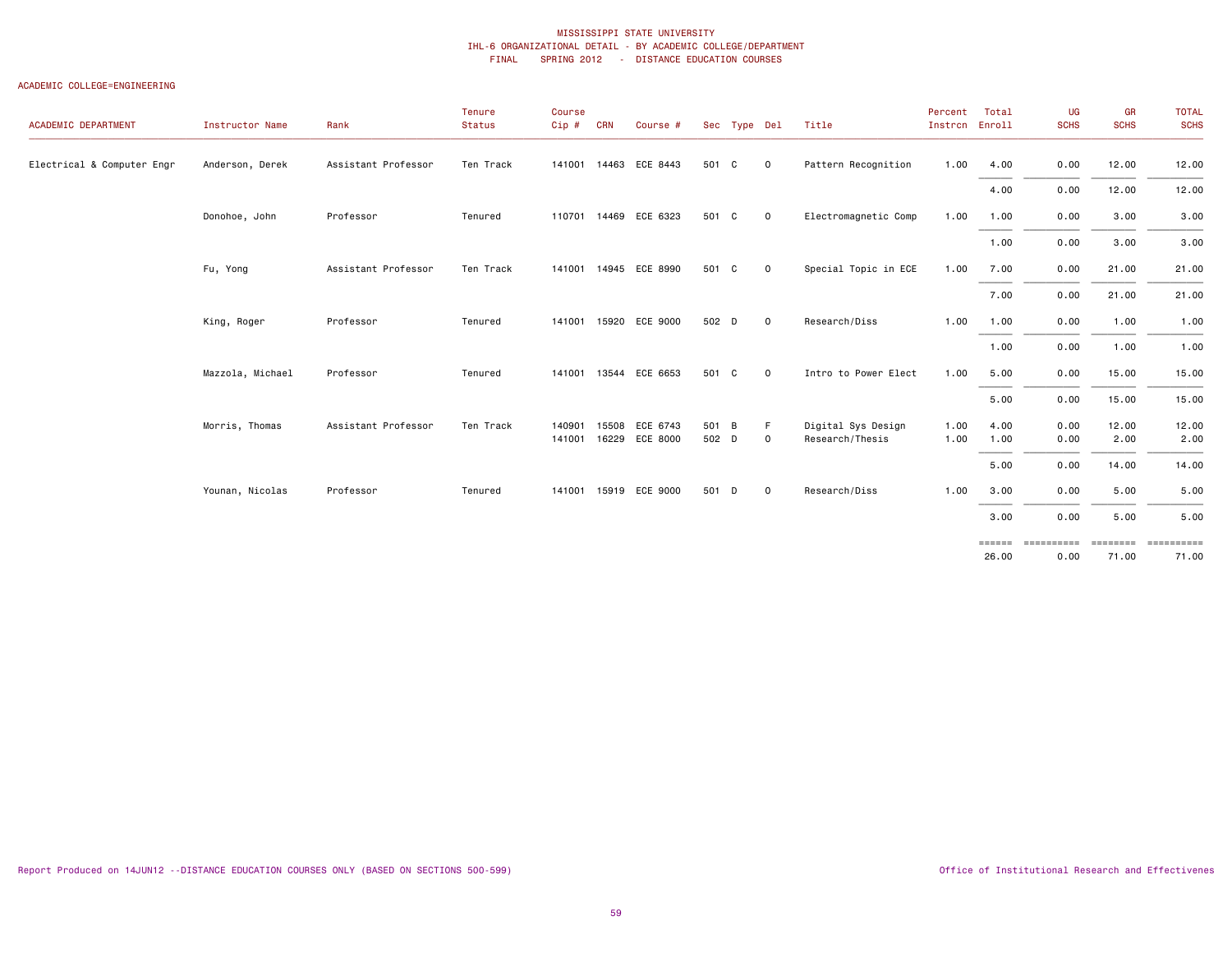| <b>ACADEMIC DEPARTMENT</b> | Instructor Name     | Rank                | Tenure<br>Status                    | Course<br>Cip# | <b>CRN</b>   | Course #             |       | Sec Type Del |                     | Title                | Percent<br>Instron Enroll | Total | UG<br><b>SCHS</b> | <b>GR</b><br><b>SCHS</b> | <b>TOTAL</b><br><b>SCHS</b> |
|----------------------------|---------------------|---------------------|-------------------------------------|----------------|--------------|----------------------|-------|--------------|---------------------|----------------------|---------------------------|-------|-------------------|--------------------------|-----------------------------|
| Industrial & Systems Engr  | Bullington, Stanley | Professor           | Tenured                             |                |              | 141701 13675 IE 6573 | 501 C |              | 0                   | Process Imprvmnt Eng | 1.00                      | 16.00 | 0.00              | 48.00                    | 48.00                       |
|                            |                     |                     |                                     |                |              | 15776 IE 9000        | 503 D |              | $\mathsf{O}\xspace$ | Research/DIss        | 1.00                      | 3.00  | 0.00              | 3.00                     | 3.00                        |
|                            |                     |                     |                                     |                |              |                      |       |              |                     |                      |                           | 19.00 | 0.00              | 51.00                    | 51.00                       |
|                            | Dalton, Larry       | Non-Faculty         | Not Applicable 141701 14145 IE 6623 |                |              |                      | 501 C |              | 0                   | Eng Statistics II    | 1.00                      | 7.00  | 0.00              | 21.00                    | 21.00                       |
|                            |                     |                     |                                     |                |              |                      |       |              |                     |                      |                           | 7.00  | 0.00              | 21.00                    | 21.00                       |
|                            | Eksioglu, Burak     | Associate Professor | Tenured                             | 141701         |              | 13674 IE 6543        | 501 C |              | 0                   | Logistics Engineerin | 1.00                      | 8.00  | 0.00              | 24.00                    | 24.00                       |
|                            |                     |                     |                                     |                |              | 14912 IE 8990        | 501 C |              | 0                   | Special Topic In IE  | 1.00                      | 7.00  | 0.00              | 21.00                    | 21.00                       |
|                            |                     |                     |                                     |                |              | 15774 IE 9000        | 501 D |              | 0                   | Research/DIss        | 1.00                      | 1.00  | 0.00              | 1.00                     | 1.00                        |
|                            |                     |                     |                                     |                |              |                      |       |              |                     |                      |                           | 16.00 | 0.00              | 46.00                    | 46.00                       |
|                            | Greenwood, Allen    | Professor           | Tenured                             | 110101         |              | 14144 IE 8773        | 501 C |              | 0                   | Sys Sim II           | 1.00                      | 9.00  | 0.00              | 27.00                    | 27.00                       |
|                            |                     |                     |                                     |                | 141701 16250 | IE 9000              | 506 D |              | $\mathsf{O}\xspace$ | Research/DIss        | 1.00                      | 3.00  | 0.00              | 4.00                     | 4.00                        |
|                            |                     |                     |                                     |                |              | 16251 IE 8000        | 501 D |              | $\mathbf 0$         | Research / Thesis    | 1.00                      | 1.00  | 0.00              | 3.00                     | 3.00                        |
|                            |                     |                     |                                     |                |              |                      |       |              |                     |                      |                           | 13.00 | 0.00              | 34.00                    | 34.00                       |
|                            | Reeves, Kari        | Associate Professor | Tenured                             |                |              | 141701 14102 IE 6173 | 501 C |              | 0                   | Occup Safety Eng     | 1.00                      | 14.00 | 0.00              | 42.00                    | 42.00                       |
|                            |                     |                     |                                     |                |              | 15777 IE 9000        | 504 D |              | $\mathbf 0$         | Research/DIss        | 1.00                      | 3.00  | 0.00              | 10.00                    | 10.00                       |
|                            |                     |                     |                                     |                |              |                      |       |              |                     |                      |                           | 17.00 | 0.00              | 52.00                    | 52.00                       |
|                            | Strawderman, Lesley | Assistant Professor | Ten Track                           | 141701         |              | 13673 IE 6533        | 501 C |              | 0                   | Project Mgt          | 1.00                      | 16.00 | 0.00              | 48.00                    | 48.00                       |
|                            |                     |                     |                                     |                |              | 15775 IE 9000        | 502 D |              | $\mathbf 0$         | Research/DIss        | 1.00                      | 1.00  | 0.00              | 3.00                     | 3.00                        |
|                            |                     |                     |                                     |                |              |                      |       |              |                     |                      |                           | 17.00 | 0.00              | 51.00                    | 51.00                       |
|                            | Usher, John         | Professor           | Tenured                             |                |              | 141701 15778 IE 9000 | 505 D |              | 0                   | Research/DIss        | 1.00                      | 2.00  | 0.00              | 4.00                     | 4.00                        |
|                            |                     |                     |                                     |                |              |                      |       |              |                     |                      |                           | 2.00  | 0.00              | 4.00                     | 4.00                        |
|                            |                     |                     |                                     |                |              |                      |       |              |                     |                      |                           |       | ================= | <b>ESSESSES</b>          | ==========                  |
|                            |                     |                     |                                     |                |              |                      |       |              |                     |                      |                           | 91.00 | 0.00              | 259.00                   | 259.00                      |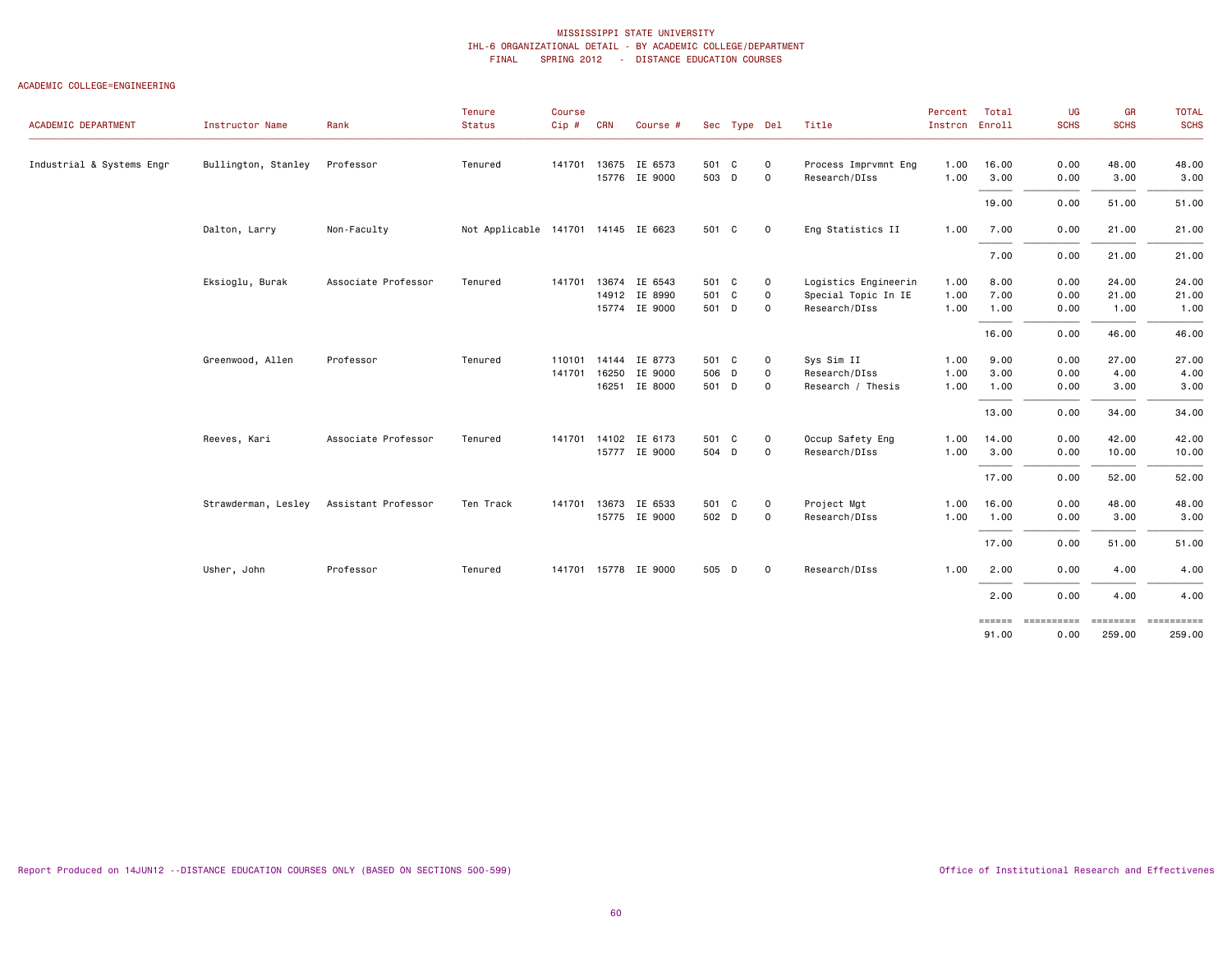| ACADEMIC DEPARTMENT    | Instructor Name    | Rank                 | Tenure<br>Status | Course<br>Cip # | <b>CRN</b> | Course #             |       | Sec Type Del |              | Title                | Percent<br>Instron | Total<br>Enroll | UG<br><b>SCHS</b> | GR<br><b>SCHS</b> | <b>TOTAL</b><br><b>SCHS</b> |
|------------------------|--------------------|----------------------|------------------|-----------------|------------|----------------------|-------|--------------|--------------|----------------------|--------------------|-----------------|-------------------|-------------------|-----------------------------|
| Mechanical Engineering | Asle Zaeem, Mohsen | Research Assist Prof | Non-Ten Track    |                 |            | 141101 13558 EM 6123 | 501 C |              | $\mathbf 0$  | Intro Finite Element | 1.00               | 5.00            | 0.00              | 15.00             | 15.00                       |
|                        |                    |                      |                  |                 |            |                      |       |              |              |                      |                    | 5.00            | 0.00              | 15.00             | 15.00                       |
|                        | Bammann, Douglas   | Professor            | Tenured          | 141901          |            | 14446 ME 8223        | 501 C |              | $\mathbf 0$  | Inelasticity         | 1.00               | 1.00            | 0.00              | 3.00              | 3.00                        |
|                        |                    |                      |                  |                 |            |                      |       |              |              |                      |                    | 1.00            | 0.00              | 3.00              | 3.00                        |
|                        | Horstemeyer, Mark  | Professor            | Tenured          | 141901          |            | 13696 ME 8243        | 501 C |              | $\mathbf 0$  | Finite Element In Me | 1.00               | 9.00            | 0.00              | 27.00             | 27.00                       |
|                        |                    |                      |                  |                 |            |                      |       |              |              |                      |                    | 9.00            | 0.00              | 27.00             | 27.00                       |
|                        | Stone, Tonya       | Assistant Professor  | Ten Track        | 141101          |            | 14478 EM 8203        | 501 C |              | $\mathbf{0}$ | Appl Elasticity      | 1.00               | 6.00            | 0.00              | 18.00             | 18.00                       |
|                        |                    |                      |                  |                 |            |                      |       |              |              |                      |                    | 6.00            | 0.00              | 18.00             | 18.00                       |
|                        |                    |                      |                  |                 |            |                      |       |              |              |                      |                    | ======          | ==========        | ========          | ==========                  |
|                        |                    |                      |                  |                 |            |                      |       |              |              |                      |                    | 21.00           | 0.00              | 63.00             | 63.00                       |